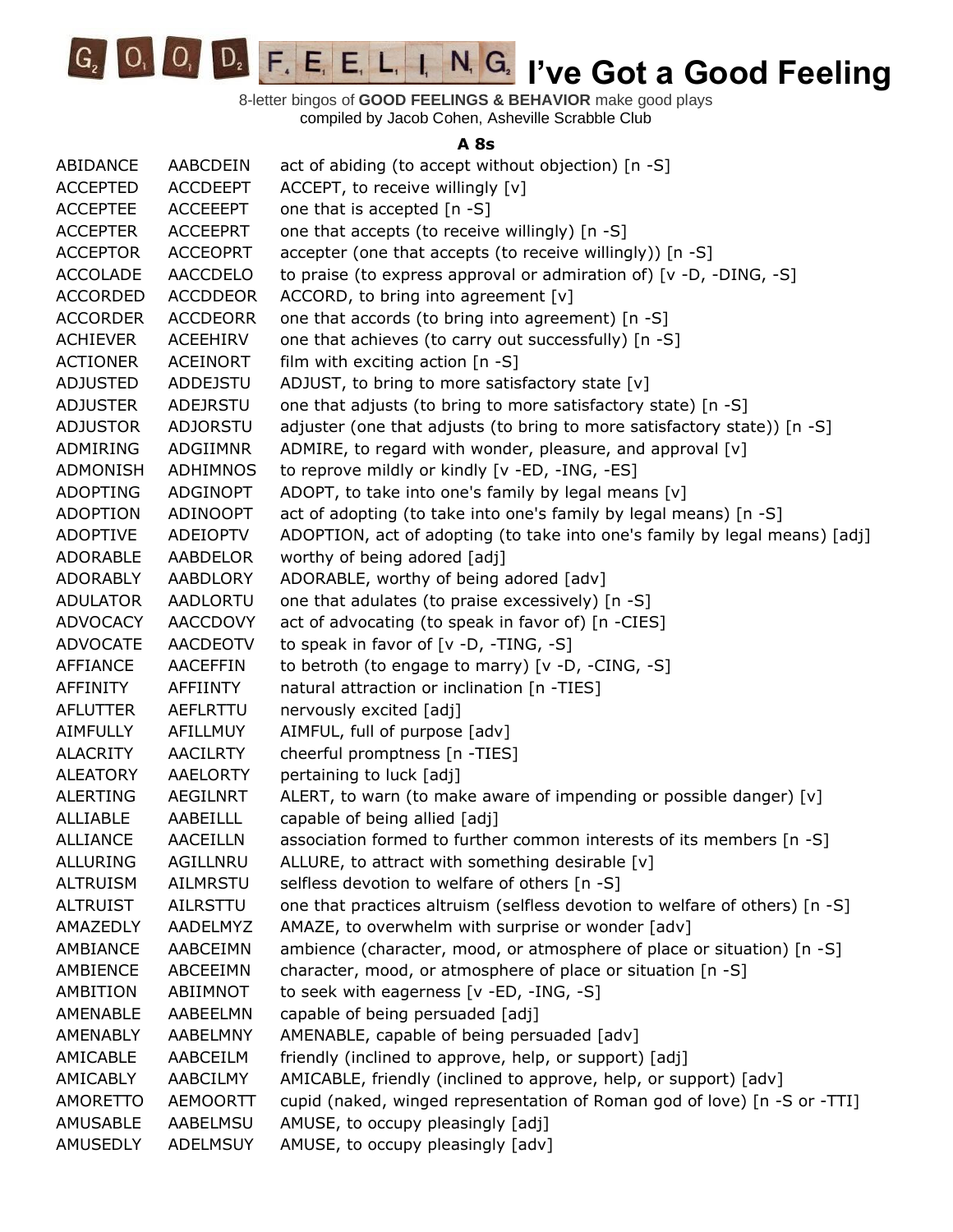| ANGELING        | <b>AEGGILNN</b> | ANGEL, to support financially [v]                                    |
|-----------------|-----------------|----------------------------------------------------------------------|
| ANODYNIC        | <b>ACDINNOY</b> | ANODYNE, medicine that relieves pain [adj]                           |
| ANTALGIC        | <b>AACGILNT</b> | anodyne (medicine that relieves pain) [n -S]                         |
| ANTIBIAS        | AABIINST        | opposed to bias (prejudice) [adj]                                    |
| <b>ANTICULT</b> | <b>ACILNTTU</b> | group opposed to cult (group of zealous devotees) [adj]              |
| ANTIDRUG        | ADGINRTU        | opposed to illicit drugs [adj]]                                      |
| ANTIGANG        | AAGGINNT        | opposed to gangs [adj]                                               |
| ANTISNOB        | ABINNOST        | one opposed to snobbery [n -S]                                       |
| <b>APPEASER</b> | <b>AAEEPPRS</b> | one that appeases (to bring to state of peace or contentment) [n -S] |
| APPETENT        | <b>AEENPPTT</b> | marked by strong desire [adj]                                        |
| <b>APPOSITE</b> | <b>AEIOPPST</b> | relevant (pertaining to matter at hand) [adj]                        |
| APPROVER        | <b>AEOPPRRV</b> | one that approves (to regard favorably) [n -S]                       |
| ARDENTLY        | <b>ADELNRTY</b> | ARDENT, characterized by intense emotion [adv]                       |
| ASPIRANT        | AAINPRST        | one that aspires (to have earnest desire or ambition) [n -S]         |
| <b>ASPIRING</b> | <b>AGIINPRS</b> | ASPIRE, to have earnest desire or ambition [v]                       |
| ASSAYING        | AAGINSSY        | ASSAY, to attempt (to make effort to do or accomplish) [v]           |
| <b>ASSENTED</b> | <b>ADEENSST</b> | ASSENT, to express agreement [v]                                     |
| <b>ASSENTER</b> | <b>AEENRSST</b> | one that assents (to express agreement) [n -S]                       |
| <b>ASSENTOR</b> | <b>AENORSST</b> | assenter (one that assents (to express agreement)) [n -S]            |
| ASSERTED        | <b>ADEERSST</b> | ASSERT, to state positively [v]                                      |
| <b>ASSERTER</b> | <b>AEERRSST</b> | one that asserts (to state positively) [n -S]                        |
| <b>ASSERTOR</b> | <b>AEORRSST</b> | asserter (one that asserts (to state positively)) [n -S]             |
| ASSISTED        | ADEISSST        | ASSIST, to give aid or support to $[v]$                              |
| <b>ASSISTER</b> | <b>AEIRSSST</b> | one that assists (to give aid or support to) [n -S]                  |
| <b>ASSISTOR</b> | <b>AIORSSST</b> | assister (one that assists (to give aid or support to)) [n -S]       |
| ASSOILED        | <b>ADEILOSS</b> | ASSOIL, to pardon (to release from liability for offense) [v]        |
| <b>ASSUAGER</b> | AAEGRSSU        | one that assuages (to make less severe) [n -S]                       |
| <b>ASSURING</b> | AGINRSSU        | ASSURE, to insure (to guarantee against loss) [v]                    |
| <b>ASTONIED</b> | ADEINOST        | ASTONY, to astonish (to fill with sudden wonder or surprise) [v]     |
| <b>ASTONIES</b> | <b>AEINOSST</b> | ASTONY, to astonish (to fill with sudden wonder or surprise) [v]     |
| <b>ASTONISH</b> | AHINOSST        | to fill with sudden wonder or surprise [v -ED, -ING, -ES]            |
| <b>ASTUTELY</b> | <b>AELSTTUY</b> | ASTUTE, shrewd (having keen insight) [adv]                           |
| <b>ATARAXIA</b> | <b>AAAAIRTX</b> | peace of mind [n -S]                                                 |
| <b>ATARAXIC</b> | <b>AAACIRTX</b> | tranquilizing drug [n -S]                                            |
| <b>ATONABLE</b> | AABELNOT        | ATONE, to make amends or reparation [adj]                            |
| <b>ATTAGIRL</b> | AAGILRTT        | used to express encouragement or approval to woman or girl [interj]  |
| <b>AUGUSTER</b> | <b>AEGRSTUU</b> | AUGUST, inspiring reverence or admiration [adj]                      |
| <b>AUGUSTLY</b> | <b>AGLSTUUY</b> | AUGUST, inspiring reverence or admiration [adv]                      |
| <b>AVAILING</b> | AAGIILNV        | AVAIL, to be of use or advantage to $[v]$                            |
| <b>AVERMENT</b> | <b>AEEMNRTV</b> | act of averring (to declare positively) [n -S]                       |
| AVERRING        | AEGINRRV        | AVER, to declare positively [v]                                      |
| <b>AVIDNESS</b> | ADEINSSV        | avidity (state of being avid (eager (impatiently longing))) [n -ES]  |
| <b>AVOUCHED</b> | <b>ACDEHOUV</b> | AVOUCH, to affirm (to state positively) [v]                          |
| <b>AVOUCHER</b> | <b>ACEHORUV</b> | one that avouches (to affirm (to state positively)) [n -S]           |
| <b>AVOUCHES</b> | <b>ACEHOSUV</b> | AVOUCH, to affirm (to state positively) [v]                          |
| AWARDING        | AADGINRW        | AWARD, to grant as due or merited $[v]$                              |
| AWESOME         | <b>AEEMOSW</b>  | inspiring awe [adj]                                                  |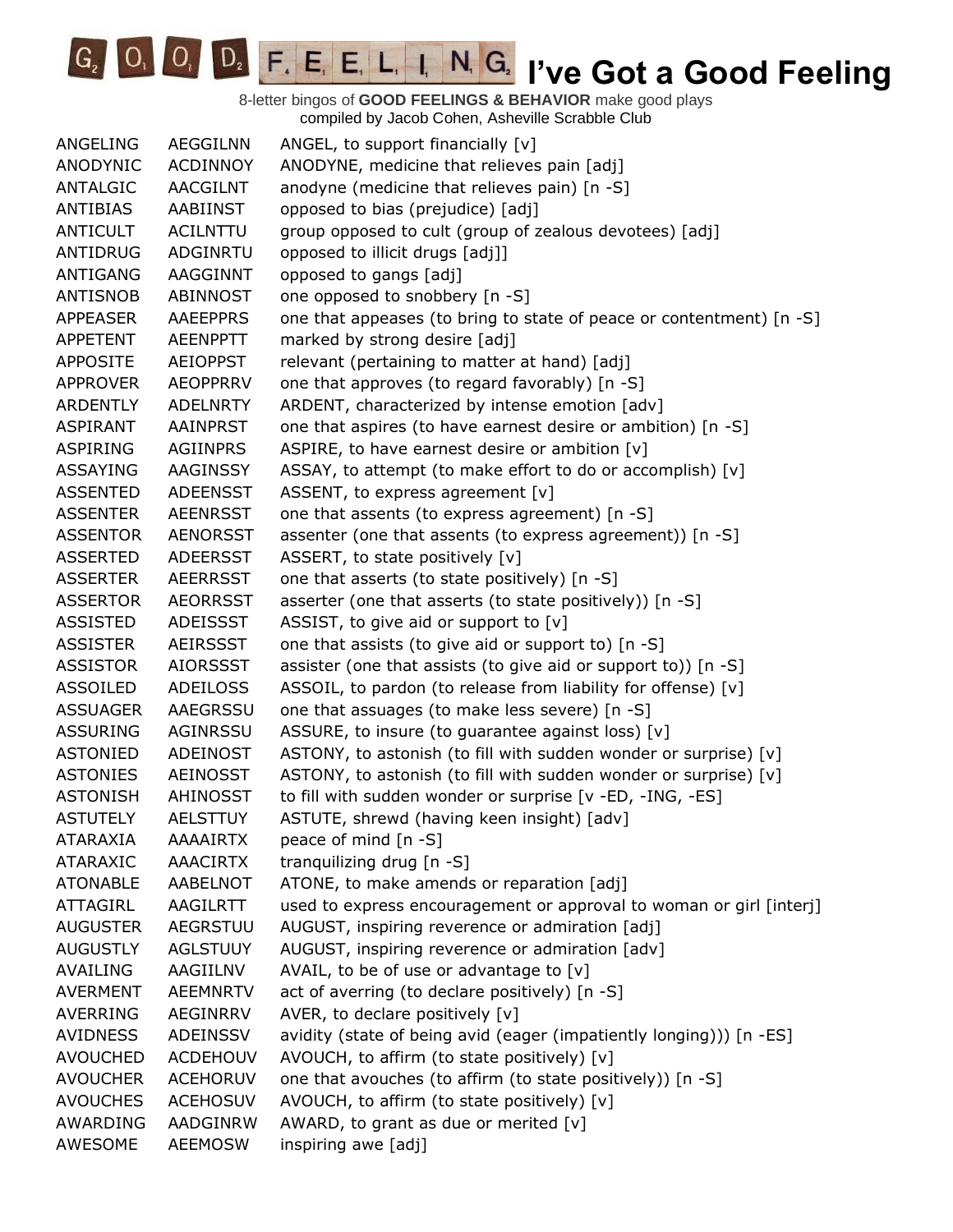8-letter bingos of **GOOD FEELINGS & BEHAVIOR** make good plays compiled by Jacob Cohen, Asheville Scrabble Club

## **B 8s**

| <b>BABBITRY</b> | ABBBIRTY        | conventional middle-class attitudes and behavior stressing respectability and material success [n -RIES] |
|-----------------|-----------------|----------------------------------------------------------------------------------------------------------|
| <b>BACKSLAP</b> | <b>AABCKLPS</b> | to show much approval [v -PPED, -PPING, -S]                                                              |
| <b>BANAUSIC</b> | <b>AABCINSU</b> | practical [adj]                                                                                          |
| <b>BANKROLL</b> | <b>ABKLLNOR</b> | to fund (to provide money for) [v -ED, -ING, -S]                                                         |
| <b>BARBITAL</b> | AABBILRT        | sedative (drug that induces calm state) [n -S]                                                           |
| <b>BAREBOAT</b> | AABBEORT        | pleasure boat rented without personnel [n -S]                                                            |
| <b>BEARABLE</b> | AABBEELR        | BEAR, to endure (to last (to continue into existence) [adj]                                              |
| <b>BEARABLY</b> | AABBELRY        | BEAR, to endure (to last (to continue into existence) [adv]                                              |
| <b>BEATIFIC</b> | ABCEFIIT        | blissful (very happy) [adj]                                                                              |
| <b>BEAVERED</b> | ABDEEERV        | BEAVER, work hard [v]                                                                                    |
| <b>BECALMED</b> | ABCDEELM        | BECALM, to make calm (free from agitation) [v]                                                           |
| <b>BEFITTED</b> | <b>BDEEFITT</b> | BEFIT, to be suitable to $[v]$                                                                           |
| <b>BEFRIEND</b> | <b>BDEEFINR</b> | to act as friend to $[v - ED, -ING, -S]$                                                                 |
| <b>BEHALVES</b> | ABEEHLSV        | BEHALF, interest, support, or benefit [n]                                                                |
| <b>BEHAVING</b> | ABEGHINV        | BEHAVE, to act properly [v]                                                                              |
| <b>BEHAVIOR</b> | ABEHIORV        | demeanor (manner in which one conducts oneself) [n -S]                                                   |
| <b>BEHOOVED</b> | <b>BDEEHOOV</b> | BEHOOVE, to be proper for [v]                                                                            |
| <b>BEHOOVES</b> | <b>BEEHOOSV</b> | BEHOOF, use, advantage, or benefit [n] / BEHOOVE, to be proper for [v]                                   |
| <b>BEHOVING</b> | <b>BEGHINOV</b> | BEHOVE, to behoove (to be proper for) [v]                                                                |
| <b>BEKISSED</b> | <b>BEEIKSSS</b> | BEKISS, to cover with kisses [v]                                                                         |
| <b>BEKISSES</b> | <b>BDEEIKSS</b> | BEKISS, to cover with kisses [v]                                                                         |
| <b>BELAUDED</b> | ABDDEELU        | BELAUD, to praise (to express approval or admiration of) [v]                                             |
| <b>BENIGNLY</b> | <b>BEGILNNY</b> | BENIGN, kind (having gentle, giving nature) [adv]                                                        |
| <b>BESEEMED</b> | <b>BDEEEEMS</b> | BESEEM, to be suitable [v]                                                                               |
| <b>BESOOTHE</b> | <b>BEEHOOST</b> | to soothe (to restore to quiet or normal state) [v -D, -HING, -S]                                        |
| <b>BESTOWAL</b> | <b>ABELOSTW</b> | gift [n -S]                                                                                              |
| <b>BESTOWER</b> | <b>BEEORSTW</b> | one that bestows (to present as gift) [n -S]                                                             |
| <b>BEWARING</b> | ABEGINRW        | BEWARE, to be careful [v]                                                                                |
| <b>BEZAZZES</b> | ABEESZZZ        | BEZAZZ, pizazz (quality of being exciting or attractive) [n]                                             |
| <b>BIDDABLE</b> | ABBDDEIL        | obedient (obeying or willing to obey) [adj]                                                              |
| <b>BIDDABLY</b> | ABBDDILY        | BIDDABLE, obedient (obeying or willing to obey) [adv]                                                    |
| <b>BIRTHDAY</b> | <b>ABDHIRTY</b> | anniversary of birth [n -S]                                                                              |
| <b>BLANDEST</b> | <b>ABDELNST</b> | BLAND, soothing [adj]                                                                                    |
| <b>BLANDISH</b> | <b>ABDHILNS</b> | to coax by flattery [v -ED, -ING, -ES]                                                                   |
| <b>BLISSFUL</b> | <b>BFILLSSU</b> | very happy [adj]                                                                                         |
| <b>BLISSING</b> | <b>BGIILNSS</b> | BLISS, to experience or produce ecstasy [v]                                                              |
| <b>BLITHELY</b> | <b>BEHILLTY</b> | BLITHE, merry (cheerful (full of spirits)) [adv]                                                         |
| <b>BLITHEST</b> | <b>BEHILSTT</b> | BLITHE, merry (cheerful (full of spirits)) [adj]                                                         |
| <b>BLOKIEST</b> | <b>BEIKLOST</b> | BLOKEY, blokeish (resembling typical behavior of bloke) [adj]                                            |
| <b>BOLDNESS</b> | <b>BDELNOSS</b> | quality of being bold (daring) [n -ES]                                                                   |
| <b>BONHOMIE</b> | <b>BEHIMNOO</b> | friendliness [n -S]                                                                                      |
| <b>BRAZENED</b> | ABDEENRZ        | BRAZEN, to face boldly [v]                                                                               |
| <b>BRAZENLY</b> | ABELNRYZ        | boldly (daring) [adv]                                                                                    |
| <b>BROMANCE</b> | <b>ABCEMNOR</b> | close, nonsexual relationship between men [n -S]                                                         |
| <b>BULLIEST</b> | <b>BEILLSTU</b> | BULLY, wonderful [adj]                                                                                   |
| <b>BUNDLING</b> | <b>BDGILNNU</b> | former courtship custom [n -S]                                                                           |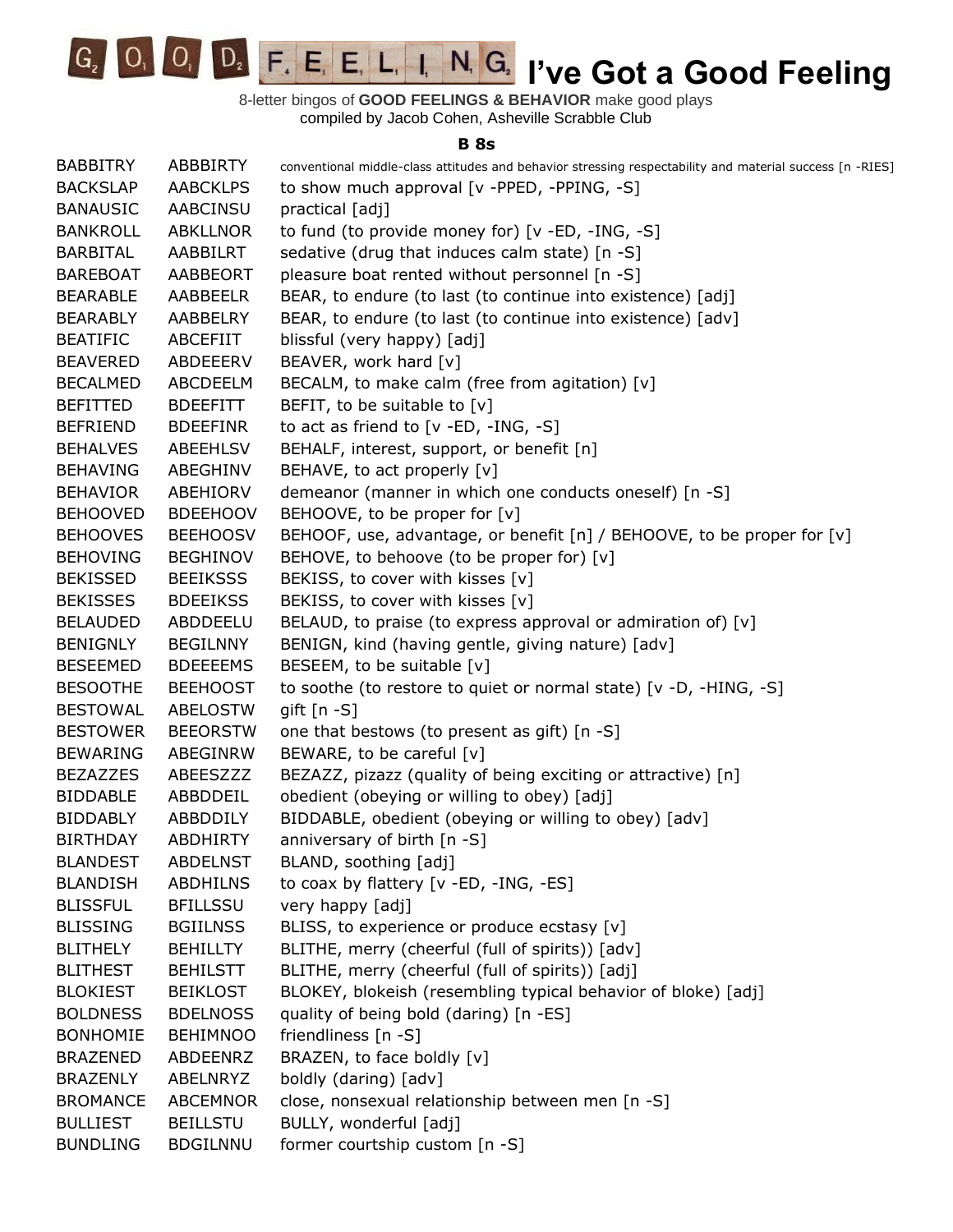**O<sub>1</sub> D<sub>2</sub> F**<sub>1</sub> **E**<sub>1</sub> **E**<sub>1</sub> **L**<sub>1</sub> **I**<sub>1</sub> **N**<sub>1</sub> **G<sub>2</sub> I**'ve Got a Good Feeling  $G<sub>2</sub>$ 

| <b>BURBLING</b> | <b>BBGILNRU</b> | BURBLE, to speak quickly and excitedly [v]                                                |
|-----------------|-----------------|-------------------------------------------------------------------------------------------|
|                 |                 | C <sub>8s</sub>                                                                           |
| <b>CALMNESS</b> | <b>ACELMNSS</b> | state of being calm (free from agitation) [n -ES]                                         |
| <b>CANDIDER</b> | <b>ACDDEINR</b> | CANDID, frank and sincere [adj]                                                           |
| CANDIDLY        | <b>ACDDILNY</b> | in candid (frank and sincere) manner [adv]                                                |
| CANNIEST        | <b>ACEINNST</b> | CANNY, prudent (having, showing, or exercising good judgment) [adj] / CANNIE, canny [adj] |
| CANOODLE        | <b>ACDELNOO</b> | to caress $[v -D, -LING, -S]$                                                             |
| <b>CAREFREE</b> | <b>ACEEEFRR</b> | being without worry or anxiety [adj]                                                      |
| <b>CARESSED</b> | <b>ACDEERSS</b> | CARESS, to touch lovingly [v]                                                             |
| <b>CARESSER</b> | <b>ACEERRSS</b> | one that caresses (to touch lovingly) [n -S]                                              |
| <b>CARESSES</b> | <b>ACEERSSS</b> | CARESS, to touch lovingly [v]                                                             |
| <b>CARETAKE</b> | <b>AACEEKRT</b> | to take care of someone else's house or land [v -TOOK, -N, -KING, -S]                     |
| <b>CARINGLY</b> | <b>ACGILNRY</b> | in caring manner [adv]                                                                    |
| CAROLING        | <b>ACGILNOR</b> | act of singing joyously [n -S] / CAROL, to sing joyously [v]                              |
| CAROLLED        | <b>ACDELLOR</b> | CAROL, to sing joyously [v]                                                               |
| <b>CAROLLER</b> | <b>ACELLORR</b> | caroler (one that carols (to sing joyously)) [n -S]                                       |
| <b>CASEWORK</b> | <b>ACEKORSW</b> | form of social work $[n - S]$                                                             |
| <b>CATCHILY</b> | <b>ACCHILTY</b> | CATCHY, pleasing and easily remembered [adv]                                              |
| <b>CAUTIOUS</b> | <b>ACIOSTUU</b> | exercising prudence to avoid danger [adj]                                                 |
| <b>CHAMPION</b> | <b>ACHIMNOP</b> | to defend or support [v -ED, -ING, -S]                                                    |
| <b>CHARIEST</b> | <b>ACEHIRST</b> | CHARY, cautious (exercising prudence to avoid danger) [adj]                               |
| <b>CHARISMA</b> | <b>AACHIMRS</b> | special magnetic appeal [n -S, -TA]                                                       |
| <b>CHARMING</b> | <b>ACGHIMNR</b> | pleasing [adj -ER, -EST] / CHARM, to attract irresistibly [v]                             |
| <b>CHEERFUL</b> | <b>CEEFHLRU</b> | full of spirits [adj -LLER, -LLEST]                                                       |
| <b>CHEERIER</b> | <b>CEEEHIRR</b> | CHEERY, cheerful (full of spirits) [adj]                                                  |
| <b>CHEERILY</b> | <b>CEEHILRY</b> | in cheery (cheerful (full of spirits)) manner [adv]                                       |
| <b>CHEERING</b> | <b>CEEGHINR</b> | CHEER, to applaud with shouts of approval [v]                                             |
| <b>CHEERLED</b> | <b>CDEEEHLR</b> | CHEERLEAD, to call for and direct organized cheering, as at football game [v]             |
| <b>CHIRKEST</b> | <b>CEHIKRST</b> | CHIRK, cheerful (full of spirits) [adj]                                                   |
| <b>CHIRPIER</b> | <b>CEHIIPRR</b> | CHIRPY, cheerful (full of spirits) [adj]                                                  |
| <b>CHIRPILY</b> | <b>CHIILPRY</b> | CHIRPY, cheerful (full of spirits) [adv]                                                  |
| <b>CHIVALRY</b> | <b>ACHILRVY</b> | knightly behavior and skill [n -RIES]                                                     |
| <b>CHOICELY</b> | <b>CCEHILOY</b> | CHOICE, of fine quality [adv]                                                             |
| <b>CHOICEST</b> | <b>CCEHIOST</b> | CHOICE, of fine quality [adj]                                                             |
| <b>CHORTLER</b> | <b>CEHLORRT</b> | one that chortles (to chuckle with glee) [n -S]                                           |
| <b>CHUCKLER</b> | <b>CCEHKLRU</b> | one that chuckles (to laugh quietly) [n -S]                                               |
| <b>CHUMMIER</b> | CEHIMMRU        | CHUMMY, friendly (inclined to approve, help, or support) [adj]                            |
| <b>CHUMMILY</b> | <b>CHILMMUY</b> | CHUMMY, friendly (inclined to approve, help, or support) [adv]                            |
| <b>CHUMMING</b> | <b>CGHIMMNU</b> | CHUM, to be close friends with someone [v]                                                |
| <b>CHUMSHIP</b> | <b>CHHIMPSU</b> | friendship [n -S]                                                                         |
| <b>CIVILISE</b> | <b>CEIIILSV</b> | to civilize (to bring out of savagery) [v -D, -SING, -S]                                  |
| <b>CIVILIZE</b> | <b>CEIIILVZ</b> | to bring out of savagery [v -D, -ZING, -S]                                                |
| <b>CLAQUEUR</b> | ACELQRUU        | member of claque (group of hired applauders) [n -S]                                       |
| <b>CLEMENCY</b> | <b>CCEELMNY</b> | mercy (compassion shown to offender or enemy) [n -CIES]                                   |
| <b>CLEVERER</b> | <b>CEEELRRV</b> | CLEVER, mentally keen [adj]                                                               |
| <b>CLEVERLY</b> | <b>CEELLRVY</b> | CLEVER, mentally keen [adv]                                                               |
| <b>CLOWNERY</b> | <b>CELNORWY</b> | clownish behavior [n -RIES]                                                               |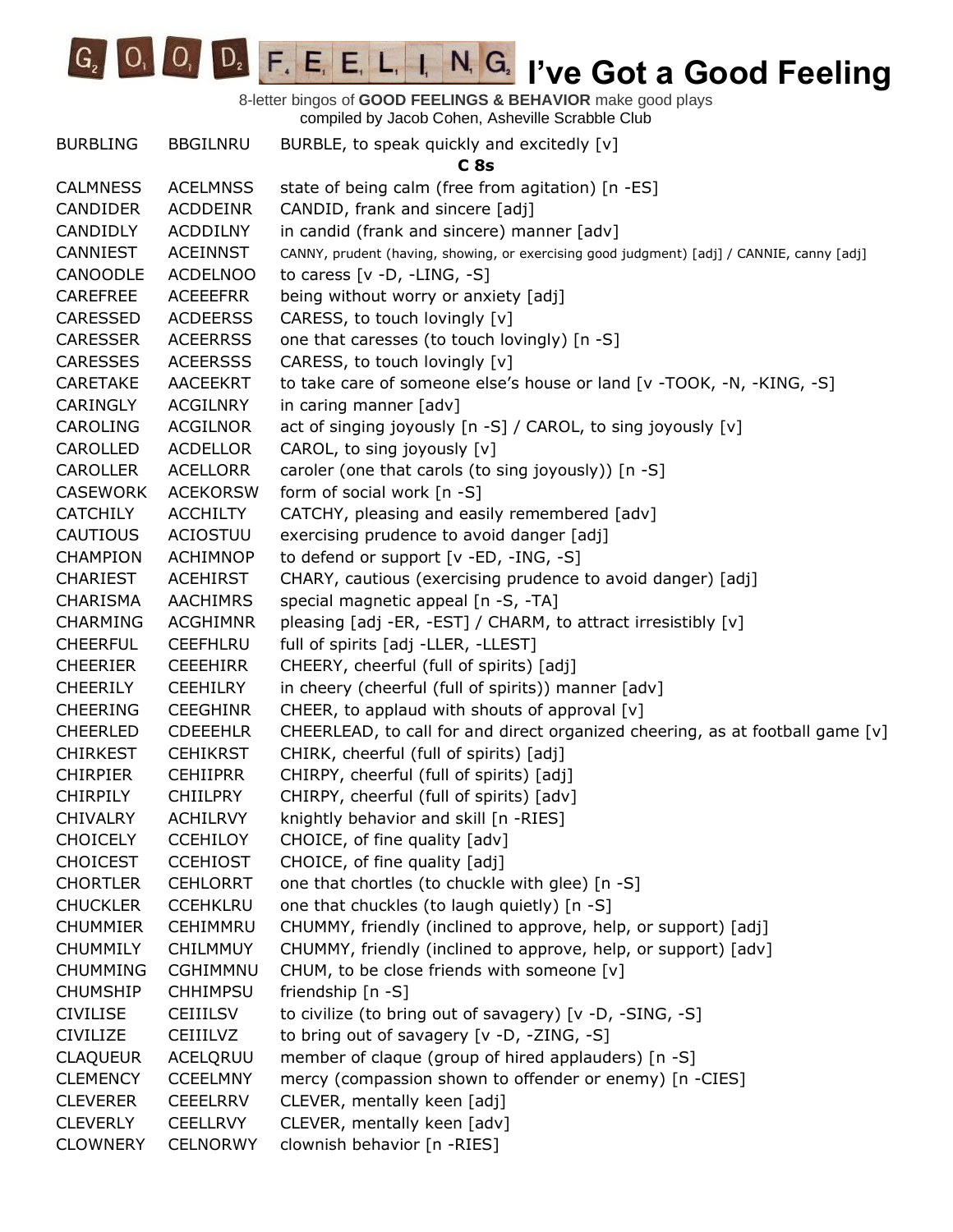| <b>CLOWNING</b> | <b>CGILNNOW</b> | CLOWN, to act like clown (humorous performer) [v]                               |
|-----------------|-----------------|---------------------------------------------------------------------------------|
| <b>CLOWNISH</b> | <b>CHILNOSW</b> | resembling or befitting clown [adj]                                             |
| <b>CLUBABLE</b> | ABBCELLU        | sociable [adj]                                                                  |
| <b>CLUBBIER</b> | <b>BBCEILRU</b> | CLUBBY, characteristic of club [adj]                                            |
| <b>CLUBBING</b> | <b>BBCGILNU</b> | CLUB, to form club (organized group of persons) [v]                             |
| <b>CLUBBISH</b> | <b>BBCHILSU</b> | clubby (characteristic of club) [adj]                                           |
| <b>CLUBMATE</b> | ABCELMTU        | fellow member of club [n -S]                                                    |
| <b>CLUBROOM</b> | <b>BCLMOORU</b> | room for club's meetings [n -S]                                                 |
| <b>COACHING</b> | ACCGHINO        | COACH, to tutor or train [v] / work of one that coaches [n -S]                  |
| COADMIRE        | ACDEIMOR        | to admire together [v -D, -RING, -S]                                            |
| COASSIST        | <b>ACIOSSST</b> | to assist jointly [v -ED, -ING, -S]                                             |
| <b>COENAMOR</b> | <b>ACEMNOOR</b> | to inflame with mutual love [v -ED, -ING, -S]                                   |
| <b>COMITIES</b> | <b>CEIIMOST</b> | COMITY, civility [n]                                                            |
| <b>COMPLIED</b> | <b>CDEILMOP</b> | COMPLY, to obey [v]                                                             |
| <b>COMPLIES</b> | <b>CEILMOPS</b> | COMPLY, to obey [v]                                                             |
| CONATION        | <b>ACINNOOT</b> | inclination to act purposefully [n -S]                                          |
| <b>CONDOLER</b> | <b>CDELNOOR</b> | one that condoles (to mourn (to feel or express grief or sorrow)) [n -S]        |
| <b>CONDONER</b> | <b>CDENNOOR</b> | one that condones (to forgive or overlook) [n -S]                               |
| <b>CONDUCER</b> | <b>CCDENORU</b> | one that conduces (to contribute to result) [n -S]                              |
| <b>CONFEREE</b> | <b>CEEEFNOR</b> | one upon whom something is conferred [n -S]                                     |
| <b>CONFIDER</b> | <b>CDEFINOR</b> | one that confides (to reveal in trust or confidence) [n -S]                     |
| <b>CONGRATS</b> | <b>ACGNORST</b> | congratulations [n]                                                             |
| <b>CONSERVE</b> | <b>CEENORSV</b> | to protect from loss or depletion [v -D, -VING, -S]                             |
| <b>CONSOLER</b> | <b>CELNOORS</b> | one that consoles (to comfort (to soothe in time of grief)) [n -S]              |
| <b>CONTRITE</b> | <b>CEINORTT</b> | deeply sorry for one's sins [adj]                                               |
| <b>COOINGLY</b> | <b>CGILNOOY</b> | in manner of cooing doves, affectionately [adv]                                 |
| <b>COQUETRY</b> | <b>CEOQRTUY</b> | flirtatious behavior [n -RIES]                                                  |
| <b>COQUETTE</b> | CEEOQTTU        | coquet (to flirt) [v -D, -TTING, -S]                                            |
| <b>CORYBANT</b> | <b>ABCNORTY</b> | reveler (one that revels (to engage in revelry)) [n -S or -ES]                  |
| <b>COSSETED</b> | <b>CDEEOSST</b> | COSSET, to fondle (to caress (to touch lovingly)) [v]                           |
| COTTONED        | <b>CDENOOTT</b> | COTTON, to take liking [v]                                                      |
| <b>COULDEST</b> | <b>CDELOSTU</b> | past $2^{nd}$ person singular of can (used as auxiliary to express ability) [v] |
| <b>COURTIER</b> | <b>CEIORRTU</b> | one who attends royal court [n -S]                                              |
| <b>COURTING</b> | <b>CGINORTU</b> | COURT, to woo [v]                                                               |
| <b>COUTHEST</b> | <b>CEHOSTTU</b> | COUTH, sophisticated [adj]                                                      |
| <b>CREDENCE</b> | <b>CCDEEENR</b> | belief (acceptance of truth or actuality of something) [n -S]                   |
| <b>CREDENDA</b> | <b>ACDDEENR</b> | articles of faith [n CREDENDA]                                                  |
| CREDIBLE        | <b>BCDEEILR</b> | believable [adj]                                                                |
| <b>CREDIBLY</b> | <b>BCDEILRY</b> | CREDIBLE, believable [adv]                                                      |
| <b>CUDDLIER</b> | CDDEILRU        | CUDDLY, fit for cuddling (to hug tenderly) [adj]                                |
| <b>CUDDLING</b> | CDDGILNU        | CUDDLE, to hug tenderly [v]                                                     |
| <b>CURATIVE</b> | <b>ACEIRTUV</b> | something that cures (to restore to health) [n -S]                              |
| <b>CURTSIED</b> | CDEIRSTU        | CURTSY, to bow politely [v]                                                     |
| <b>CURTSIES</b> | <b>CEIRSSTU</b> | CURTSY, to bow politely [v]                                                     |
| <b>CYNICISM</b> | <b>CCIIMNSY</b> | cynical (distrusting motives of others) quality [n -S]                          |
|                 |                 | <b>D</b> 8s                                                                     |
| <b>DANDIEST</b> | ADDEINST        | DANDY, fine, excellent [adj]                                                    |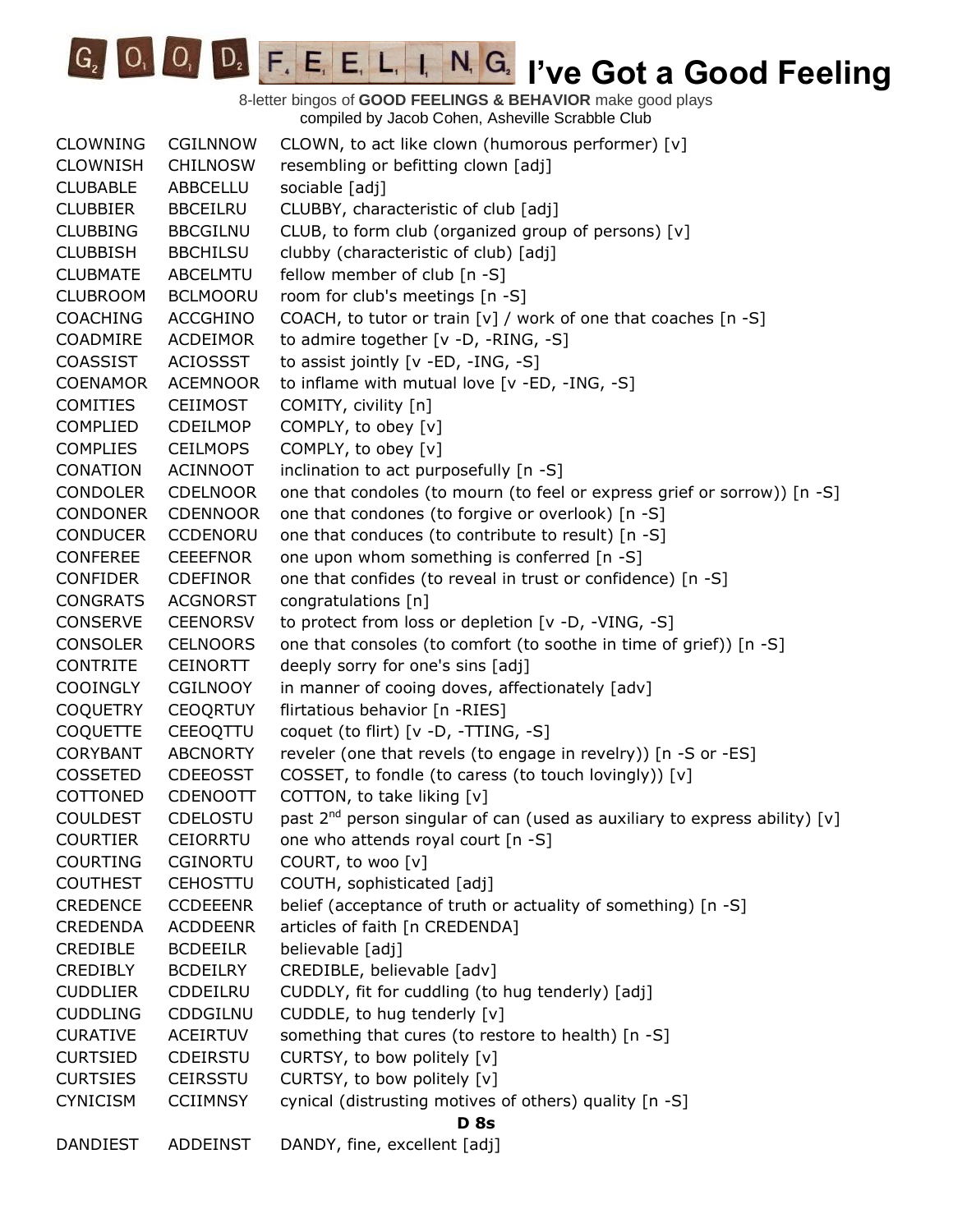| <b>DANDLING</b> | <b>ADDGILNN</b> | DANDLE, to fondle (to caress (to touch lovingly)) [v]                                                |
|-----------------|-----------------|------------------------------------------------------------------------------------------------------|
| <b>DARINGLY</b> | ADGILNRY        | in brave (showing courage (quality that enables one to face danger fearlessly; spirit)) manner [adv] |
| <b>DEARNESS</b> | <b>ADEENRSS</b> | state of being dear (greatly loved) [n -ES]                                                          |
| <b>DEBONAIR</b> | ABDEINOR        | suave (smoothly affable and polite) [adj]                                                            |
| <b>DECENTER</b> | <b>CDEEENRT</b> | DECENT, conforming to recognized standards of propriety [adj]                                        |
| <b>DECENTLY</b> | <b>CDEELNTY</b> | DECENT, conforming to recognized standards of propriety [adv]                                        |
| <b>DECOROUS</b> | <b>CDEOORSU</b> | proper [adj]                                                                                         |
| <b>DEEDIEST</b> | <b>DDEEEIST</b> | DEEDY, industrious [adj]                                                                             |
| <b>DEGUSTED</b> | <b>DDEEGSTU</b> | DEGUST, to taste with pleasure [v]                                                                   |
| <b>DEMURELY</b> | <b>DEELMRUY</b> | DEMURE, shy and modest [adv]                                                                         |
| <b>DEMUREST</b> | <b>DEEMRSTU</b> | DEMURE, shy and modest [adj]                                                                         |
| <b>DEPENDED</b> | <b>DDDEEENP</b> | DEPEND, to rely (to place trust or confidence) [v]                                                   |
| <b>DESERVER</b> | <b>DEEERRSV</b> | one that deserves (to be entitled to or worthy of) [n -S]                                            |
| <b>DESIRING</b> | <b>DEGIINRS</b> | DESIRE, to wish for [v]                                                                              |
| <b>DESIROUS</b> | <b>DEIORSSU</b> | desiring [adj]                                                                                       |
| <b>DESTRESS</b> | <b>DEERSSST</b> | to remove stress from [v -ED, -ING, -ES]                                                             |
| <b>DEVOTING</b> | <b>DEGINOTV</b> | DEVOTE, to give oneself wholly to [v]                                                                |
| <b>DEVOTION</b> | <b>DEINOOTV</b> | act of devoting (to give oneself wholly to) [n -S]                                                   |
| <b>DIAZEPAM</b> | AADEIMPZ        | tranquilizer $[n - S]$                                                                               |
| <b>DISABUSE</b> | ABDEISSU        | to free from false or mistaken ideas [v -D, -SING, -S]                                               |
| <b>DISCREET</b> | <b>CDEEIRST</b> | tactful [adj]                                                                                        |
| <b>DISHIEST</b> | <b>DEHIISST</b> | DISHY, attractive [adj]                                                                              |
| <b>DOCILELY</b> | <b>CDEILLOY</b> | DOCILE, easily trained [adv]                                                                         |
| <b>DOCILITY</b> | <b>CDIILOTY</b> | quality of being docile (easily trained) [n -TIES]                                                   |
| <b>DOGGEDLY</b> | <b>DDEGGLOY</b> | stubbornly (in stubborn (unyielding (not yielding)) manner) [adv]                                    |
| <b>DONATING</b> | ADGINNOT        | DONATE, to contribute [v]                                                                            |
| <b>DONATION</b> | ADINNOOT        | something donated (to contribute) [n -S]                                                             |
| <b>DONATIVE</b> | ADEINOTV        | donation (something donated (to contribute)) [adj]                                                   |
| <b>DOWSABEL</b> | ABDELOSW        | sweetheart [n -S]                                                                                    |
| <b>DROLLERY</b> | <b>DELLORRY</b> | something droll [n -RIES]                                                                            |
| <b>DROLLEST</b> | <b>DELLORST</b> | DROLL, comical (funny (causing laughter or amusement)) [adj]                                         |
| <b>DROLLING</b> | <b>DGILLNOR</b> | DROLL, to jest (to joke (to say something amusing)) [v]                                              |
| <b>DUCKIEST</b> | <b>CDEIKSTU</b> | DUCKY, excellent [adj]                                                                               |
| <b>DULCINEA</b> | ACDEILNU        | sweetheart [n -S]                                                                                    |
| <b>DUMFOUND</b> | <b>DDFMNOUU</b> | to astonish (to fill with sudden wonder or surprise) [v -ED, -ING, -S]                               |
|                 |                 | E <sub>8s</sub>                                                                                      |
| <b>EAGEREST</b> | <b>AEEEGRST</b> | EAGER, impatiently longing [adj]                                                                     |
| <b>EASINESS</b> | <b>AEEINSSS</b> | state of being easy (not difficult) [n -ES]                                                          |
| <b>EFFUSION</b> | EFFINOSU        | outpouring of emotion [n -S]                                                                         |
| <b>EMBOLDEN</b> | <b>BDEELMNO</b> | to instill with courage [v -ED, -ING, -S]                                                            |
| <b>EMOTICON</b> | <b>CEIMNOOT</b> | group of keyboard characters used to suggest facial expression or emotion [n -S]                     |
| <b>EMPATHIC</b> | <b>ACEHIMPT</b> | EMPATHY, imaginative identification with another's thoughts and feelings [adj]                       |
| <b>EMPHATIC</b> | <b>ACEHIMPT</b> | strongly expressive [adj]                                                                            |
| <b>ENAMORED</b> | <b>ADEEMNOR</b> | ENAMOR, to inspire with love $[v]$                                                                   |
| <b>ENDEARED</b> | ADDEEENR        | ENDEAR, to make dear or beloved [v]                                                                  |
| <b>ENDEAVOR</b> | ADEENORV        | to make effort [v -ED, -ING, -S]                                                                     |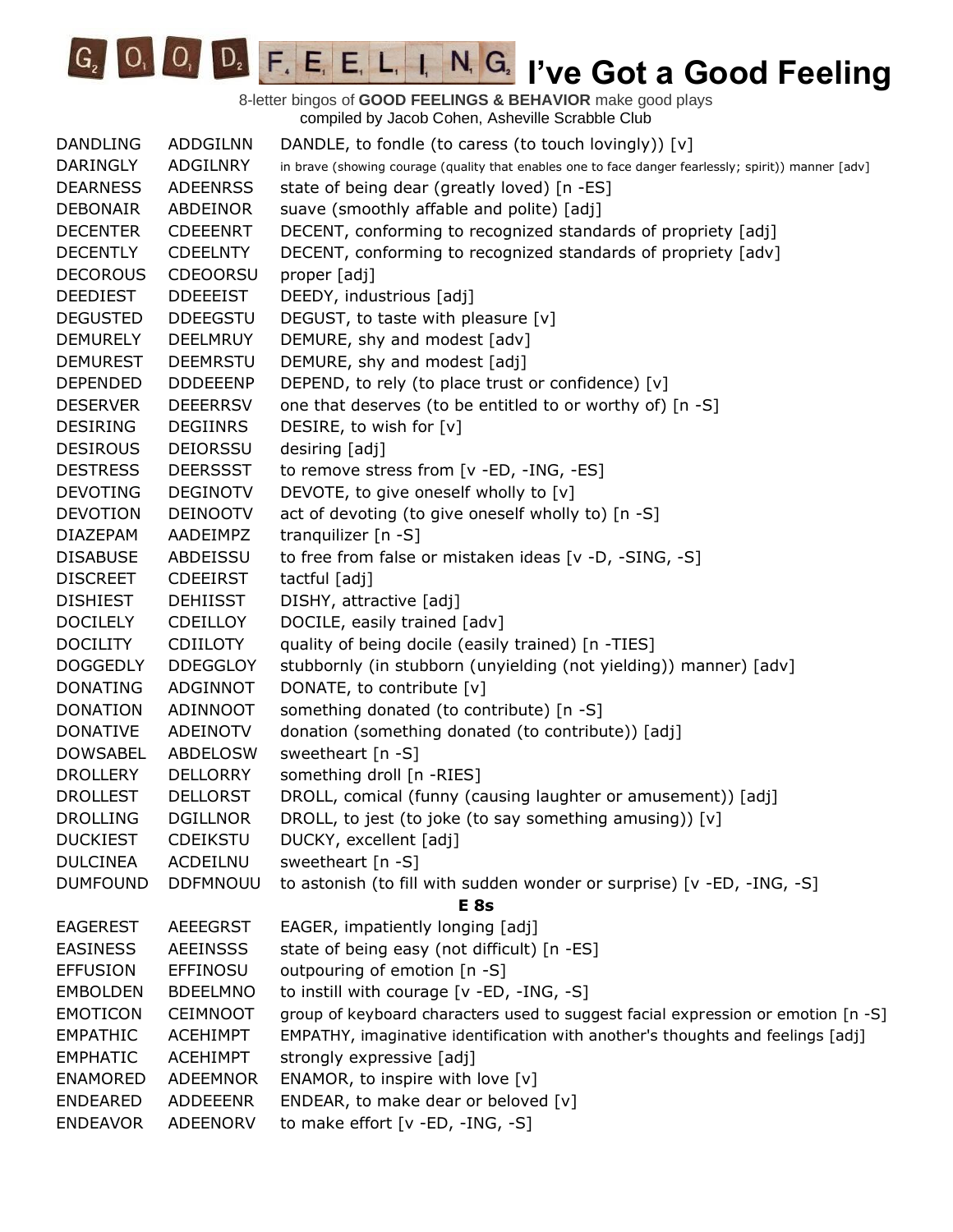| <b>ENGINOUS</b> | <b>EGINNOSU</b> | ingenious (clever, original, inventive) [adj]                                       |
|-----------------|-----------------|-------------------------------------------------------------------------------------|
| <b>ENJOYING</b> | EGIJNNOY        | ENJOY, to receive pleasure from [v]                                                 |
| <b>ENNOBLER</b> | <b>BEELNNOR</b> | one that ennobles (to make noble (possessing qualities pf excellence)) [n -S]       |
| <b>ENOPHILE</b> | <b>EEHILNOP</b> | oenophile (lover or connoisseur of wine) [n -S]                                     |
| <b>ENRAVISH</b> | <b>AEHINRSV</b> | to delight greatly [v -ED, -ING, -ES]                                               |
| <b>ENTHRALL</b> | <b>AEHLLNRT</b> | to charm (to attract irresistibly) [v -ED, -ING, -S]                                |
| <b>ENTICING</b> | <b>CEGIINNT</b> | ENTICE, to allure (to attract with something desirable) [v]                         |
| <b>ENTRANCE</b> | <b>ACEENNRT</b> | to fill with delight or wonder [v -D, -CING, -S]                                    |
| <b>ENTREATY</b> | <b>AEENRTTY</b> | earnest request [n -TIES]                                                           |
| <b>ENVIABLE</b> | ABEEILNV        | desirable [adj]                                                                     |
| <b>ENVIABLY</b> | ABEILNVY        | ENVIABLE, desirable [adv]                                                           |
| <b>EROGENIC</b> | <b>CEEGINOR</b> | arousing sexual desire [adj]                                                        |
| <b>EROTICAL</b> | <b>ACEILORT</b> | EROTIC, amatory poem [adj]                                                          |
| <b>ESCOTING</b> | <b>CEGINOST</b> | ESCOT, to provide support for [v]                                                   |
| <b>ESPECIAL</b> | <b>ACEEILPS</b> | special (of distinct kind or character) [adj]                                       |
| <b>ESTEEMED</b> | <b>DEEEEMST</b> | ESTEEM, to have high opinion of $[v]$                                               |
| <b>ETHOGRAM</b> | <b>AEGHMORT</b> | list of behavior patterns of species [n -S]                                         |
| <b>EUDAEMON</b> | ADEEMNOU        | eudemon (good spirit) [n -S]                                                        |
| <b>EUDAIMON</b> | ADEIMNOU        | eudemon (good spirit) [n -S]                                                        |
| <b>EUPHONIC</b> | <b>CEHINOPU</b> | EUPHONY, pleasant sound [adj]                                                       |
| <b>EUPHORIA</b> | AEHIOPRU        | feeling of well-being [n -S]                                                        |
| <b>EUPHORIC</b> | <b>CEHIOPRU</b> | EUPHORIA, feeling of well-being [adj]                                               |
| <b>EUSTRESS</b> | <b>EERSSSTU</b> | beneficial stress [n -ES]                                                           |
| <b>EVADABLE</b> | AABDEELV        | EVADE (to escape or avoid by cleverness or deceit) [adj]                            |
| EVADIBLE        | ABDEEILV        | EVADE (to escape or avoid by cleverness or deceit) [adj]                            |
| <b>EXCELLED</b> | <b>CDEEELLX</b> | EXCEL, to surpass others $[v]$                                                      |
| <b>EXCITANT</b> | <b>ACEINTTX</b> | stimulant [n -S]                                                                    |
| <b>EXCITING</b> | <b>CEGIINTX</b> | EXCITE, to arouse emotions of $[v]$                                                 |
| <b>EXCUSING</b> | <b>CEGINSUX</b> | to apologize for [v]                                                                |
| <b>EXEMPLAR</b> | <b>AEELMPRX</b> | one that is worthy of being copied [n -S]                                           |
| <b>EXIMIOUS</b> | <b>EIIMOSUX</b> | excellent [adj]                                                                     |
| <b>EXONEREE</b> | <b>EEEENORX</b> | one proven not guilty [n -S]                                                        |
| <b>EXORCISE</b> | <b>CEEIORSX</b> | to free of evil spirit [v -D, -SING, -S]                                            |
| <b>EXORCISM</b> | <b>CEIMORSX</b> | act of exorcising (to free of evil spirit) [n -S]                                   |
| <b>EXORCIZE</b> | CEEIORXZ        | to exorcise (to free of evil spirit) [v -D, -ZING, -S]                              |
| <b>EXOTERIC</b> | <b>CEEIORTX</b> | suitable for public [adj]                                                           |
| <b>EXPECTED</b> | <b>CDEEEPTX</b> | EXPECT, to anticipate [v]                                                           |
| <b>EXPECTER</b> | <b>CEEEPRTX</b> | one that expects (to anticipate) [n -S]                                             |
| <b>EXPERTED</b> | <b>DEEEPRTX</b> | EXPERT, to serve as authority $[v]$                                                 |
| <b>EXPERTLY</b> | <b>EELPRTXY</b> | skillfully (in skillful (having skill (ability to do something well)) manner) [adv] |
| <b>EXPIABLE</b> | ABEEILPX        | capable of being expiated (to atone for) [adj]                                      |
| <b>EXPIATOR</b> | <b>AEIOPRTX</b> | one that expiates (to atone for) [n -S]                                             |
| <b>EXULTANT</b> | <b>AELNTTUX</b> | exulting [adj]                                                                      |
| <b>EXULTING</b> | <b>EGILNTUX</b> | EXULT, to rejoice greatly [v]                                                       |
|                 |                 | <b>F</b> 8s                                                                         |
| <b>FAITHING</b> | AFGHIINT        | FAITH, to believe or trust [v]                                                      |
| <b>FAMILISM</b> | AFIILMMS        | social structure in which family takes precedence over individual [n -S]            |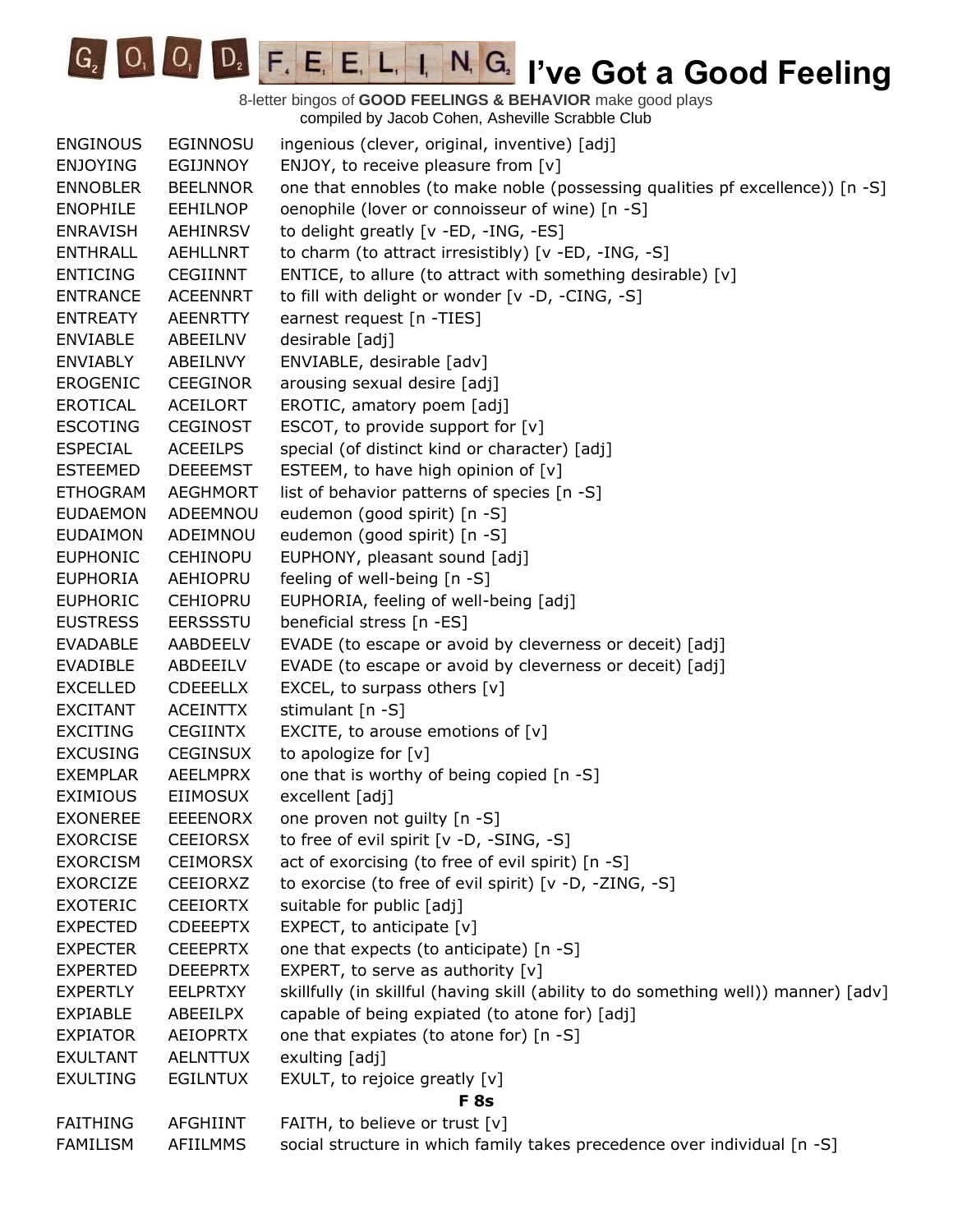**O**, **D**, **F**, **E**, **E**, **L**, **I**, **N**, **G**, **I**'ve Got a Good Feeling  $G<sub>2</sub>$ 

| <b>FAMILIST</b> | AFILILMST       | FAMILISM, social structure in which family takes precedence over individual [n -S]     |
|-----------------|-----------------|----------------------------------------------------------------------------------------|
| <b>FARCICAL</b> | <b>AACCFILR</b> | absurd (ridiculously incongruous or unreasonable) [adj]                                |
| <b>FAREWELL</b> | <b>AEEFLLRW</b> | to say goodby $[v - ED, -ING, -S]$                                                     |
| <b>FATHERLY</b> | <b>AEFHLRTY</b> | parental [adj]                                                                         |
| <b>FAVORING</b> | <b>AFGINORV</b> | FAVOR, regard with approval [v]                                                        |
| <b>FAVORITE</b> | <b>AEFIORTV</b> | person or thing preferred above all others [n -S]                                      |
| <b>FAVOURED</b> | ADEFORUV        | FAVOUR, to favor (to regard with approval) [v]                                         |
| <b>FAVOURER</b> | <b>AEFORRUV</b> | favorer (one that favors (to regard with approval) [n -S]                              |
| <b>FEASTFUL</b> | <b>AEFFLSTU</b> | festive (of or befitting festival) [adj]                                               |
| <b>FELICITY</b> | <b>CEFIILTY</b> | happiness [n -TIES]                                                                    |
| <b>FELLOWLY</b> | <b>EFLLLOWY</b> | friendly (inclined to approve, help, or support) [adj]                                 |
| <b>FESTALLY</b> | <b>AEFLLSTY</b> | FESTAL, festive (of or befitting festival) [adv]                                       |
| <b>FESTIVAL</b> | <b>AEFILSTV</b> | day or time of celebration [n -S]                                                      |
| <b>FIDELITY</b> | <b>DEFIILTY</b> | loyalty [n -TIES]                                                                      |
| <b>FIDUCIAL</b> | ACDFIILU        | based on faith or trust [adj]                                                          |
| <b>FILIATED</b> | ADEFIILT        | FILIATE, to bring into close association [v]                                           |
| <b>FILIATES</b> | <b>AEFIILST</b> | FILIATE, to bring into close association [v]                                           |
| <b>FLATTERY</b> | <b>AEFLRTTY</b> | act of flattering (to praise excessively) [n -RIES]                                    |
| <b>FLEECHED</b> | <b>CDEEEFHL</b> | FLEECH, to coax [v]                                                                    |
| <b>FLEECHES</b> | <b>CEEEFHLS</b> | FLEECH, to coax [v]                                                                    |
| <b>FLOURISH</b> | <b>FHILORSU</b> | to thrive (to grow vigorously) [v -ED, -ING, -ES]                                      |
| <b>FOLKSIER</b> | <b>EFIKLORS</b> | FOLKSY, friendly (inclined to approve, help, or support) [adj]                         |
| <b>FOLKSILY</b> | <b>FIKLLOSY</b> | FOLKSY, friendly (inclined to approve, help, or support) [adv]                         |
| <b>FONDLING</b> | <b>DFGILNNO</b> | one that is fondled [n -S] / FONDLE, to caress (to touch lovingly) [v]                 |
| <b>FONDNESS</b> | <b>DEFNNOSS</b> | affection (fond attachment, devotion, or love) [n -ES]                                 |
| <b>FOREFEEL</b> | <b>EEEFFLOR</b> | to have premonition of [v -FELT, -ING, -S]                                             |
| <b>FOREWARN</b> | <b>AEFNORRW</b> | to warn in advance [v -ED, -ING, -S]                                                   |
| <b>FORGIVER</b> | <b>EFGIORRV</b> | one that forgives (to pardon) [n -S]                                                   |
| <b>FORTUITY</b> | <b>FIORTTUY</b> | accidental occurrence [n -TIES]                                                        |
| <b>FOSTERED</b> | <b>DEEFORST</b> | FOSTER, to promote growth of $[v]$                                                     |
| <b>FOSTERER</b> | <b>EEFORRST</b> | one that fosters (to promote growth of) [n -S]                                         |
| <b>FOXINESS</b> | <b>EFINOSSX</b> | state of being foxy (crafty) [n -S]                                                    |
| <b>FRABJOUS</b> | <b>ABFJORSU</b> | splendid [adj]                                                                         |
| <b>FRAGRANT</b> | <b>AAFGNRRT</b> | having pleasant odor [adj]                                                             |
| <b>FRANKEST</b> | <b>AEFKNRST</b> | FRANK, honest and unreserved in speech [adj]                                           |
| <b>FREAKOUT</b> | <b>AEFKORTU</b> | event marked by wild excitement [n -S]                                                 |
| <b>FREENESS</b> | <b>EEEFNRSS</b> | freedom (state of being free (not subject to restriction or control)) [n -ES]          |
| <b>FREEWILL</b> | EEFILLRW        | voluntary [adj]                                                                        |
| <b>FRENZIED</b> | <b>DEEFINRZ</b> | FRENZY, to make frantic (wildly excited) [v]                                           |
| <b>FRENZIES</b> | <b>EEFINRSZ</b> | FRENZY, to make frantic (wildly excited) [v]                                           |
| <b>FRIENDLY</b> | <b>DEFILNRY</b> | inclined to approve, help, or support [adj -LIER, -LIEST] / one who is friendly [n -S] |
| <b>FRUITFUL</b> | <b>FFILRTUU</b> | producing abundantly [adj -LLER, -LLEST]                                               |
| <b>FRUITION</b> | <b>FIINORTU</b> | accomplishment of something desired [n -S]                                             |
| <b>FUNHOUSE</b> | <b>EFHNOSUU</b> | amusement park attraction [n -S]                                                       |
| <b>FUNNIEST</b> | <b>EFINNSTU</b> | FUNNY, causing laughter or amusement [adj]                                             |
| <b>FUNNYMAN</b> | AFMNNNUY        | comedian (humorous entertainer) [n -MEN]                                               |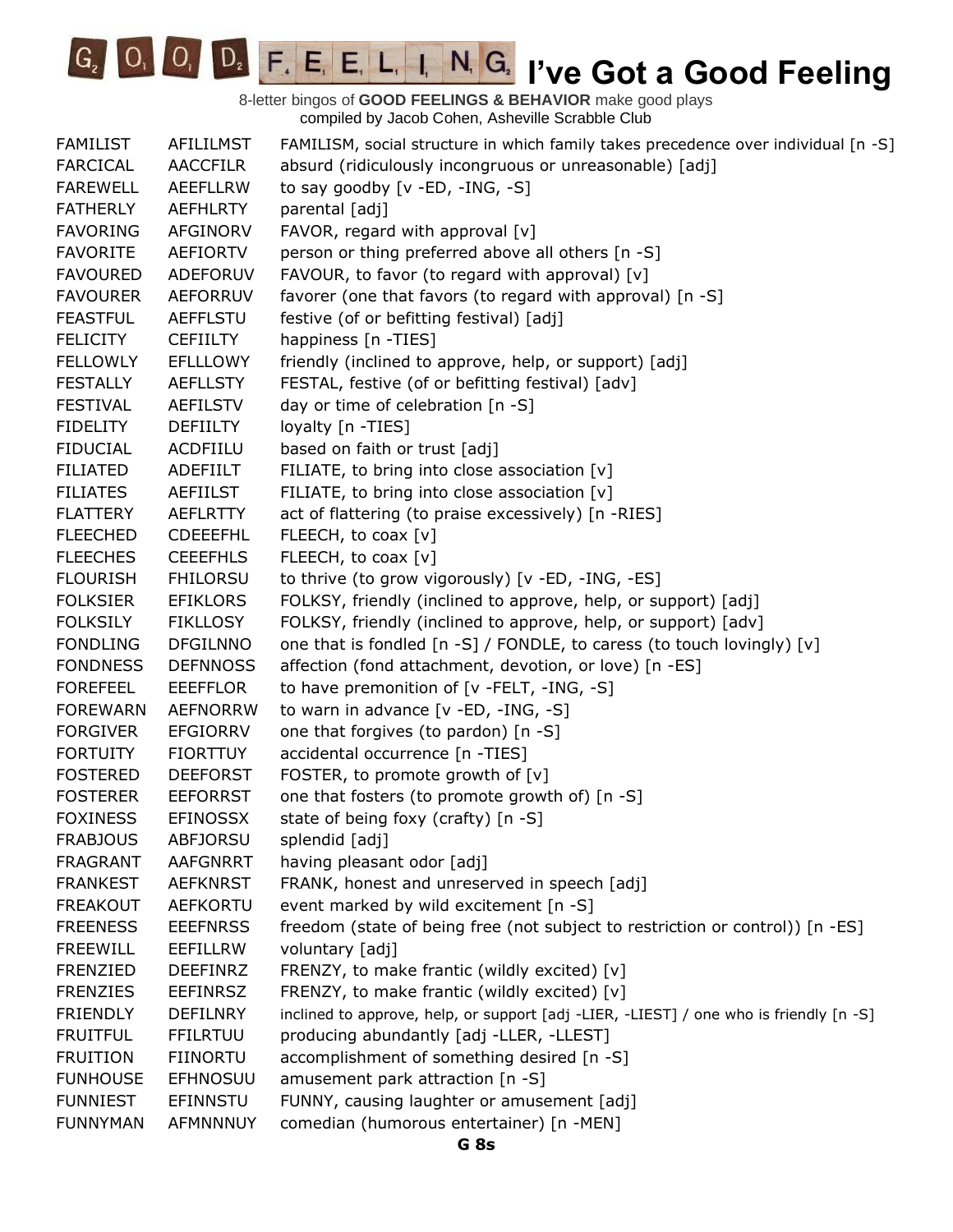**IC**<sub>2</sub> **IO**<sub>2</sub> **I**<sub>2</sub> **I**<sub>2</sub> **I**<sub>2</sub> **E**<sub>1</sub> **E**<sub>1</sub> **L**<sub>1</sub> **I**<sub>1</sub> **I**<sub>1</sub> **C**<sub>2</sub> **I**<sup>2</sup> **Ve Got a Good Feeling** 

| <b>GAIETIES</b> | <b>AEEGIIST</b> | GAIETY, festive activity [n]                                                       |
|-----------------|-----------------|------------------------------------------------------------------------------------|
| <b>GAMENESS</b> | <b>AEEGMNSS</b> | quality of being game (plucky (brave and spirited)) [n -ES]                        |
| <b>GAMINESS</b> | <b>AEGIMNSS</b> | quality of being gamy (plucky (brave and spirited)) [n -ES]                        |
| <b>GAPESEED</b> | <b>ADEEEGPS</b> | something that causes wonder [n -S]                                                |
| <b>GAYETIES</b> | AEEGISTY        | GAYETY, gaiety (festive activity) [n]                                              |
| <b>GENEROUS</b> | <b>EEGNORSU</b> | willing to give [adj]                                                              |
| <b>GENIALLY</b> | <b>AEGILLNY</b> | GENIAL, having pleasant or friendly manner [adv]                                   |
| <b>GENOGRAM</b> | <b>AEGGMNOR</b> | diagram of history of behavior patterns of family [n -S]                           |
| <b>GENTLEST</b> | <b>EEGLNSTT</b> | GENTLE, mild (not harsh or rough) [adj]                                            |
| <b>GENTLING</b> | <b>EGGILNNT</b> | GENTLE, to tame (to make tame) [v]                                                 |
| <b>GIFTABLE</b> | <b>ABEFGILT</b> | something appropriate for gift (something given without charge) [n -S]             |
| <b>GIFTWARE</b> | <b>AEFGIRTW</b> | wares suitable for gifts (something given without charge) [n -S]                   |
| <b>GIGGLING</b> | <b>GGGGIILN</b> | GIGGLE, to laugh in silly manner $[v]$                                             |
| <b>GLADDEST</b> | <b>ADDEGLST</b> | GLAD, feeling pleasure [adj]                                                       |
| <b>GLADDING</b> | <b>ADDGGILN</b> | GLAD, to gladden (to make glad) [v]                                                |
| <b>GLADLIER</b> | <b>ADEGILLR</b> | GLADLY, in glad manner [adv]                                                       |
| <b>GLADNESS</b> | <b>ADEGLNSS</b> | state of being glad (feeling pleasure) [n -ES]                                     |
| <b>GLADSOME</b> | <b>ADEGLMOS</b> | glad (feeling pleasure) [adj -R, -ST]                                              |
| <b>GLAMMING</b> | AGGILMMN        | GLAM, to make oneself look alluringly attractive [v]                               |
| <b>GLEESOME</b> | <b>EEEGLMOS</b> | gleeful (merry (cheerful (full of spirits))) [adj]                                 |
| <b>GLORIOUS</b> | <b>GILOORSU</b> | magnificent [adj]                                                                  |
| <b>GLORYING</b> | <b>GGILNORY</b> | GLORY, to rejoice proudly [v]                                                      |
| <b>GOODLIER</b> | <b>DEGILOOR</b> | GOODLY, of pleasing appearance [adj]                                               |
| <b>GOODNESS</b> | <b>DEGNOOSS</b> | state of being good (having positive or desirable qualities) [n -ES]               |
| <b>GOODWILL</b> | <b>DGILLOOW</b> | attitude of friendliness [n -S]                                                    |
| <b>GOURMAND</b> | ADGMNORU        | one who loves to eat [n -S]                                                        |
| <b>GRACIOUS</b> | ACGIORSU        | marked by kindness and courtesy [adj]                                              |
| <b>GRAMERCY</b> | <b>ACEGMRRY</b> | expression of gratitude [n -CIES]                                                  |
| <b>GRANTING</b> | AGGINNRT        | GRANT, to bestow upon [v]                                                          |
| <b>GRATEFUL</b> | AEFGLRTU        | deeply thankful [adj -LLER, -LLEST]                                                |
| <b>GRAVITAS</b> | AAGIRSTV        | reserved, dignified behavior [n -ES]                                               |
| <b>GREENLIT</b> | <b>EEGILNRT</b> | past tense of greenlight (to give approval for) [v]                                |
| <b>GREETING</b> | <b>EEGGINRT</b> | salutation $[n - S]$ / GREET, to address in friendly and courteous way $[v]$       |
| <b>GRITTIER</b> | <b>EGIIRRTT</b> | GRITTY, plucky (brave and spirited) [adj]                                          |
| <b>GRITTILY</b> | <b>GIILRTTY</b> | GRITTY, plucky (brave and spirited) [adv]                                          |
| <b>GROOVIER</b> | <b>EGIOORRV</b> | GROOVY, marvelous [adj]                                                            |
| <b>GROOVILY</b> | <b>GILOORVY</b> | GROOVY, marvelous [adv]                                                            |
| <b>GUARANTY</b> | <b>AAGNRTUY</b> | to assume responsibility for quality of [v -TIED, -ING, -TIES]                     |
| <b>GUARDANT</b> | <b>AADGNRTU</b> | guard (one that protects to protect (to keep from harm, attack, or injury)) [n -S] |
| <b>GUARDDOG</b> | ADDGGORU        | dog trained to guard person or property [n -S]                                     |
| <b>GUARDIAN</b> | AADGINRU        | one that guards (to protect (to keep from harm, attack, or injury)) [n -S]         |
| <b>GUARDING</b> | ADGGINRU        | GUARD, to protect (to keep from harm, attack, or injury) [v]                       |
| <b>GUFFAWED</b> | <b>ADEFFGUW</b> | GUFFAW, to laugh loudly [v]                                                        |
| <b>GUMPTION</b> | <b>GIMNOPTU</b> | shrewdness (having keen insight) [n -S]                                            |
| <b>GUTSIEST</b> | <b>EGISSTTU</b> | GUTSY, brave (showing courage) [adj]                                               |
| <b>GUTTIEST</b> | EGISTTTU        | GUTTY, marked by courage [adj]                                                     |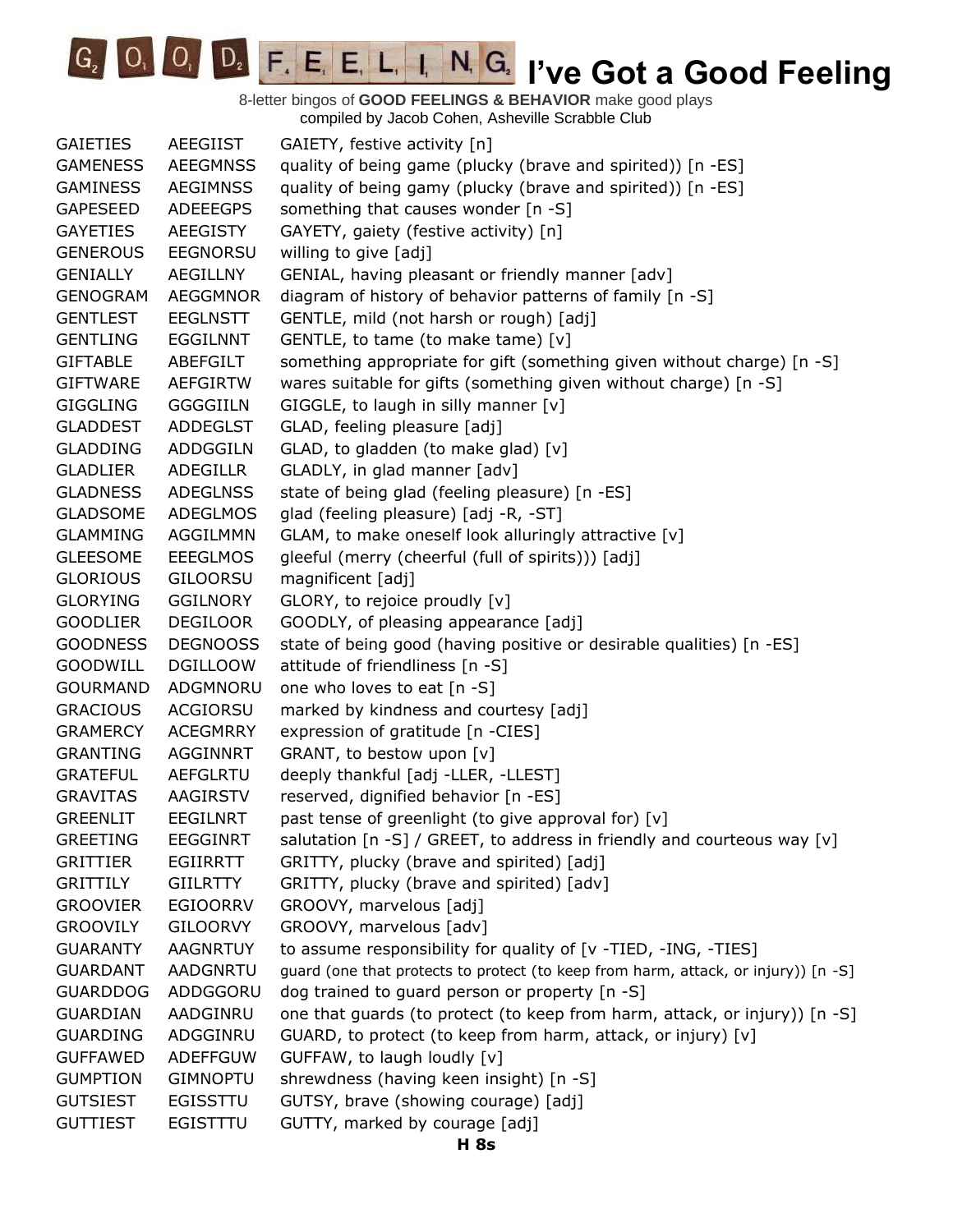| <b>HALENESS</b> | <b>AEEHLNSS</b> | state of being hale (healthy (having good health)) [n -ES]               |
|-----------------|-----------------|--------------------------------------------------------------------------|
| <b>HANDSOME</b> | <b>ADEHMNOS</b> | attractive [adj -R, -ST]                                                 |
| <b>HANKERED</b> | <b>ADEEHKNR</b> | HANKER, to long for [v]                                                  |
| <b>HANKERER</b> | <b>AEEHKNRR</b> | one that hankers (to long for) [n -S]                                    |
| <b>HANSELED</b> | <b>ADEEHLNS</b> | HANSEL, handsel (to give gift to) [v]                                    |
| <b>HAPPIEST</b> | AEHIPPST        | HAPPY, marked by joy [adj]                                               |
| <b>HEARTIER</b> | AEEHIRRT        | HEARTY, very friendly [adj]                                              |
| <b>HEARTILY</b> | AEHILRTY        | HEARTY, very friendly [adv]                                              |
| <b>HEARTING</b> | AEGHINRT        | HEART, to hearten (to give courage to) [v]                               |
| HEAVENLY        | AEEHLNVY        | full of beauty and peace [adj -LIER, -LIEST]                             |
| <b>HEDONICS</b> | <b>CDEHINOS</b> | branch of psychology pertaining to pleasure [n]                          |
| <b>HEDONISM</b> | <b>DEHIMNOS</b> | pursuit of pleasure [n S]                                                |
| <b>HEDONIST</b> | <b>DEHINOST</b> | follower of hedonism (pursuit of pleasure) [n -S]                        |
| <b>HEEHAWED</b> | <b>ADEEEHHW</b> | HEEHAW, to guffaw (to laugh loudly) [v]                                  |
| <b>HELLOING</b> | <b>EGHILLNO</b> | HELLO, to greet (to address in friendly and courteous way) [v]           |
| <b>HELPDESK</b> | <b>DEEHKLPS</b> | service that helps customers with problems [n -S]                        |
| <b>HELPLINE</b> | EEHILLNP        | telephone service that provides advice [n -S]                            |
| <b>HELPMATE</b> | <b>AEEHLMPT</b> | helpful companion [n -S]                                                 |
| <b>HELPMEET</b> | <b>EEEHLMPT</b> | helpmate (helpful companion) [n -S]                                      |
| <b>HEROICAL</b> | <b>ACEHILOR</b> | courageous; noble [adj]                                                  |
| <b>HERRYING</b> | <b>EGHINRRY</b> | HERRY, to harry (to pillage (to plunder (to rob of goods by force))) [v] |
| <b>HIGHLIFE</b> | <b>EFGHHIIL</b> | lifestyle of fashionable society [n -S]                                  |
| <b>HIGHSPOT</b> | <b>GHHIOPST</b> | event of special importance [n -S]                                       |
| <b>HILARITY</b> | <b>AHIILRTY</b> | noisy merriment [n -TIES]                                                |
| <b>HOGMANAY</b> | <b>AAGHMNOY</b> | Scottish celebration [n -S]                                              |
| <b>HOGMENAY</b> | <b>AEGHMNOY</b> | hogmanay (Scottish celebration) [n -S]                                   |
| <b>HOMAGING</b> | AGGHIMNO        | HOMAGE, to pay tribute to [v]                                            |
| <b>HOMESICK</b> | <b>EHIMKMOS</b> | longing for home [adj]                                                   |
| <b>HONCHOED</b> | <b>CDEHHNOO</b> | HONCHO, to take charge of $[v]$                                          |
| <b>HONCHOES</b> | <b>CEHHNOOS</b> | HONCHO, to take charge of $[v]$                                          |
| <b>HONESTER</b> | <b>EEHNORST</b> | HONEST, truthful (telling truth) [adj]                                   |
| <b>HONESTLY</b> | <b>EHLNOSTY</b> | HONEST, truthful (telling truth (conformity to fact or reality)) [adv]   |
| <b>HONEYPOT</b> | <b>EHNOOPTY</b> | one that is attractive or desirable [n S]                                |
| <b>HONGIING</b> | <b>GGHIINNO</b> | HONGI, to greet another by pressing noses together [v]                   |
| <b>HONOURED</b> | DEHNOORU        | HONOUR, to honor (to respect (to have high regard for)) [v]              |
| <b>HONOURER</b> | EHNOORRU        | honorer (one that honors (to respect)) [n -S]                            |
| <b>HOORAHED</b> | <b>ADEHHOOR</b> | HOORAH, to hurrah (to cheer (to applaud with shouts of approval)) [v]    |
| <b>HOORAYED</b> | <b>ADEHOORY</b> | HOORAY, to hurrah (to cheer (to applaud with shouts of approval)) [v]    |
| <b>HOPINGLY</b> | <b>GHILNOPY</b> | in hopeful manner [adv]                                                  |
| <b>HUGGIEST</b> | <b>EGGHISTU</b> | HUGGY, involving or given to hugging [adj]                               |
| <b>HUMANELY</b> | <b>AEHLMNUY</b> | HUMANE, compassionate [adv]                                              |
| <b>HUMANEST</b> | <b>AEHMNSTU</b> | HUMANE, compassionate [adj]                                              |
| <b>HUMBLEST</b> | <b>BEHLMSTU</b> | HUMBLE, modest (having moderate regard for oneself) [adj]                |
| <b>HUMBLING</b> | <b>BGHILMNU</b> | HUMBLE, to reduce pride of [v]                                           |
| <b>HUMILITY</b> | HIILMTUY        | quality of being humble [n -TIES]                                        |
| <b>HUMORFUL</b> | <b>FHLMORUU</b> | humorous (funny; witty) [adj]                                            |
| <b>HUMORING</b> | GHIMNORU        | HUMOR, to indulge (to yield to desire of) [v]                            |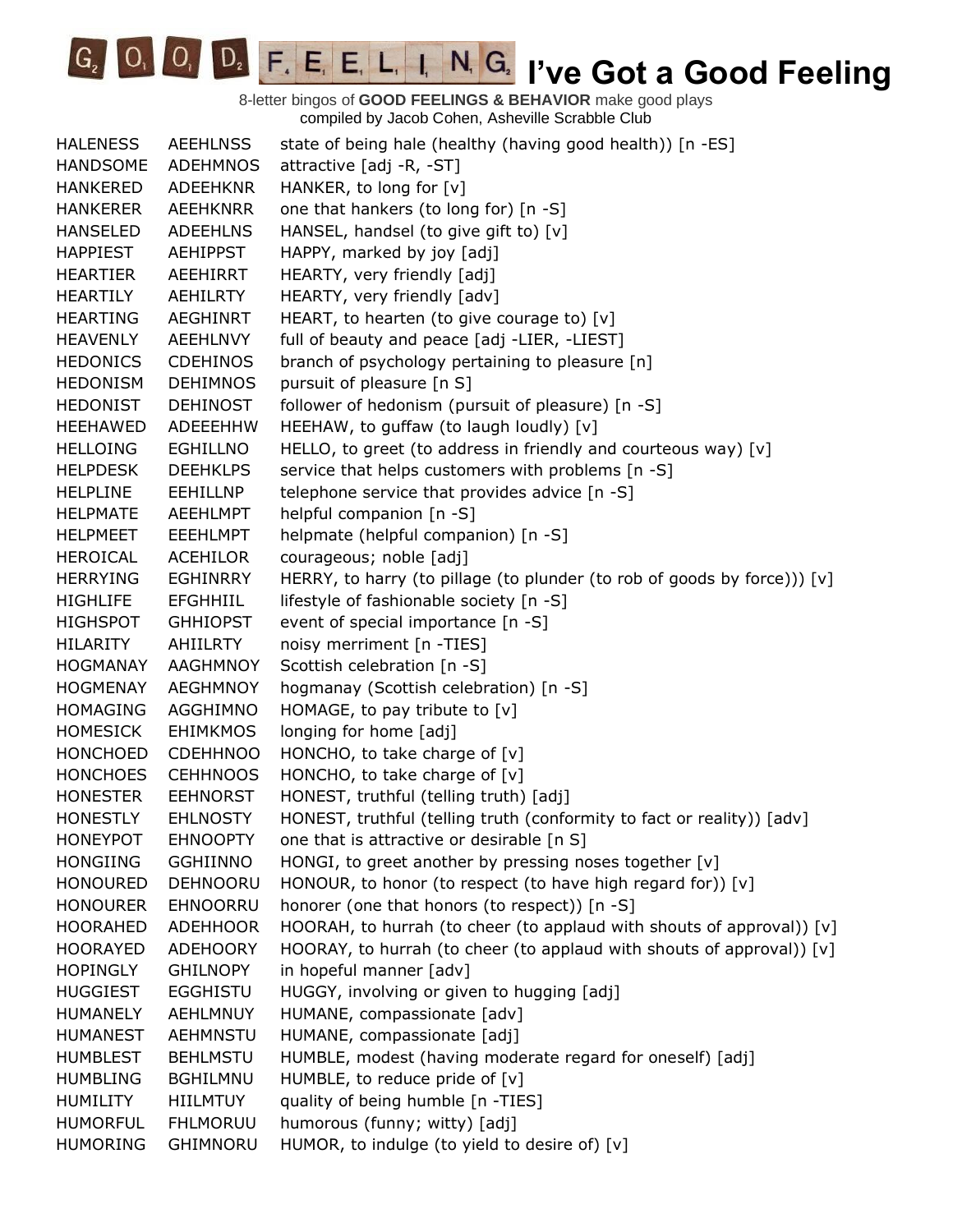

| funny; witty [adj]<br><b>HUMOURED</b><br>DEHMORUU<br>HUMOUR, to humor (to indulge (to yield to desire of)) [v]<br>HUNGER, to crave (to desire greatly) [v]<br><b>HUNGERED</b><br><b>DEEGHNRU</b><br><b>HUNKIEST</b><br>HUNKY, muscular and attractive [adj]<br><b>EHIKNSTU</b><br>ADEHHRRU<br>HURRAH, to cheer (to applaud with shouts of approval) [v]<br><b>HURRAHED</b><br>HURRAY, to hurrah (to cheer (to applaud with shouts of approval)) [v]<br><b>HURRAYED</b><br>ADEHRRUY<br><b>HURTLESS</b><br><b>EHLRSSTU</b><br>harmless (not harmful (capable of harming)) [adj]<br>HUZZAH, to huzza (to cheer (to applaud with shouts of approval)) [v]<br>HUZZAHED<br>ADEHHUZZ<br>HUZZA, to cheer (to applaud with shouts of approval) [v]<br><b>HUZZAING</b><br>AGHINUZZ<br><b>HYOSCINE</b><br><b>CEHINOSY</b><br>sedative (drug that induces calm state) [n S]<br>I8s<br>alkaloid used as antidepressant [n -S]<br><b>IBOGAINE</b><br>ABEGIINO<br>one that idolizes (to worship (to honor and love as divine being)) [n -S]<br><b>IDOLIZER</b><br>DEIILORZ<br>to embolden (to instill with courage) [v -ED, -ING, -S]<br><b>IMBOLDEN</b><br><b>BDEILMNO</b><br>one that improves (to make better) [n -S]<br><b>IMPROVER</b><br><b>EIMOPRRV</b><br>INCENT, to provide with incentive $[v]$<br><b>INCENTED</b><br><b>CDEEINNT</b><br><b>INDULGER</b><br>DEGILNRU<br>one that indulges (to yield to desire of) [n -S]<br>one that inspires (to animate mind or emotions of) [n -S]<br><b>INSPIRER</b><br><b>EIINPRRS</b><br>to act on each other $[v - ED, -ING, -S]$<br><b>INTERACT</b><br><b>ACEINRTT</b><br>to enthrall (to charm (to attract irresistibly)) [v -LLED, -LLING, -S]<br><b>INTHRALL</b><br>AHILLNRT<br>state of being closely associated [n -CIES]<br><b>INTIMACY</b><br><b>ACIIMNTY</b><br><b>INTREPID</b><br>fearless (unafraid (filled with apprehension)) [adj]<br><b>DEIINPRT</b><br>irenic (peaceful in purpose) [adj]<br><b>IRENICAL</b><br><b>ACEIILNR</b><br>J <sub>8s</sub><br><b>JAMBOREE</b><br>ABEEJMOR<br>noisy celebration [n -S]<br>JANNEY, to janny (to act as disguised merrymaker at Christmas) [v]<br><b>JANNEYED</b><br>ADEEJNNY<br><b>JANNYING</b><br>AGIJNNNY<br>action of one that jannies [n -S] / JANNY, to act as disguised merrymaker at Christmas [v]<br>AGIJNNTU<br>JAUNT, to make pleasure trip [v]<br><b>JAUNTING</b><br>JIGGY, pleasurably excited [adj]<br><b>JIGGIEST</b><br><b>EGGIIJST</b><br>JOCOSE, humorous (funny; witty) [adv]<br><b>JOCOSELY</b><br><b>CEJLOOSY</b><br>JOCOSE, humorous (funny; witty) [adj]<br><b>JOCOSEST</b><br><b>CEJOOSST</b><br><b>JOCOSITY</b><br>state of being jocose (humorous (funny; witty)) [n -TIES]<br><b>CIJOOSTY</b><br>CDEJNORU<br><b>JOCUNDER</b><br>JOCUND, cheerful (full of spirits) [adj]<br>JOCUND, cheerful (full of spirits) [adv]<br><b>JOCUNDLY</b><br><b>CDJLNOUY</b><br><b>JOKINESS</b><br>state of being jokey (amusing) [n -ES]<br><b>EIJKNOSS</b><br>in joking manner [adv]<br><b>JOKINGLY</b><br><b>GIJKLNOY</b><br>JOLLY, cheerful (full of spirits) [adj]<br><b>JOLLIEST</b><br><b>EIJLLOST</b><br>JOLLY, to put in good humor for one's own purposes [v]<br><b>JOLLYING</b><br><b>GIJLLNOY</b> |
|---------------------------------------------------------------------------------------------------------------------------------------------------------------------------------------------------------------------------------------------------------------------------------------------------------------------------------------------------------------------------------------------------------------------------------------------------------------------------------------------------------------------------------------------------------------------------------------------------------------------------------------------------------------------------------------------------------------------------------------------------------------------------------------------------------------------------------------------------------------------------------------------------------------------------------------------------------------------------------------------------------------------------------------------------------------------------------------------------------------------------------------------------------------------------------------------------------------------------------------------------------------------------------------------------------------------------------------------------------------------------------------------------------------------------------------------------------------------------------------------------------------------------------------------------------------------------------------------------------------------------------------------------------------------------------------------------------------------------------------------------------------------------------------------------------------------------------------------------------------------------------------------------------------------------------------------------------------------------------------------------------------------------------------------------------------------------------------------------------------------------------------------------------------------------------------------------------------------------------------------------------------------------------------------------------------------------------------------------------------------------------------------------------------------------------------------------------------------------------------------------------------------------------------------------------------------------------------------------------------------------------------------------------------------------------------------------------------------------------------------------------------------------------------------------------------------------------------------------------------------------------------------------------------------------------------------------------------------------------------------------------------------------------------------------------------------------------------------------------------------------------------------------------------------------------------------------------------|
|                                                                                                                                                                                                                                                                                                                                                                                                                                                                                                                                                                                                                                                                                                                                                                                                                                                                                                                                                                                                                                                                                                                                                                                                                                                                                                                                                                                                                                                                                                                                                                                                                                                                                                                                                                                                                                                                                                                                                                                                                                                                                                                                                                                                                                                                                                                                                                                                                                                                                                                                                                                                                                                                                                                                                                                                                                                                                                                                                                                                                                                                                                                                                                                                               |
|                                                                                                                                                                                                                                                                                                                                                                                                                                                                                                                                                                                                                                                                                                                                                                                                                                                                                                                                                                                                                                                                                                                                                                                                                                                                                                                                                                                                                                                                                                                                                                                                                                                                                                                                                                                                                                                                                                                                                                                                                                                                                                                                                                                                                                                                                                                                                                                                                                                                                                                                                                                                                                                                                                                                                                                                                                                                                                                                                                                                                                                                                                                                                                                                               |
|                                                                                                                                                                                                                                                                                                                                                                                                                                                                                                                                                                                                                                                                                                                                                                                                                                                                                                                                                                                                                                                                                                                                                                                                                                                                                                                                                                                                                                                                                                                                                                                                                                                                                                                                                                                                                                                                                                                                                                                                                                                                                                                                                                                                                                                                                                                                                                                                                                                                                                                                                                                                                                                                                                                                                                                                                                                                                                                                                                                                                                                                                                                                                                                                               |
|                                                                                                                                                                                                                                                                                                                                                                                                                                                                                                                                                                                                                                                                                                                                                                                                                                                                                                                                                                                                                                                                                                                                                                                                                                                                                                                                                                                                                                                                                                                                                                                                                                                                                                                                                                                                                                                                                                                                                                                                                                                                                                                                                                                                                                                                                                                                                                                                                                                                                                                                                                                                                                                                                                                                                                                                                                                                                                                                                                                                                                                                                                                                                                                                               |
|                                                                                                                                                                                                                                                                                                                                                                                                                                                                                                                                                                                                                                                                                                                                                                                                                                                                                                                                                                                                                                                                                                                                                                                                                                                                                                                                                                                                                                                                                                                                                                                                                                                                                                                                                                                                                                                                                                                                                                                                                                                                                                                                                                                                                                                                                                                                                                                                                                                                                                                                                                                                                                                                                                                                                                                                                                                                                                                                                                                                                                                                                                                                                                                                               |
|                                                                                                                                                                                                                                                                                                                                                                                                                                                                                                                                                                                                                                                                                                                                                                                                                                                                                                                                                                                                                                                                                                                                                                                                                                                                                                                                                                                                                                                                                                                                                                                                                                                                                                                                                                                                                                                                                                                                                                                                                                                                                                                                                                                                                                                                                                                                                                                                                                                                                                                                                                                                                                                                                                                                                                                                                                                                                                                                                                                                                                                                                                                                                                                                               |
|                                                                                                                                                                                                                                                                                                                                                                                                                                                                                                                                                                                                                                                                                                                                                                                                                                                                                                                                                                                                                                                                                                                                                                                                                                                                                                                                                                                                                                                                                                                                                                                                                                                                                                                                                                                                                                                                                                                                                                                                                                                                                                                                                                                                                                                                                                                                                                                                                                                                                                                                                                                                                                                                                                                                                                                                                                                                                                                                                                                                                                                                                                                                                                                                               |
|                                                                                                                                                                                                                                                                                                                                                                                                                                                                                                                                                                                                                                                                                                                                                                                                                                                                                                                                                                                                                                                                                                                                                                                                                                                                                                                                                                                                                                                                                                                                                                                                                                                                                                                                                                                                                                                                                                                                                                                                                                                                                                                                                                                                                                                                                                                                                                                                                                                                                                                                                                                                                                                                                                                                                                                                                                                                                                                                                                                                                                                                                                                                                                                                               |
|                                                                                                                                                                                                                                                                                                                                                                                                                                                                                                                                                                                                                                                                                                                                                                                                                                                                                                                                                                                                                                                                                                                                                                                                                                                                                                                                                                                                                                                                                                                                                                                                                                                                                                                                                                                                                                                                                                                                                                                                                                                                                                                                                                                                                                                                                                                                                                                                                                                                                                                                                                                                                                                                                                                                                                                                                                                                                                                                                                                                                                                                                                                                                                                                               |
|                                                                                                                                                                                                                                                                                                                                                                                                                                                                                                                                                                                                                                                                                                                                                                                                                                                                                                                                                                                                                                                                                                                                                                                                                                                                                                                                                                                                                                                                                                                                                                                                                                                                                                                                                                                                                                                                                                                                                                                                                                                                                                                                                                                                                                                                                                                                                                                                                                                                                                                                                                                                                                                                                                                                                                                                                                                                                                                                                                                                                                                                                                                                                                                                               |
|                                                                                                                                                                                                                                                                                                                                                                                                                                                                                                                                                                                                                                                                                                                                                                                                                                                                                                                                                                                                                                                                                                                                                                                                                                                                                                                                                                                                                                                                                                                                                                                                                                                                                                                                                                                                                                                                                                                                                                                                                                                                                                                                                                                                                                                                                                                                                                                                                                                                                                                                                                                                                                                                                                                                                                                                                                                                                                                                                                                                                                                                                                                                                                                                               |
|                                                                                                                                                                                                                                                                                                                                                                                                                                                                                                                                                                                                                                                                                                                                                                                                                                                                                                                                                                                                                                                                                                                                                                                                                                                                                                                                                                                                                                                                                                                                                                                                                                                                                                                                                                                                                                                                                                                                                                                                                                                                                                                                                                                                                                                                                                                                                                                                                                                                                                                                                                                                                                                                                                                                                                                                                                                                                                                                                                                                                                                                                                                                                                                                               |
|                                                                                                                                                                                                                                                                                                                                                                                                                                                                                                                                                                                                                                                                                                                                                                                                                                                                                                                                                                                                                                                                                                                                                                                                                                                                                                                                                                                                                                                                                                                                                                                                                                                                                                                                                                                                                                                                                                                                                                                                                                                                                                                                                                                                                                                                                                                                                                                                                                                                                                                                                                                                                                                                                                                                                                                                                                                                                                                                                                                                                                                                                                                                                                                                               |
|                                                                                                                                                                                                                                                                                                                                                                                                                                                                                                                                                                                                                                                                                                                                                                                                                                                                                                                                                                                                                                                                                                                                                                                                                                                                                                                                                                                                                                                                                                                                                                                                                                                                                                                                                                                                                                                                                                                                                                                                                                                                                                                                                                                                                                                                                                                                                                                                                                                                                                                                                                                                                                                                                                                                                                                                                                                                                                                                                                                                                                                                                                                                                                                                               |
|                                                                                                                                                                                                                                                                                                                                                                                                                                                                                                                                                                                                                                                                                                                                                                                                                                                                                                                                                                                                                                                                                                                                                                                                                                                                                                                                                                                                                                                                                                                                                                                                                                                                                                                                                                                                                                                                                                                                                                                                                                                                                                                                                                                                                                                                                                                                                                                                                                                                                                                                                                                                                                                                                                                                                                                                                                                                                                                                                                                                                                                                                                                                                                                                               |
|                                                                                                                                                                                                                                                                                                                                                                                                                                                                                                                                                                                                                                                                                                                                                                                                                                                                                                                                                                                                                                                                                                                                                                                                                                                                                                                                                                                                                                                                                                                                                                                                                                                                                                                                                                                                                                                                                                                                                                                                                                                                                                                                                                                                                                                                                                                                                                                                                                                                                                                                                                                                                                                                                                                                                                                                                                                                                                                                                                                                                                                                                                                                                                                                               |
|                                                                                                                                                                                                                                                                                                                                                                                                                                                                                                                                                                                                                                                                                                                                                                                                                                                                                                                                                                                                                                                                                                                                                                                                                                                                                                                                                                                                                                                                                                                                                                                                                                                                                                                                                                                                                                                                                                                                                                                                                                                                                                                                                                                                                                                                                                                                                                                                                                                                                                                                                                                                                                                                                                                                                                                                                                                                                                                                                                                                                                                                                                                                                                                                               |
|                                                                                                                                                                                                                                                                                                                                                                                                                                                                                                                                                                                                                                                                                                                                                                                                                                                                                                                                                                                                                                                                                                                                                                                                                                                                                                                                                                                                                                                                                                                                                                                                                                                                                                                                                                                                                                                                                                                                                                                                                                                                                                                                                                                                                                                                                                                                                                                                                                                                                                                                                                                                                                                                                                                                                                                                                                                                                                                                                                                                                                                                                                                                                                                                               |
|                                                                                                                                                                                                                                                                                                                                                                                                                                                                                                                                                                                                                                                                                                                                                                                                                                                                                                                                                                                                                                                                                                                                                                                                                                                                                                                                                                                                                                                                                                                                                                                                                                                                                                                                                                                                                                                                                                                                                                                                                                                                                                                                                                                                                                                                                                                                                                                                                                                                                                                                                                                                                                                                                                                                                                                                                                                                                                                                                                                                                                                                                                                                                                                                               |
|                                                                                                                                                                                                                                                                                                                                                                                                                                                                                                                                                                                                                                                                                                                                                                                                                                                                                                                                                                                                                                                                                                                                                                                                                                                                                                                                                                                                                                                                                                                                                                                                                                                                                                                                                                                                                                                                                                                                                                                                                                                                                                                                                                                                                                                                                                                                                                                                                                                                                                                                                                                                                                                                                                                                                                                                                                                                                                                                                                                                                                                                                                                                                                                                               |
|                                                                                                                                                                                                                                                                                                                                                                                                                                                                                                                                                                                                                                                                                                                                                                                                                                                                                                                                                                                                                                                                                                                                                                                                                                                                                                                                                                                                                                                                                                                                                                                                                                                                                                                                                                                                                                                                                                                                                                                                                                                                                                                                                                                                                                                                                                                                                                                                                                                                                                                                                                                                                                                                                                                                                                                                                                                                                                                                                                                                                                                                                                                                                                                                               |
|                                                                                                                                                                                                                                                                                                                                                                                                                                                                                                                                                                                                                                                                                                                                                                                                                                                                                                                                                                                                                                                                                                                                                                                                                                                                                                                                                                                                                                                                                                                                                                                                                                                                                                                                                                                                                                                                                                                                                                                                                                                                                                                                                                                                                                                                                                                                                                                                                                                                                                                                                                                                                                                                                                                                                                                                                                                                                                                                                                                                                                                                                                                                                                                                               |
|                                                                                                                                                                                                                                                                                                                                                                                                                                                                                                                                                                                                                                                                                                                                                                                                                                                                                                                                                                                                                                                                                                                                                                                                                                                                                                                                                                                                                                                                                                                                                                                                                                                                                                                                                                                                                                                                                                                                                                                                                                                                                                                                                                                                                                                                                                                                                                                                                                                                                                                                                                                                                                                                                                                                                                                                                                                                                                                                                                                                                                                                                                                                                                                                               |
|                                                                                                                                                                                                                                                                                                                                                                                                                                                                                                                                                                                                                                                                                                                                                                                                                                                                                                                                                                                                                                                                                                                                                                                                                                                                                                                                                                                                                                                                                                                                                                                                                                                                                                                                                                                                                                                                                                                                                                                                                                                                                                                                                                                                                                                                                                                                                                                                                                                                                                                                                                                                                                                                                                                                                                                                                                                                                                                                                                                                                                                                                                                                                                                                               |
|                                                                                                                                                                                                                                                                                                                                                                                                                                                                                                                                                                                                                                                                                                                                                                                                                                                                                                                                                                                                                                                                                                                                                                                                                                                                                                                                                                                                                                                                                                                                                                                                                                                                                                                                                                                                                                                                                                                                                                                                                                                                                                                                                                                                                                                                                                                                                                                                                                                                                                                                                                                                                                                                                                                                                                                                                                                                                                                                                                                                                                                                                                                                                                                                               |
|                                                                                                                                                                                                                                                                                                                                                                                                                                                                                                                                                                                                                                                                                                                                                                                                                                                                                                                                                                                                                                                                                                                                                                                                                                                                                                                                                                                                                                                                                                                                                                                                                                                                                                                                                                                                                                                                                                                                                                                                                                                                                                                                                                                                                                                                                                                                                                                                                                                                                                                                                                                                                                                                                                                                                                                                                                                                                                                                                                                                                                                                                                                                                                                                               |
|                                                                                                                                                                                                                                                                                                                                                                                                                                                                                                                                                                                                                                                                                                                                                                                                                                                                                                                                                                                                                                                                                                                                                                                                                                                                                                                                                                                                                                                                                                                                                                                                                                                                                                                                                                                                                                                                                                                                                                                                                                                                                                                                                                                                                                                                                                                                                                                                                                                                                                                                                                                                                                                                                                                                                                                                                                                                                                                                                                                                                                                                                                                                                                                                               |
|                                                                                                                                                                                                                                                                                                                                                                                                                                                                                                                                                                                                                                                                                                                                                                                                                                                                                                                                                                                                                                                                                                                                                                                                                                                                                                                                                                                                                                                                                                                                                                                                                                                                                                                                                                                                                                                                                                                                                                                                                                                                                                                                                                                                                                                                                                                                                                                                                                                                                                                                                                                                                                                                                                                                                                                                                                                                                                                                                                                                                                                                                                                                                                                                               |
|                                                                                                                                                                                                                                                                                                                                                                                                                                                                                                                                                                                                                                                                                                                                                                                                                                                                                                                                                                                                                                                                                                                                                                                                                                                                                                                                                                                                                                                                                                                                                                                                                                                                                                                                                                                                                                                                                                                                                                                                                                                                                                                                                                                                                                                                                                                                                                                                                                                                                                                                                                                                                                                                                                                                                                                                                                                                                                                                                                                                                                                                                                                                                                                                               |
|                                                                                                                                                                                                                                                                                                                                                                                                                                                                                                                                                                                                                                                                                                                                                                                                                                                                                                                                                                                                                                                                                                                                                                                                                                                                                                                                                                                                                                                                                                                                                                                                                                                                                                                                                                                                                                                                                                                                                                                                                                                                                                                                                                                                                                                                                                                                                                                                                                                                                                                                                                                                                                                                                                                                                                                                                                                                                                                                                                                                                                                                                                                                                                                                               |
|                                                                                                                                                                                                                                                                                                                                                                                                                                                                                                                                                                                                                                                                                                                                                                                                                                                                                                                                                                                                                                                                                                                                                                                                                                                                                                                                                                                                                                                                                                                                                                                                                                                                                                                                                                                                                                                                                                                                                                                                                                                                                                                                                                                                                                                                                                                                                                                                                                                                                                                                                                                                                                                                                                                                                                                                                                                                                                                                                                                                                                                                                                                                                                                                               |
|                                                                                                                                                                                                                                                                                                                                                                                                                                                                                                                                                                                                                                                                                                                                                                                                                                                                                                                                                                                                                                                                                                                                                                                                                                                                                                                                                                                                                                                                                                                                                                                                                                                                                                                                                                                                                                                                                                                                                                                                                                                                                                                                                                                                                                                                                                                                                                                                                                                                                                                                                                                                                                                                                                                                                                                                                                                                                                                                                                                                                                                                                                                                                                                                               |
|                                                                                                                                                                                                                                                                                                                                                                                                                                                                                                                                                                                                                                                                                                                                                                                                                                                                                                                                                                                                                                                                                                                                                                                                                                                                                                                                                                                                                                                                                                                                                                                                                                                                                                                                                                                                                                                                                                                                                                                                                                                                                                                                                                                                                                                                                                                                                                                                                                                                                                                                                                                                                                                                                                                                                                                                                                                                                                                                                                                                                                                                                                                                                                                                               |
|                                                                                                                                                                                                                                                                                                                                                                                                                                                                                                                                                                                                                                                                                                                                                                                                                                                                                                                                                                                                                                                                                                                                                                                                                                                                                                                                                                                                                                                                                                                                                                                                                                                                                                                                                                                                                                                                                                                                                                                                                                                                                                                                                                                                                                                                                                                                                                                                                                                                                                                                                                                                                                                                                                                                                                                                                                                                                                                                                                                                                                                                                                                                                                                                               |
|                                                                                                                                                                                                                                                                                                                                                                                                                                                                                                                                                                                                                                                                                                                                                                                                                                                                                                                                                                                                                                                                                                                                                                                                                                                                                                                                                                                                                                                                                                                                                                                                                                                                                                                                                                                                                                                                                                                                                                                                                                                                                                                                                                                                                                                                                                                                                                                                                                                                                                                                                                                                                                                                                                                                                                                                                                                                                                                                                                                                                                                                                                                                                                                                               |
|                                                                                                                                                                                                                                                                                                                                                                                                                                                                                                                                                                                                                                                                                                                                                                                                                                                                                                                                                                                                                                                                                                                                                                                                                                                                                                                                                                                                                                                                                                                                                                                                                                                                                                                                                                                                                                                                                                                                                                                                                                                                                                                                                                                                                                                                                                                                                                                                                                                                                                                                                                                                                                                                                                                                                                                                                                                                                                                                                                                                                                                                                                                                                                                                               |
|                                                                                                                                                                                                                                                                                                                                                                                                                                                                                                                                                                                                                                                                                                                                                                                                                                                                                                                                                                                                                                                                                                                                                                                                                                                                                                                                                                                                                                                                                                                                                                                                                                                                                                                                                                                                                                                                                                                                                                                                                                                                                                                                                                                                                                                                                                                                                                                                                                                                                                                                                                                                                                                                                                                                                                                                                                                                                                                                                                                                                                                                                                                                                                                                               |
| JOVIAL, good-humored [adv]<br><b>JOVIALLY</b><br><b>AIJLLOVY</b>                                                                                                                                                                                                                                                                                                                                                                                                                                                                                                                                                                                                                                                                                                                                                                                                                                                                                                                                                                                                                                                                                                                                                                                                                                                                                                                                                                                                                                                                                                                                                                                                                                                                                                                                                                                                                                                                                                                                                                                                                                                                                                                                                                                                                                                                                                                                                                                                                                                                                                                                                                                                                                                                                                                                                                                                                                                                                                                                                                                                                                                                                                                                              |
| quality or state of being jovial (good-humored) [n -TIES]<br><b>JOVIALTY</b><br><b>AIJLOTVY</b>                                                                                                                                                                                                                                                                                                                                                                                                                                                                                                                                                                                                                                                                                                                                                                                                                                                                                                                                                                                                                                                                                                                                                                                                                                                                                                                                                                                                                                                                                                                                                                                                                                                                                                                                                                                                                                                                                                                                                                                                                                                                                                                                                                                                                                                                                                                                                                                                                                                                                                                                                                                                                                                                                                                                                                                                                                                                                                                                                                                                                                                                                                               |
| <b>JOYFULLY</b><br><b>FJLLOUYY</b><br>JOYFUL, happy (marked by joy) [adv]                                                                                                                                                                                                                                                                                                                                                                                                                                                                                                                                                                                                                                                                                                                                                                                                                                                                                                                                                                                                                                                                                                                                                                                                                                                                                                                                                                                                                                                                                                                                                                                                                                                                                                                                                                                                                                                                                                                                                                                                                                                                                                                                                                                                                                                                                                                                                                                                                                                                                                                                                                                                                                                                                                                                                                                                                                                                                                                                                                                                                                                                                                                                     |
| JOYOUS, joyful (happy (marked by joy)) [adv]<br><b>JOYOUSLY</b><br><b>JLOOSUYY</b>                                                                                                                                                                                                                                                                                                                                                                                                                                                                                                                                                                                                                                                                                                                                                                                                                                                                                                                                                                                                                                                                                                                                                                                                                                                                                                                                                                                                                                                                                                                                                                                                                                                                                                                                                                                                                                                                                                                                                                                                                                                                                                                                                                                                                                                                                                                                                                                                                                                                                                                                                                                                                                                                                                                                                                                                                                                                                                                                                                                                                                                                                                                            |
| one that joyrides (to take automobile ride for pleasure) [n -S]<br><b>JOYRIDER</b><br><b>DEIJORRY</b>                                                                                                                                                                                                                                                                                                                                                                                                                                                                                                                                                                                                                                                                                                                                                                                                                                                                                                                                                                                                                                                                                                                                                                                                                                                                                                                                                                                                                                                                                                                                                                                                                                                                                                                                                                                                                                                                                                                                                                                                                                                                                                                                                                                                                                                                                                                                                                                                                                                                                                                                                                                                                                                                                                                                                                                                                                                                                                                                                                                                                                                                                                         |
| <b>JUBILANT</b><br>ABIJLNTU<br>exultant (exulting) [adj]                                                                                                                                                                                                                                                                                                                                                                                                                                                                                                                                                                                                                                                                                                                                                                                                                                                                                                                                                                                                                                                                                                                                                                                                                                                                                                                                                                                                                                                                                                                                                                                                                                                                                                                                                                                                                                                                                                                                                                                                                                                                                                                                                                                                                                                                                                                                                                                                                                                                                                                                                                                                                                                                                                                                                                                                                                                                                                                                                                                                                                                                                                                                                      |
| <b>JUBILATE</b><br>ABEIJLTU<br>to exult (to rejoice greatly) [v -D, -TING, -S]                                                                                                                                                                                                                                                                                                                                                                                                                                                                                                                                                                                                                                                                                                                                                                                                                                                                                                                                                                                                                                                                                                                                                                                                                                                                                                                                                                                                                                                                                                                                                                                                                                                                                                                                                                                                                                                                                                                                                                                                                                                                                                                                                                                                                                                                                                                                                                                                                                                                                                                                                                                                                                                                                                                                                                                                                                                                                                                                                                                                                                                                                                                                |
| quality of being just (acting in conformity with what is morally good) [n -ES]<br><b>JUSTNESS</b><br><b>EJNSSSTU</b>                                                                                                                                                                                                                                                                                                                                                                                                                                                                                                                                                                                                                                                                                                                                                                                                                                                                                                                                                                                                                                                                                                                                                                                                                                                                                                                                                                                                                                                                                                                                                                                                                                                                                                                                                                                                                                                                                                                                                                                                                                                                                                                                                                                                                                                                                                                                                                                                                                                                                                                                                                                                                                                                                                                                                                                                                                                                                                                                                                                                                                                                                          |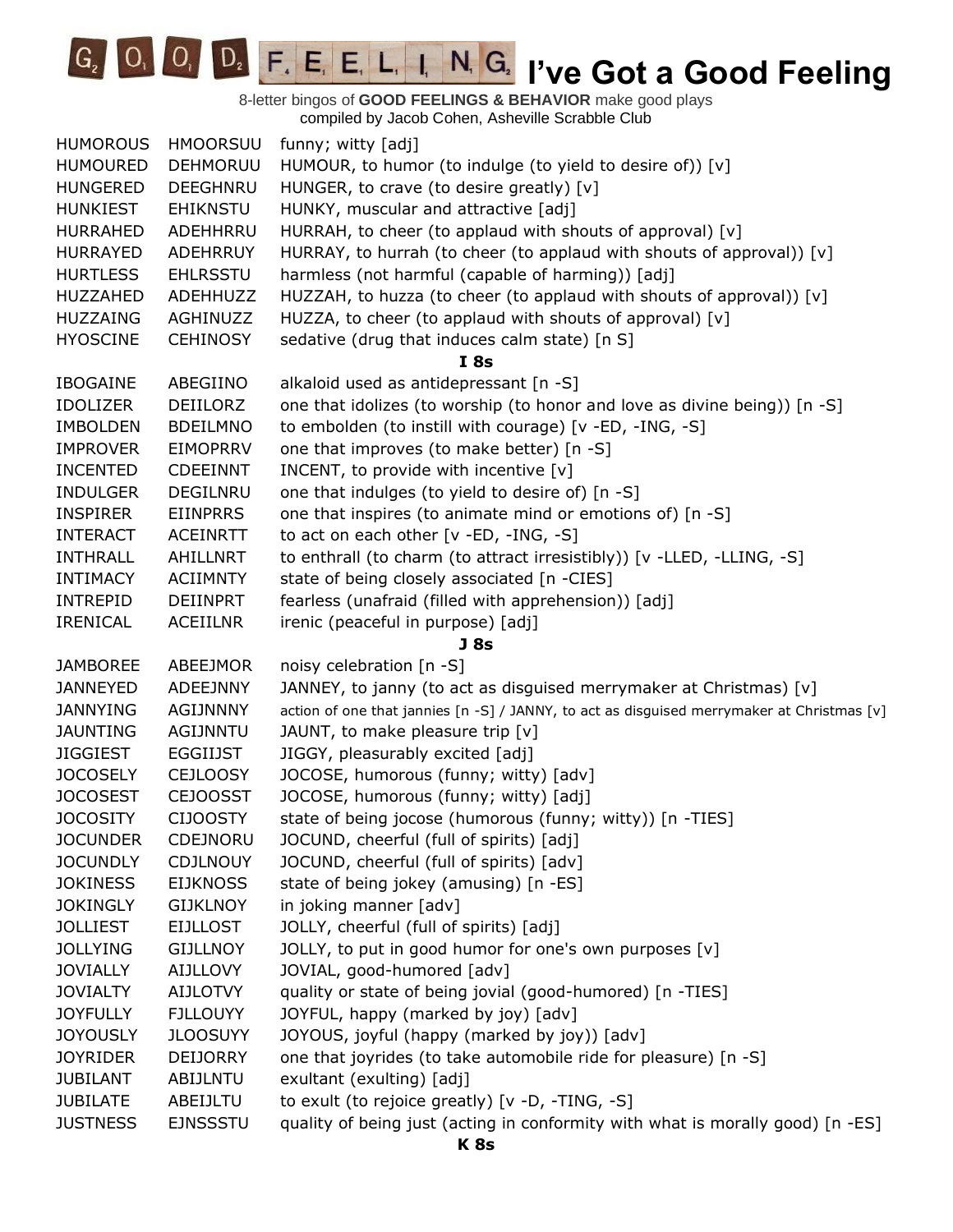

| <b>KEENNESS</b> | <b>EEEKNNSS</b> | sharpness [n -ES]                                                                                  |
|-----------------|-----------------|----------------------------------------------------------------------------------------------------|
| <b>KERMESSE</b> | <b>EEEKMRSS</b> | kermis (festival (day or time of celebration)) [n -ES]                                             |
| <b>KERMISES</b> | <b>EEIKMRSS</b> | KERMIS, festival (day or time of celebration) [n]                                                  |
| <b>KICKIEST</b> | <b>CEIIKKST</b> | KICKY, exciting [adj]                                                                              |
| <b>KINDLIER</b> | <b>DEIIKLNR</b> | KINDLY, kind (having gentle, giving nature) [adj]                                                  |
| <b>KINDNESS</b> | <b>DEIKNNSS</b> | quality of being kind [n -ES]                                                                      |
| <b>KISSABLE</b> | <b>ABEIKLSS</b> | KISS, to touch with lips as sign of affection [adj]                                                |
| <b>KISSABLY</b> | <b>ABIKLSSY</b> | KISS, to touch with lips as sign of affection [adv]                                                |
| <b>KISSIEST</b> | <b>EIIKSSST</b> | KISSY, inclined to kiss [adj]                                                                      |
| <b>KLATCHES</b> | <b>ACEHKLST</b> | KLATCH, social gathering [n]                                                                       |
| <b>KVELLING</b> | <b>EGIKLLNV</b> | KVELL, to exclaim joyfully [v]                                                                     |
|                 |                 | L 8s                                                                                               |
| LADYLOVE        | <b>ADELLOVY</b> | sweetheart [n -S]                                                                                  |
| LARGESSE        | <b>AEEGLRSS</b> | largess (generosity) [n -S]                                                                        |
| LARKIEST        | <b>AEIKLRST</b> | LARKY, playful (frolicsome) [adj]                                                                  |
| LARKSOME        | <b>AEKLMORS</b> | playful (frolicsome) [adj]                                                                         |
| <b>LAUDABLE</b> | AABDELLU        | worthy of praise [adj]                                                                             |
| <b>LAUDABLY</b> | <b>AABDLLUY</b> | LAUDABLE, worthy of praise [adv]                                                                   |
| <b>LAUDATOR</b> | AADLORTU        | lauder (one that lauds (to praise)) [n -S]                                                         |
| LAUGHING        | AGGHILNU        | laughter [n -S] / LAUGH, to express emotion, typically mirth, by series of inarticulate sounds [v] |
| <b>LAUGHTER</b> | <b>AEGHLRTU</b> | act or sound of one that laughs [n -S]                                                             |
| <b>LAWFULLY</b> | <b>AFLLLUWY</b> | LAWFUL, allowed by law (body of rules governing affairs of community) [adv]                        |
| LAXATION        | <b>AAILNOTX</b> | act of relaxing (to make less tense or rigid) [n -S]                                               |
| LAXITIES        | AEIILSTX        | LAXITY, state of being lax (not strict or stringent) [n]                                           |
| <b>LEALTIES</b> | <b>AEEILLST</b> | LEALTY, loyalty (state of being loyal (faithful to one's allegiance)) [n]                          |
| <b>LEAVENER</b> | AEEELNRV        | one that has tempering influence [n -S]                                                            |
| <b>LEGERITY</b> | <b>EEGILRTY</b> | quickness of mind or body [n -TIES]                                                                |
| <b>LENIENCE</b> | <b>CEEEILNN</b> | leniency (quality of being lenient (gently tolerant)) [n -S]                                       |
| <b>LENIENCY</b> | <b>CEEILNNY</b> | quality of being lenient (gently tolerant) [n -CIES]                                               |
| <b>LENITIES</b> | <b>EEIILNST</b> | LENITY, leniency (quality of being lenient (gently tolerant)) [n]                                  |
| <b>LIFEBOAT</b> | ABEFILOT        | small rescue boat [n -S]                                                                           |
| <b>LIKEABLE</b> | ABEEIKLL        | likable (pleasant (pleasing)) [adj]                                                                |
| LIKEABLY        | <b>ABEIKLLY</b> | LIKEABLE, likable (pleasant (pleasing)) [adv]                                                      |
| <b>LIPPENED</b> | <b>DEEILNPP</b> | LIPPEN, to trust (to place confidence in) $[v]$                                                    |
| <b>LOLLOPED</b> | <b>DELLLOOP</b> | LOLLOP, to loll (to lounge (to recline or lean in relaxed, lazy manner)) [v]                       |
| <b>LOUNGING</b> | GGILNNOU        | LOUNGE, to recline or lean in relaxed, lazy manner [v]                                             |
| <b>LOVEABLE</b> | ABEELLOV        | lovable (having qualities that attract love) [adj]                                                 |
| <b>LOVEABLY</b> | ABELLOVY        | LOVEABLE, lovable (having qualities that attract love) [adv]                                       |
| LOVEBIRD        | <b>BDEILORV</b> | small parrot [n -S]                                                                                |
| <b>LOVEBUG</b>  | <b>BEGLOUV</b>  | small black fly that swarms along highways [n -S]                                                  |
| <b>LOVEFEST</b> | <b>EEFLOSTV</b> | gathering to promote good feeling [n -S]                                                           |
| <b>LOVELIER</b> | <b>EEILLORV</b> | LOVELY, beautiful [adj]                                                                            |
| <b>LOVELIES</b> | <b>EEILLOSV</b> | LOVELY, beautiful woman [n]                                                                        |
| <b>LOVELILY</b> | <b>EILLLOVY</b> | in lovely manner [adv]                                                                             |
| <b>LOVELOCK</b> | <b>CEKLLOOV</b> | lock of hair hanging separately [n -S]                                                             |
| LOVELORN        | <b>ELLNOORV</b> | not loved [adj]                                                                                    |
| <b>LOVESEAT</b> | <b>AEELOSTV</b> | small sofa for two persons [n -S]                                                                  |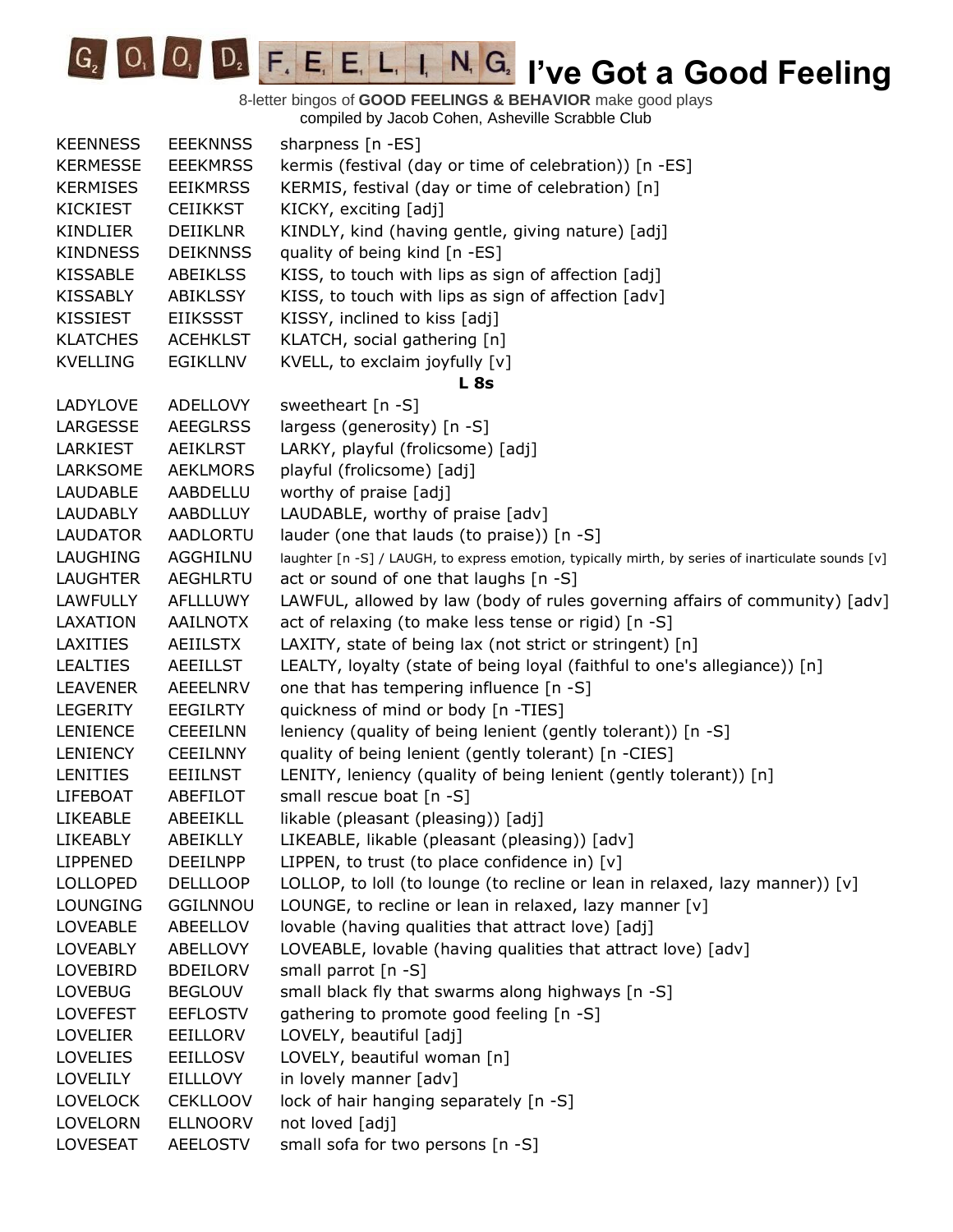

| <b>LOVESICK</b> | <b>CEIKLOSV</b> | languishing with love [adj]                                                                    |
|-----------------|-----------------|------------------------------------------------------------------------------------------------|
| LOVESOME        | <b>EELMOOSV</b> | lovely (beautiful) [adj]                                                                       |
| <b>LOVEVINE</b> | <b>EEILNOVV</b> | twining herb [n -S]                                                                            |
| <b>LOYALEST</b> | <b>AELLOSTY</b> | LOYAL, faithful to one's allegiance [adj]                                                      |
| <b>LOYALISM</b> | <b>AILLMOSY</b> | loyalty (state of being loyal (faithful to one's allegiance)) [n -S]                           |
| <b>LOYALIST</b> | <b>AILLOSTY</b> | one who is loyal [n -S]                                                                        |
| <b>LUCKIEST</b> | <b>CEIKLSTU</b> | LUCKY, having good fortune [adj]                                                               |
| <b>LUSCIOUS</b> | <b>CILOSSUU</b> | having very pleasing taste or smell [adj]                                                      |
| <b>LUXURIES</b> | <b>EILRSUUX</b> | LUXURY, free indulgence in that which affords pleasure or comfort [n]                          |
|                 |                 | <b>M</b> 8s                                                                                    |
| MACHISMO        | <b>ACHIMMOS</b> | strong masculinity [n -S]                                                                      |
| <b>MACHOISM</b> | <b>ACHIMMOS</b> | machismo (strong masculinity) [n -S]                                                           |
| <b>MAGDALEN</b> | AADEGLMN        | reformed prostitute [n -S]                                                                     |
| MANAGING        | AAGGIMNN        | MANAGE, to control or direct [v]                                                               |
| <b>MANFULLY</b> | AFLLMNUY        | MANFUL, courageous [adv]                                                                       |
| <b>MANNERED</b> | <b>ADEEMNNR</b> | MANNER, way of acting [adj]                                                                    |
| <b>MANNERLY</b> | <b>AELMNNRY</b> | polite (showing consideration for others) [adj]                                                |
| <b>MARTYRLY</b> | <b>ALMRRTYY</b> | resembling martyr [adj]                                                                        |
| <b>MARVELED</b> | ADEELMRV        | MARVEL, to be filled with wonder or astonishment [v]                                           |
| <b>MATINESS</b> | AEIMNSST        | friendliness (quality of being friendly (inclined to approve, help, or support)) [n -ES]       |
| <b>MAZELTOV</b> | <b>AELMOTVZ</b> | used to express congratulations [interj]                                                       |
| <b>MEDALING</b> | ADEGILMN        | MEDAL, to honor with medal (commemorative piece of metal) [v]                                  |
| <b>MEDALIST</b> | <b>ADEILMST</b> | person to whom medal has been awarded [n -S]                                                   |
| MEDALLED        | ADDEELLM        | MEDAL, to honor with medal (commemorative piece of metal) [v]                                  |
| <b>MEDALLIC</b> | <b>ACDEILLM</b> | of or pertaining to medal [adj]                                                                |
| MEDIATOR        | ADEIMORT        | one that mediates (to act between disputing parties in order to bring about settlement) [n -S] |
| <b>MEDITATE</b> | ADEEIMTT        | to ponder (to consider something deeply and thoroughly) [v -D, -TING, -S]                      |
| <b>MENSCHEN</b> | <b>CEEHMNNS</b> | MENSCH, admirable person [n]                                                                   |
| <b>MENSCHES</b> | <b>CEEHMNSS</b> | MENSCH, admirable person [n]                                                                   |
| <b>MENSEFUL</b> | <b>EEFLMNSU</b> | proper (suitable (appropriate)) [adj]                                                          |
| MERRIEST        | <b>EEIMRRST</b> | MERRY, cheerful (full of spirits) [adj]                                                        |
| <b>MICAWBER</b> | <b>ABCEIMRW</b> | person who remains hopeful despite adversity [n -S]                                            |
| <b>MIRTHFUL</b> | <b>FHILMRTU</b> | MIRTH, spirited gaiety [adj]                                                                   |
| <b>MITIGATE</b> | AEGIIMTT        | to make less severe [v -D, -TING, -S]                                                          |
| MODERATE        | ADEEMORT        | to make less extreme [v -D, -TING, -S]                                                         |
| <b>MODESTER</b> | <b>DEEMORST</b> | MODEST, having moderate regard for oneself [adj]                                               |
| <b>MODESTLY</b> | <b>DELMOSTY</b> | MODEST, having moderate regard for oneself [adv]                                               |
| MONISHED        | <b>DEHIMNOS</b> | MONISH, to warn (to make aware of impending or possible danger) [v]                            |
| <b>MONISHES</b> | <b>EHIMNOSS</b> | MONISH, to warn (to make aware of impending or possible danger) [v]                            |
| <b>MONITION</b> | IIMNNOOT        | warning (something that warns (to make aware of impending or possible danger)) [n -S]          |
| <b>MONITIVE</b> | <b>EIIMNOTV</b> | giving warning (something that warns (to make aware of impending or possible danger)) [adj]    |
| <b>MONITORY</b> | <b>IMNOORTY</b> | letter of warning [n -RIES]                                                                    |
| <b>MOTIVATE</b> | <b>AEIMOTTV</b> | to provide with incentive [v -D, -TING, -S]                                                    |
| <b>MOTIVING</b> | <b>GIIMNOTV</b> | MOTIVE, to motivate (to provide with incentive) [v]                                            |
| <b>MOVINGLY</b> | <b>GILMNOVY</b> | so as to affect emotions [adv]                                                                 |
| <b>MUNCHKIN</b> | <b>CHIKMNNU</b> | small friendly person [n -S]                                                                   |
| <b>MUSINGLY</b> | <b>GILMNSUY</b> | in pensive (engaged in deep thought) manner [adv]                                              |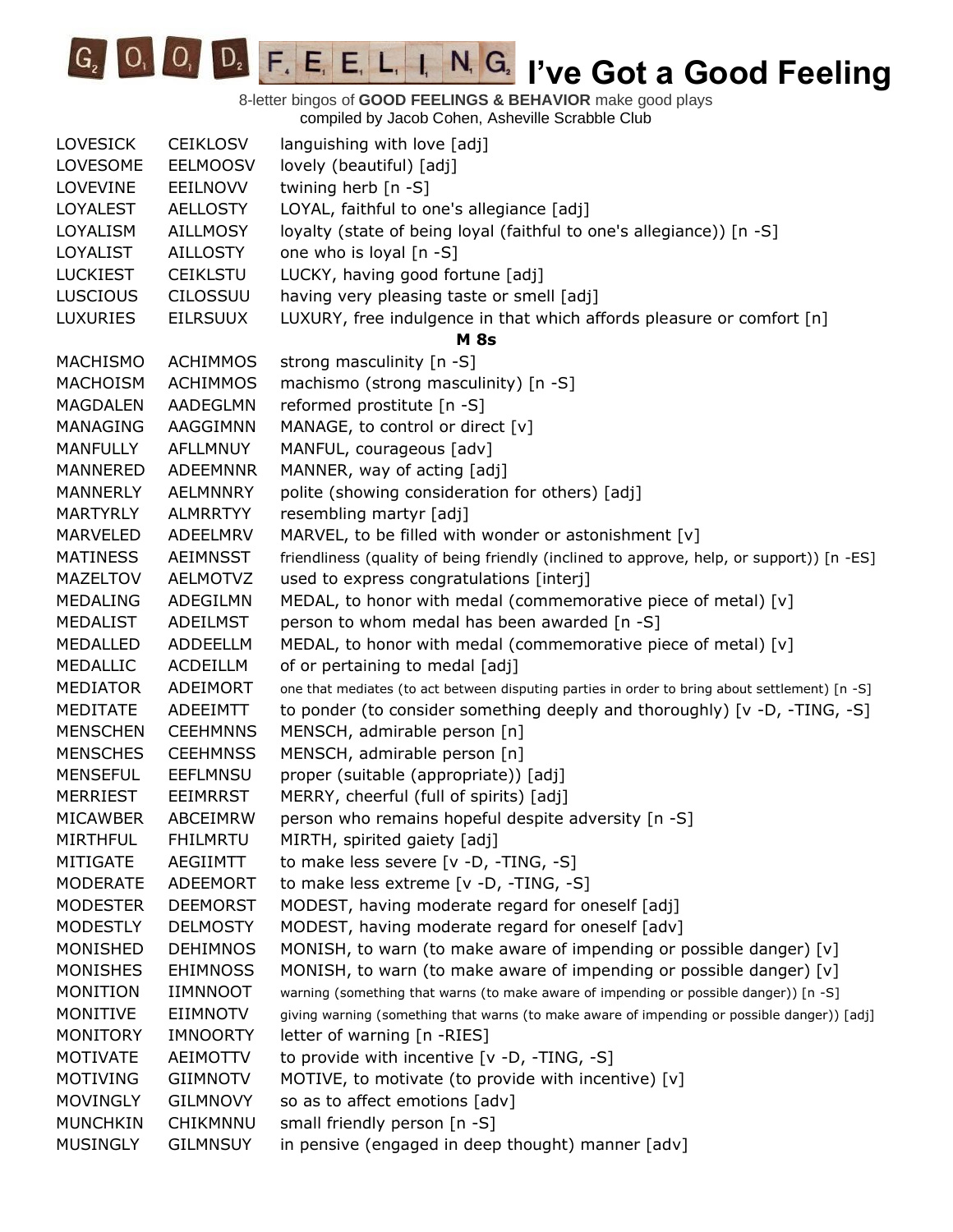

| <b>MUTUALLY</b> | <b>ALLMTUUY</b> | in manner shared in common [adv]                                                     |
|-----------------|-----------------|--------------------------------------------------------------------------------------|
|                 |                 | <b>N</b> 8s                                                                          |
| <b>NICENESS</b> | <b>CEEINNSS</b> | quality of being nice (pleasing to senses) [n -ES]                                   |
| <b>NICETIES</b> | <b>CEEIINST</b> | NICETY, fine point or distinction [n]                                                |
| <b>NOUMENAL</b> | AELMNNOU        | NOUMENON, object of intellectual intuition [adj]                                     |
| <b>NOUMENON</b> | <b>EMNNNOOU</b> | object of intellectual intuition [n -ENA]                                            |
| <b>NURTURAL</b> | ALNRRTUU        | pertaining to process of nurturing [adj]                                             |
| <b>NURTURER</b> | <b>ENRRRTUU</b> | one that nurtures (to nourish (to sustain with food)) [n -S]                         |
|                 |                 | <b>O</b> 8s                                                                          |
| <b>OBEISANT</b> | ABEINOST        | showing reverence or respect [adj]                                                   |
| OBEYABLE        | ABBEELOY        | OBEY, to follow commands or guidance of [adj]                                        |
| OBLIGATE        | ABEGILOT        | to oblige (to put in one's debt by favor or service) [v -D, -TING, -S]               |
| <b>OBLIGING</b> | <b>BGGIILNO</b> | OBLIGE, to put in one's debt by favor or service [v]                                 |
| <b>OBVIATOR</b> | ABIOORTV        | one that obviates (to prevent or eliminate by effective measures) [n -S]             |
| OEILLADE        | ADEEILLO        | amorous look [n -S]                                                                  |
| <b>OKEYDOKE</b> | <b>DEEKKOOY</b> | perfectly all right [adj]                                                            |
| <b>OPTATIVE</b> | <b>AEIOPTTV</b> | mood of verbs that expresses wish or desire [n -S]                                   |
| <b>OPTIMISE</b> | <b>EIIMOPST</b> | to optimize (to make as perfect, useful, or effective as possible) [v -D, -SING, -S] |
| <b>OPTIMISM</b> | <b>IIMMOPST</b> | disposition to look on favorable side of things [n -S]                               |
| <b>OPTIMIST</b> | <b>IIMOPSTT</b> | one who exhibits optimism [n -S]                                                     |
| OPTIMIZE        | <b>EIIMOPTZ</b> | to make as perfect, useful, or effective as possible [v -D, -ZING, -S]               |
| <b>ORECTIVE</b> | <b>CEEIORTV</b> | orectic (pertaining to appetites or desires) [adj]                                   |
| ORGASMED        | <b>ADEGMORS</b> | ORGASM, to experience orgasm (climax of sexual excitement) [v]                       |
| ORGASMIC        | <b>ACGIMORS</b> | ORGASM, to experience orgasm (climax of sexual excitement) [adj]                     |
| ORGASTIC        | <b>ACGIORST</b> | ORGASM, to experience orgasm (climax of sexual excitement) [adj]                     |
| <b>OSCULATE</b> | <b>ACELOSTU</b> | to kiss (to touch with lips as sign of affection) [v -D, -TING, -S]                  |
| <b>OUTBRAVE</b> | ABEORTUV        | to surpass in courage [v -D, -VING, -S]                                              |
| <b>OUTCHARM</b> | <b>ACHMORTU</b> | to surpass in charming [v -ED, -ING, -S]                                             |
| <b>OUTFIGHT</b> | <b>FGHIOTTU</b> | to defeat (to win victory over) [v -FOUGHT, -ING, -S]                                |
| <b>OUTFOXED</b> | <b>DEFOOTUX</b> | OUTFOX, to outwit (to get better of by superior cleverness) [v]                      |
| <b>OUTFOXES</b> | <b>EFOOSTUX</b> | OUTFOX, to outwit (to get better of by superior cleverness) [v]                      |
| <b>OUTLAUGH</b> | <b>AGHLOTUU</b> | to surpass in laughing [v -ED, -ING, -S]                                             |
| <b>OUTLEARN</b> | <b>AELNORTU</b> | to surpass in learning [v -ED, -T, -ING, -S]                                         |
| <b>OUTLIVER</b> | <b>EILORTUV</b> | one that outlives (to live longer than) [n -S]                                       |
| <b>OUTSMILE</b> | <b>EILMOSTU</b> | to surpass in smiling [v -D, -LING, -S]                                              |
| <b>OUTSTUDY</b> | <b>DOSTTUUY</b> | to surpass in studying [v -DIED, -ING, -DIES]                                        |
| <b>OUTTHANK</b> | AHKNOTTU        | to surpass in thanking [v -ED, -ING, -S]                                             |
| <b>OVERABLE</b> | ABEELORV        | excessively able [adj]                                                               |
| <b>OVERCOME</b> | <b>CEEMOORV</b> | to get better of [v -CAME, -MING, -S]                                                |
| OVERGLAD        | ADEGLORV        | too glad [adj]                                                                       |
| <b>OVERHOPE</b> | <b>EEHOOPRV</b> | to hope exceedingly [v -D, -PING, -S]                                                |
| <b>OXAZEPAM</b> | AAEMOPXZ        | tranquilizing drug [n -S]                                                            |
|                 |                 | <b>P</b> 8s                                                                          |
| <b>PACIFIED</b> | <b>ACDEFIIP</b> | PACIFY, to make peaceful (undisturbed; calm) [v]                                     |
| <b>PACIFIER</b> | <b>ACEFIIPR</b> | one that pacifies (to make peaceful (undisturbed; calm)) [n -S]                      |
| <b>PACIFIES</b> | <b>ACEFIIPS</b> | PACIFY, to make peaceful (undisturbed; calm) [v]                                     |
| PALLIEST        | <b>AEILLPST</b> | PALLY, marked by close friendship [adj]                                              |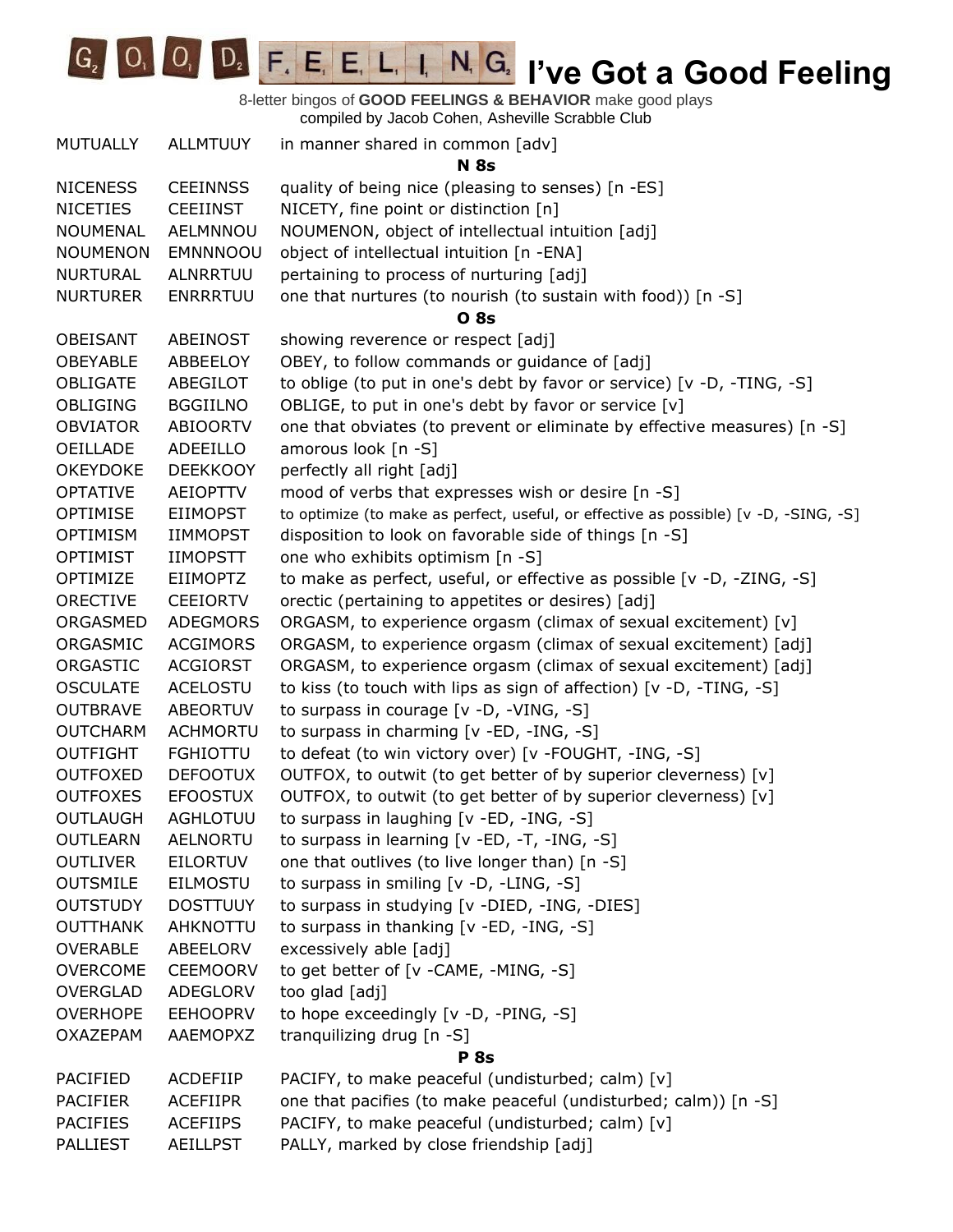

| <b>PALSIEST</b> | <b>AEILPSST</b> | PALSY, friendly in way that is not proper or sincere [adj]                                    |
|-----------------|-----------------|-----------------------------------------------------------------------------------------------|
| <b>PAMPERED</b> | <b>ADEEMPPR</b> | PAMPER, to treat with extreme or excessive indulgence [v]                                     |
| <b>PAMPERER</b> | AEEMPPRR        | one that pampers (to treat with extreme or excessive indulgence) [n -S]                       |
| <b>PARADISE</b> | <b>AADEIPRS</b> | place of extreme beauty or delight [n -S]                                                     |
| <b>PARTIEST</b> | <b>AEIPRSTT</b> | PARTY, boisterous [adj]                                                                       |
| <b>PARTYING</b> | <b>AGINPRTY</b> | participation in party [n -S] / PARTY, to attend social gathering [v]                         |
| <b>PASSABLE</b> | <b>AABELPSS</b> | fairly good or acceptable [adj]                                                               |
| <b>PASSABLY</b> | <b>AABLPSSY</b> | PASSABLE, fairly good or acceptable [adv]                                                     |
| <b>PATHOSES</b> | <b>AEHOPSST</b> | PATHOS, quality that arouses feelings of pity or compassion [n]                               |
| <b>PATIENCE</b> | <b>ACEEINPT</b> | quality of being patient (able to endure disagreeable circumstances without complaint) [n -S] |
| PAZAZZES        | AAEPSZZZ        | PAZAZZ, pizazz (quality of being exciting or attractive) [n]                                  |
| <b>PEACEFUL</b> | <b>ACEEFLPU</b> | undisturbed; calm [adj -LLER, -LLEST]                                                         |
| <b>PEACHIER</b> | <b>ACEEHIPR</b> | PEACHY, dandy (fine (excellent)) [adj]                                                        |
| <b>PEACOCKY</b> | <b>ACCEKOPY</b> | flamboyant, showy [adj -KIER, -KIER]                                                          |
| <b>PEARTEST</b> | <b>AEEPRSTT</b> | PEART, lively (full of energy) [adj]                                                          |
| PENITENT        | <b>EEINNPTT</b> | person who repents his sins [n -S]                                                            |
| <b>PERKIEST</b> | <b>EEIKPRST</b> | PERKY, jaunty (having lively and self-confident manner) [adj]                                 |
| <b>PETTABLE</b> | ABEELPTT        | capable of being petted [adj]                                                                 |
| <b>PHATTEST</b> | <b>AEHPSTTT</b> | PHAT, excellent [adj]                                                                         |
| <b>PIACULAR</b> | AACILPRU        | atoning [adj]                                                                                 |
| PITIABLE        | ABEIILPT        | pitiful (arousing pity) [adj]                                                                 |
| PITIABLY        | <b>ABIILPTY</b> | PITIABLE, pitiful (arousing pity) [adv]                                                       |
| PIZAZZES        | AEIPSZZZ        | PIZAZZ, quality of being exciting or attractive [n]                                           |
| PIZZAZES        | AEIPSZZZ        | PIZZAZ, pizazz (quality of being exciting or attractive) [n]                                  |
| PIZZAZZY        | AIPYZZZZ        | pizazzy (having pizazz (quality of being exciting or attractive)) [adj]                       |
| <b>PLACABLE</b> | <b>AABCELLP</b> | capable of being placated [adj]                                                               |
| <b>PLACABLY</b> | <b>AABCLLPY</b> | PLACABLE, capable of being placated [adv]                                                     |
| <b>PLACATER</b> | <b>AACELPRT</b> | one that placates (to soothe or mollify) [n -S]                                               |
| <b>PLACIDLY</b> | <b>ACDILLPY</b> | PLACID, calm or peaceful [adv]                                                                |
| <b>PLATONIC</b> | <b>ACILNOPT</b> | purely spiritual and free from sensual desire [adj]                                           |
| <b>PLAUSIVE</b> | <b>AEILPSUV</b> | expressing praise [adj]                                                                       |
| PLAYABLE        | AABELLPY        | PLAY, to engage in amusement or sport [adj]                                                   |
| PLAYGIRL        | <b>AGILLPRY</b> | woman devoted to pleasurable activities [n -S]                                                |
| PLAYTIME        | <b>AEILMPTY</b> | time for play or amusement [n -S]                                                             |
| PLEADING        | ADEGILNP        | allegation in legal action $[n - S]$ / PLEAD, to ask for earnestly $[v]$                      |
| PLEASANT        | <b>AAELNPST</b> | pleasing [adj -ER, -EST]                                                                      |
| PLEASING        | <b>AEGILNPS</b> | PLEASE, to give enjoyment or satisfaction to [v]                                              |
| <b>PLEASURE</b> | <b>AEELPRSU</b> | to please (to give enjoyment or satisfaction to) [v -D, -RING, -S]                            |
| <b>PLUCKIER</b> | <b>CEIKLPRU</b> | PLUCKY, brave and spirited [adj]                                                              |
| <b>PLUCKILY</b> | <b>CIKLLPUY</b> | PLUCKY, brave and spirited [adv]                                                              |
| <b>POLITELY</b> | <b>EILLOPTY</b> | POLITE, showing consideration for others [adv]                                                |
| <b>POLITEST</b> | <b>EILOPSTT</b> | POLITE, showing consideration for others [adj]                                                |
| <b>PORTANCE</b> | <b>ACENOPRT</b> | demeanor (manner in which one conducts oneself) [n -S]                                        |
| <b>PRAISING</b> | <b>AGIINPRS</b> | PRAISE, to express approval or admiration of $[v]$                                            |
| <b>PRANKISH</b> | <b>AHIKNPRS</b> | mischievous [adj]                                                                             |
| <b>PRECIOUS</b> | <b>CEIOPRSU</b> | darling (much-loved person) [n -ES]                                                           |
| <b>PREPPIER</b> | <b>EEIPPPRR</b> | PREPPY, associated with style and behavior of preparatory school students [adj]               |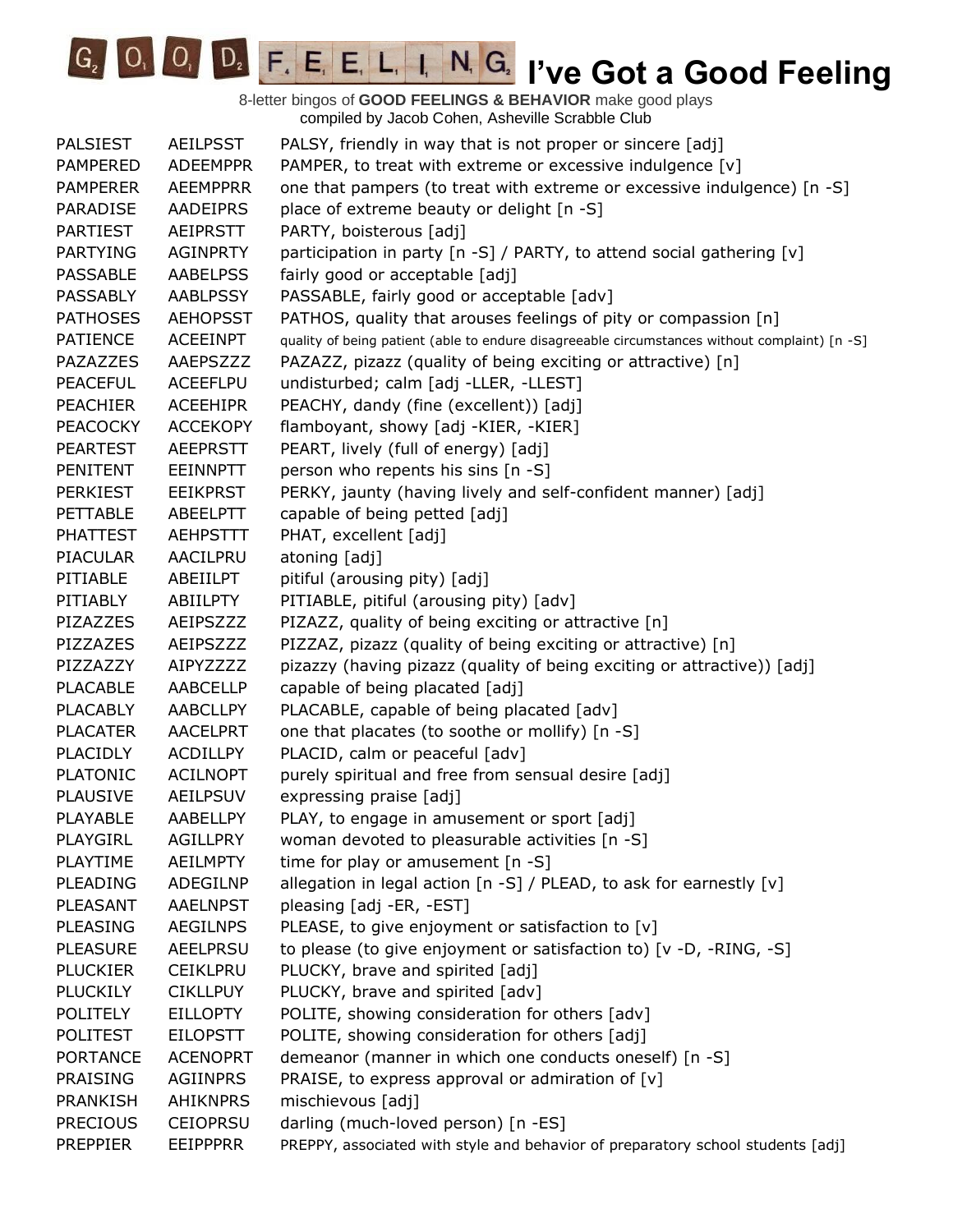

| PREPPILY        | <b>EILPPPRY</b> | PREPPY, associated with style and behavior of preparatory school students [adv] |
|-----------------|-----------------|---------------------------------------------------------------------------------|
| <b>PRESERVE</b> | <b>EEEPRRSV</b> | to keep free from harm or danger [v -D, -VING, -S]                              |
| <b>PRESTIGE</b> | <b>EEGIPRST</b> | distinction or reputation in eyes of people [n -S]                              |
| <b>PRIDEFUL</b> | DEFILPRU        | full of pride [adj]                                                             |
| PRIMMEST        | <b>EIMMPRST</b> | PRIM, formally precise or proper [adj]                                          |
| PRIMMING        | <b>GIIMMNPR</b> | PRIM, to give prim (formally precise or proper) expression to [v]               |
| <b>PRIMNESS</b> | <b>EIMNPRSS</b> | state of being prim (formally precise or proper) [n -ES]                        |
| <b>PROFITED</b> | <b>DEFIOPRT</b> | PROFIT, to gain advantage or benefit [v]                                        |
| <b>PROFITER</b> | <b>EFIOPRRT</b> | one that profits (to gain advantage or benefit) [n -S]                          |
| <b>PROMISEE</b> | <b>EEIMOPRS</b> | one who is promised something [n -S]                                            |
| <b>PROMISER</b> | <b>EIMOPRRS</b> | promisor (one that promises (to make declaration of assurance)) [n -S]          |
| <b>PROMISOR</b> | <b>IMOOPRRS</b> | one that promises (to make declaration of assurance) [n -S]                     |
| <b>PROMOTER</b> | <b>EMOOPRRT</b> | one that promotes (to contribute to progress of) [n -S]                         |
| <b>PROPERER</b> | <b>EEOPPRRR</b> | PROPER, suitable (appropriate) [adj]                                            |
| <b>PROPERLY</b> | <b>ELOPPRRY</b> | PROPER, suitable (appropriate) [adv]                                            |
| <b>PROUDEST</b> | <b>DEOPRSTU</b> | PROUD, having or displaying pride [adj]                                         |
| <b>PRUDENCE</b> | CDEENPRU        | quality of being prudent [n -S]                                                 |
|                 |                 | Q <sub>8s</sub>                                                                 |
| QUIETUDE        | DEEIQTUU        | state of tranquility [n -S]                                                     |
| QUIXOTIC        | <b>CIIOQTUX</b> | extremely idealistic [adj]                                                      |
| QUIXOTRY        | <b>IOQRTUXY</b> | quixotic action or thought [n -RIES]                                            |
|                 |                 | <b>R</b> 8s                                                                     |
| <b>RAILLERY</b> | AEILLRRY        | good-natured teasing [n -RIES]                                                  |
| <b>REACTANT</b> | <b>AACENRTT</b> | one that reacts (to respond to stimulus) [n -S]                                 |
| <b>REACTING</b> | <b>ACEGINRT</b> | REACT, to respond to stimulus [v]                                               |
| <b>REACTION</b> | <b>ACEINORT</b> | act of reacting (to respond to stimulus) [n -S]                                 |
| <b>REACTIVE</b> | <b>ACEEIRTV</b> | REACTIVITY [n] / tending to react [adj]                                         |
| <b>READJUST</b> | ADEJRSTU        | ADJUST, to bring to more satisfactory state [v -ED, -ING, -S]                   |
| <b>RECOURSE</b> | <b>CEEORRSU</b> | turning or applying to someone or something for aid [n -S]                      |
| <b>RECYCLER</b> | <b>CCEELRRY</b> | one that recycles (to process in order to extract useful materials) [n -S]      |
| <b>REDOLENT</b> | <b>DEELNORT</b> | fragrant (having pleasant odor) [adj]                                           |
| <b>REFLYING</b> | <b>EFGILNRY</b> | REFLY, FLY, clever (mentally keen) [v]                                          |
| <b>REFUSING</b> | <b>EFGINRSU</b> | REFUSE, to express oneself as unwilling to accept, do, or comply with $[v]$     |
| <b>REGALING</b> | <b>AEGGILNR</b> | REGALE, to delight (to give great pleasure to) [v]                              |
| <b>REGARDED</b> | ADDEEGRR        | REGARD, to look upon with particular feeling [v]                                |
| <b>REGIVING</b> | EGGIINRV        | REGIVE, to give again [v]                                                       |
| <b>REHABBED</b> | ABBDEEHR        | REHAB, to restore to good condition [v]                                         |
| <b>REHABBER</b> | ABBEEHRR        | one that rehabs (to restore to good condition) [n -S]                           |
| <b>REINVITE</b> | <b>EEIINRTV</b> | to invite again $[v -D, -TING, -S]$                                             |
| <b>REJOICER</b> | <b>CEEIJORR</b> | one that rejoices (to feel joyful) [n -S]                                       |
| <b>RELAXANT</b> | AAELNRTX        | drug that relieves muscular tension [n -S]                                      |
| <b>RELAXING</b> | <b>AEGILNRX</b> | RELAX, to make less tense or rigid $[v]$                                        |
| <b>RELEVANT</b> | <b>AEELNRTV</b> | pertaining to matter at hand [adj]                                              |
| <b>RELIABLE</b> | ABEEILLR        | one that can be relied on [n -S]                                                |
| <b>RELIABLY</b> | ABEILLRY        | in manner that can be relied on [adv]                                           |
| <b>RELIANCE</b> | <b>ACEEILNR</b> | confident or trustful dependence [n -S]                                         |
| <b>RELISHED</b> | <b>DEEHILRS</b> | RELISH, to enjoy (to receive pleasure from) [v]                                 |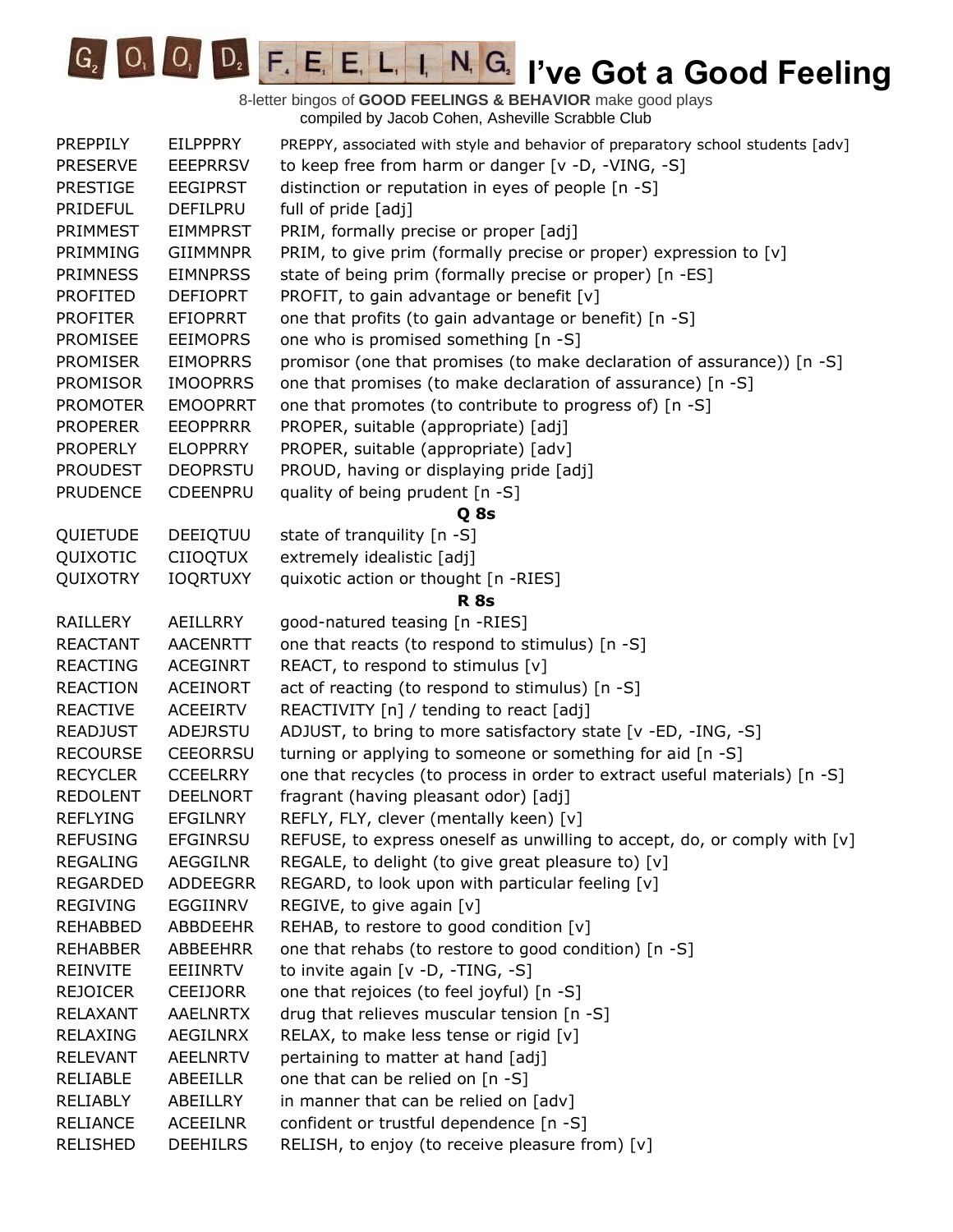| <b>RELISHES</b> | <b>EEHILRSS</b> | RELISH, to enjoy (to receive pleasure from) $[v]$                                                        |
|-----------------|-----------------|----------------------------------------------------------------------------------------------------------|
| <b>REMEMBER</b> | <b>BEEEMMRR</b> | to bring to mind again [v -ED, -ING, -S]                                                                 |
| REMINDED        | <b>DDEEIMNR</b> | REMIND, to cause to remember [v]                                                                         |
| <b>REPACIFY</b> | <b>ACEFIPRY</b> | PACIFY, to make peaceful (undisturbed; calm) [v -FIED, -ING, -FIES]                                      |
| <b>REPENTED</b> | <b>DEEENPRT</b> | REPENT, to feel remorse or self-reproach for past action [v]                                             |
| <b>REPENTER</b> | <b>EEENPRRT</b> | one that repents (to feel remorse or self-reproach for past action) [n -S]                               |
| <b>REPLAYED</b> | ADEELPRY        | REPLAY, PLAY, to engage in amusement or sport [v]                                                        |
| <b>REPLEDGE</b> | <b>DEEEGLPR</b> | to pledge again [v -D, -GING, -S]                                                                        |
| <b>REREMIND</b> | <b>DEEIMNRR</b> | to remind again [v -ED, -ING, -S]                                                                        |
| <b>RESALUTE</b> | AEELRSTU        | to salute again [v -D, -TING, -S]                                                                        |
| <b>RESCUING</b> | <b>CEGINRSU</b> | RESCUE, to free from danger [v]                                                                          |
| <b>RESECURE</b> | <b>CEEERRSU</b> | SECURE, free from danger [v -D, -RING, -S]                                                               |
| <b>RESETTLE</b> | <b>EEELRSTT</b> | SETTLE, to place in desired state or order [v -D, -LING, -S]                                             |
| <b>RESOLUTE</b> | <b>EELORSTU</b> | characterized by firm ness or determination [adj -R, -ST] / one who is resolute [n -S]                   |
| <b>RESOLVER</b> | <b>EELORRSV</b> | one that resolves (to make firm decision about) [n -S]                                                   |
| <b>RESTRIVE</b> | <b>EEIRRSTV</b> | to strive again [v $-N$ , $-ROVE$ , $-ING$ , $-S$ ]                                                      |
| <b>REVELING</b> | EEGILNRV        | REVEL, to engage in revelry [v]                                                                          |
| <b>REVELLED</b> | <b>DEEELLRV</b> | REVEL, to engage in revelry [v]                                                                          |
| <b>REVELLER</b> | <b>EEELLRRV</b> | reveler (one that revels (to engage in revelry)) [n -S]                                                  |
| <b>REVERENT</b> | <b>EEENRRTV</b> | deeply respectful [adj]                                                                                  |
| <b>REVERING</b> | EEGINRRV        | REVERE, to regard with great respect [v]                                                                 |
| <b>REWARDED</b> | ADDEERRW        | REWARD, to give recompense to for worthy behavior [v]                                                    |
| <b>REWARDER</b> | ADEERRRW        | one that rewards (to give recompense to for worthy behavior) [n -S]                                      |
| REWEDDED        | <b>DDDEEERW</b> | REWED, to wed again [v]                                                                                  |
| <b>RHAPSODY</b> | <b>ADHOPRSY</b> | exalted expression of feeling [n -DIES]                                                                  |
| <b>RIGHTEST</b> | <b>EGHIRSTT</b> | RIGHT, being in accordance with what is good, proper, or just [adj]                                      |
| <b>RISIBLES</b> | <b>BEIILRSS</b> | sense of ridiculous [n]                                                                                  |
| <b>ROLLICKY</b> | <b>CIKLLORY</b> | given to rollicking (to play and run about merrily) [adj]                                                |
| <b>ROMANCER</b> | <b>ACEMNORR</b> | one that romances (to woo (to seek affection of)) [n -S]                                                 |
| <b>ROMANTIC</b> | <b>ACIMNORT</b> | fanciful person [n -S]                                                                                   |
|                 |                 | S <sub>8s</sub>                                                                                          |
| <b>SAFENESS</b> | <b>AEEFNSSS</b> | quality of being safe (free from danger) [n -ES]                                                         |
| <b>SAFETIED</b> | <b>ADEEFIST</b> | SAFETY, to protect against failure, breakage, or accident [v]                                            |
| <b>SAFETIES</b> | <b>AEEFISST</b> | SAFETY, to protect against failure, breakage, or accident [v]                                            |
| <b>SAGACITY</b> | AACGISTY        | wisdom (power of true and right discernment) [n -TIES]                                                   |
| <b>SAGEHOOD</b> | <b>ADEGHOOS</b> | state of being wise (having wisdom (power of true and right discernment)) [n -S]                         |
| <b>SAGENESS</b> | <b>AEEGNSSS</b> | wisdom (power of true and right discernment) [n -ES]                                                     |
| SAINTDOM        | ADIMNOST        | state of being saint $[n -S]$                                                                            |
| <b>SAINTING</b> | AGIINNST        | SAINT, to declare to be saint (person of exceptional holiness) [v]                                       |
| <b>SALAAMED</b> | <b>AAADELMS</b> | SALAAM, to greet with low bow [v]                                                                        |
| <b>SALUTARY</b> | <b>AALRSTUY</b> | producing beneficial effect [adj]                                                                        |
| <b>SALUTING</b> | AGILNSTU        | SALUTE, to greet with sign of welcome or respect [v]                                                     |
| <b>SANENESS</b> | <b>AEENNSSS</b> | sanity (state of being sane (mentally sound)) [n -ES]                                                    |
| SANITIES        | AEIINSST        | SANITY, state of being sane (mentally sound) [n]                                                         |
| <b>SATIABLE</b> | AABEILST        | capable of being satiated (to satisfy to or beyond capacity) [adj]                                       |
| <b>SATIABLY</b> | <b>AABILSTY</b> | SATIABLE, capable of being satiated (to satisfy to or beyond capacity) [adv]                             |
| <b>SATIRISE</b> | AEIIRSST        | to satirize (to subject to satire (use of derisive wit to attack folly or wickedness)) [v -D, -SING, -S] |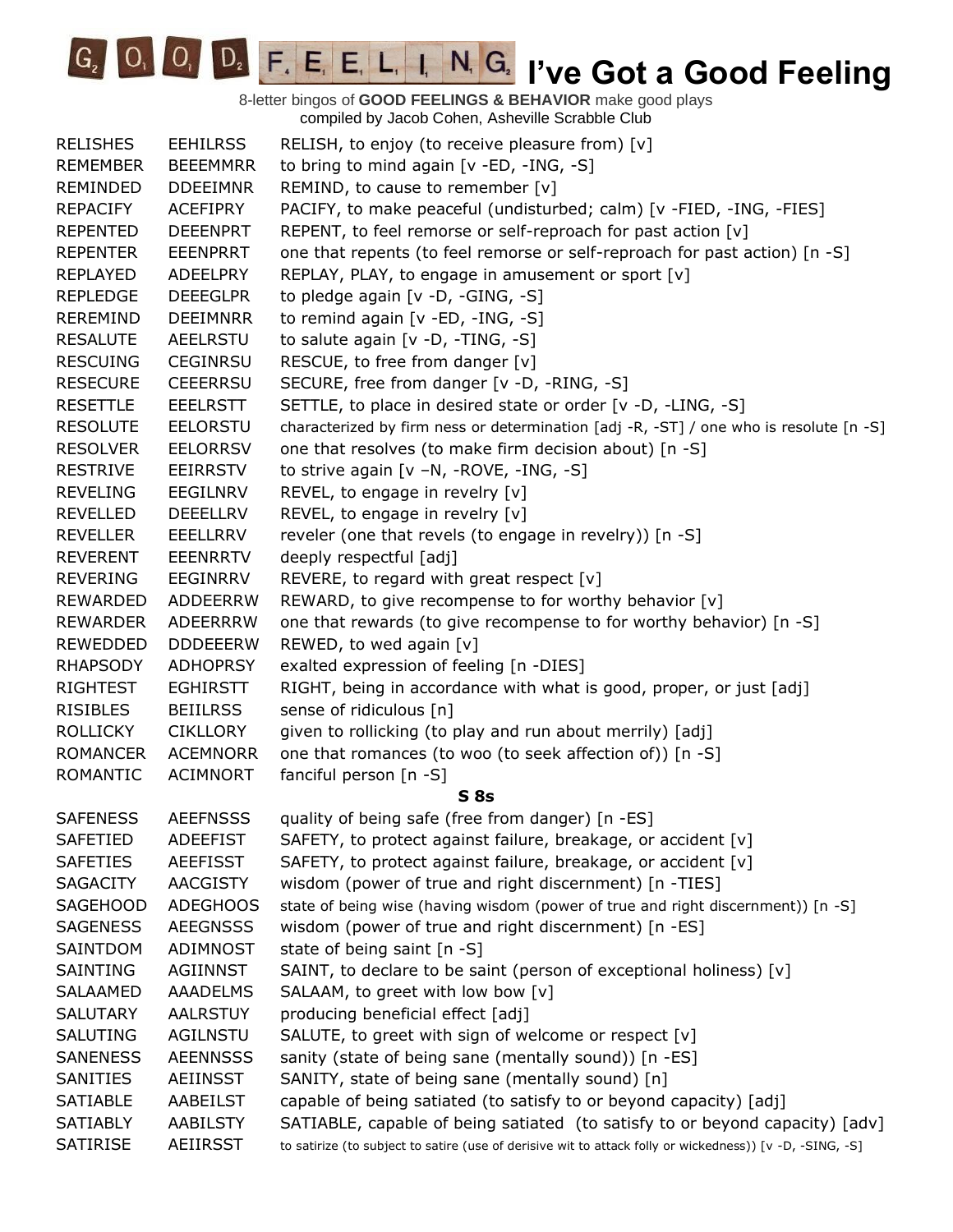

| <b>SATIRIST</b> | <b>AIIRSSTT</b> | one who satirizes (to subject to satire (use of derisive wit to attack folly or wickedness [n -S] |
|-----------------|-----------------|---------------------------------------------------------------------------------------------------|
| SATIRIZE        | AEIIRSTZ        | to subject to satire (use of derisive wit to attack folly or wickedness) [v -D, -ZING, -S]        |
| <b>SAVEABLE</b> | AABEELSV        | SAVE, to rescue from danger, injury, or loss [adj]                                                |
| <b>SAVINGLY</b> | <b>AGILNSVY</b> | in thrifty (displaying thrift (care and wisdom in management of one's resources)) manner [adv]    |
| <b>SAVORIER</b> | <b>AEIORRSV</b> | SAVORY, pleasant to taste or smell [adj]                                                          |
| SAVORILY        | AILORSVY        | SAVORY, pleasant to taste or smell [adv]                                                          |
| <b>SAVORING</b> | <b>AGINORSV</b> | SAVOR, to taste or smell with pleasure [v]                                                        |
| <b>SAVOROUS</b> | <b>AOORSSUV</b> | savory (pleasant to taste or smell) [adj]                                                         |
| SAVOURED        | ADEORSUV        | SAVOUR, to savor (to taste or smell with pleasure) [v]                                            |
| <b>SAVOURER</b> | <b>AEORRSUV</b> | savorer (one that savors (to taste or smell with pleasure)) [n -S]                                |
| SAVVIEST        | AEISSTVV        | SAVVY, shrewd (having keen insight) [adj]                                                         |
| <b>SAYONARA</b> | <b>AAANORSY</b> | goodby (goodbye (concluding remark or gesture at parting)) [n -S]                                 |
| <b>SECONDED</b> | <b>CDDEENOS</b> | SECOND, to give support or encouragement to [v]                                                   |
| <b>SECONDER</b> | <b>CDEENORS</b> | one that seconds (to give support or encouragement to) [n -S]                                     |
| <b>SECURELY</b> | <b>CEELRSUY</b> | SECURE, free from danger [adv]                                                                    |
| <b>SECUREST</b> | <b>CEERSSTU</b> | SECURE, free from danger [adj]                                                                    |
| <b>SECURITY</b> | <b>CEIRSTUY</b> | state of being secure (free from danger) [n -TIES]                                                |
| <b>SEDATELY</b> | <b>ADEELSTY</b> | SEDATE, calm (free from agitation) [adv]                                                          |
| <b>SEDATEST</b> | <b>ADEESSTT</b> | SEDATE, calm (free from agitation) [adj]                                                          |
| <b>SEDATION</b> | <b>ADEINOST</b> | reduction of stress or excitement by use of sedatives [n -S]                                      |
| <b>SEDATIVE</b> | ADEEISTV        | drug that induces calm state [n -S]                                                               |
| <b>SEDULITY</b> | <b>DEILSTUY</b> | state of being sedulous (diligent (persevering)) [n -TIES]                                        |
| <b>SEDULOUS</b> | <b>DELOSSUU</b> | diligent (persevering) [adj]                                                                      |
| <b>SEEMLIER</b> | <b>EEEILMRS</b> | SEEMLY, of pleasing appearance [adj]                                                              |
| <b>SENSEFUL</b> | <b>EEFLNSSU</b> | sensible (having or showing good judgment) [adj]                                                  |
| <b>SENSIBLE</b> | <b>BEEILNSS</b> | having or showing good judgment [adj -R, -ST]                                                     |
| <b>SENSIBLY</b> | <b>BEILNSSY</b> | SENSIBLE, having or showing good judgment [adv]                                                   |
| <b>SERENELY</b> | <b>EEELNRSY</b> | SERENE, calm; tranquil [adv]                                                                      |
| <b>SERENEST</b> | <b>EEENRSST</b> | SERENE, calm; tranquil [adj]                                                                      |
| <b>SERENITY</b> | <b>EEINRSTY</b> | state of being serene (calm; tranquil) [n -TIES]                                                  |
| <b>SETTLING</b> | <b>EGILNSTT</b> | SETTLE, to place in desired state or order [v]                                                    |
| <b>SEXINESS</b> | <b>EEINSSSX</b> | quality or state of being sexy (arousing sexual desire) [n -ES]                                   |
| <b>SEXOLOGY</b> | <b>EGLOOSXY</b> | study of human sexual behavior [n -GIES]                                                          |
| <b>SEXUALLY</b> | <b>AELLSUXY</b> | SEXUAL, pertaining to sex [adv]                                                                   |
| <b>SHREWDER</b> | <b>DEEHRRSW</b> | SHREWD, having keen insight [adj]                                                                 |
| <b>SHREWDIE</b> | <b>DEEHIRSW</b> | shrewd (having keen insight) person [n -S]                                                        |
| <b>SHREWDLY</b> | <b>DEHLRSWY</b> | SHREWD, having keen insight [adv]                                                                 |
| <b>SHROOMER</b> | <b>EHMOORRS</b> | one who enjoys eating mushrooms [n -S]                                                            |
| <b>SICKERLY</b> | <b>CEIKLRSY</b> | securely (free from danger) [adv]                                                                 |
| <b>SIDEKICK</b> | <b>CDEIIKKS</b> | close friend $[n -S]$                                                                             |
| SMILIEST        | <b>EIILMSST</b> | SMILEY, displaying smile [adj]                                                                    |
| SMOOCHED        | <b>CDEHMOOS</b> | SMOOCH, to kiss (to touch with lips as sign of affection) [v]                                     |
| <b>SMOOCHER</b> | <b>CEHMOORS</b> | one that smooches (to kiss (to touch with lips as sign of affection)) [n -S]                      |
| <b>SMOOCHES</b> | <b>CEHMOOSS</b> | SMOOCH, to kiss (to touch with lips as sign of affection) [v]                                     |
| <b>SNELLEST</b> | <b>EELLNSST</b> | SNELL, keen (enthusiastic) [adj]                                                                  |
| <b>SNOGGING</b> | <b>GGGINNOS</b> | SNOG, to kiss (to touch with lips as sign of affection) [v]                                       |
| <b>SNUGGERY</b> | <b>EGGNRSUY</b> | snug place [n -RIES]                                                                              |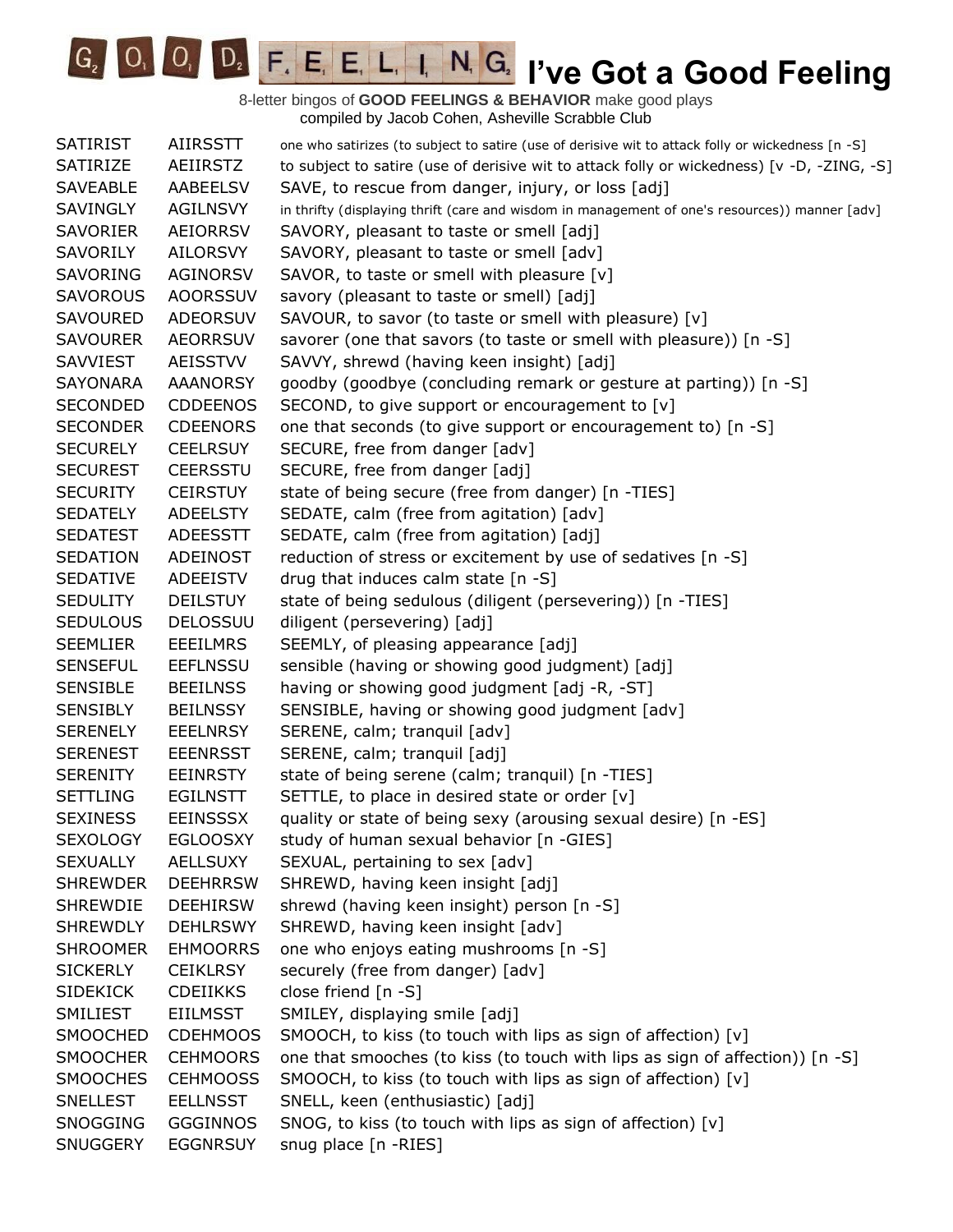| <b>SNUGGEST</b> | <b>EGGNSSTU</b> | SNUG, warmly comfortable [adj]                                                           |
|-----------------|-----------------|------------------------------------------------------------------------------------------|
| <b>SNUGGIES</b> | EGGINSSU        | women's long underwear [n SNUGGIES]                                                      |
| SNUGGING        | <b>GGGINNSU</b> | SNUG, to make snug [v]                                                                   |
| <b>SNUGNESS</b> | <b>EGNNSSSU</b> | quality or state of being snug [n -ES]                                                   |
| <b>SOAPBOX</b>  | <b>ABOOPSX</b>  | to deliver informal impassioned speech on street [v -ED, -ING, -ES]                      |
| <b>SOCIABLE</b> | ABCEILOS        | social (friendly gathering) [n -S]                                                       |
| <b>SOCIABLY</b> | ABCILOSY        | in friendly manner [adv]                                                                 |
| <b>SOLACING</b> | <b>ACGILNOS</b> | SOLACE, to console (to comfort (to soothe in time of grief)) [v]                         |
| SOLATIUM        | AILMOSTU        | compensation given for damage to feelings [n -IA]                                        |
| SONGFEST        | <b>EFGNOSST</b> | informal gathering for group singing [n -S]                                              |
| <b>SOOTHING</b> | <b>GHINOOST</b> | SOOTHE, to restore to quiet or normal state [v]                                          |
| SORRIEST        | <b>EIORRSST</b> | SORRY, feeling grief or penitence [adj]                                                  |
| <b>SOULMATE</b> | AELMOSTU        | person with whom one is perfectly suited [n -S]                                          |
| <b>SOUNDEST</b> | <b>DENOSSTU</b> | SOUND, being in good health or condition [adj]                                           |
| <b>SOUVENIR</b> | <b>EINORSUV</b> | memento (something that serves as reminder of past) [n -S]                               |
| <b>SPARKIER</b> | <b>AEIKPRRS</b> | SPARKY, lively (full of energy) [adj]                                                    |
| SPARKILY        | AIKLPRSY        | in lively (full of energy) manner [adv]                                                  |
| <b>SPARKISH</b> | <b>AHIKPRSS</b> | jaunty (having lively and self-confident manner) [adj]                                   |
| <b>SPLENDOR</b> | <b>DELNOPRS</b> | magnificence [n -S]                                                                      |
| SPONSION        | <b>INNOOPSS</b> | act of sponsoring (to make oneself responsible for) [n -S]                               |
| <b>SPOOFERY</b> | <b>EFOOPRSY</b> | good-natured ridicule [n -RIES]                                                          |
| <b>SPOOFING</b> | <b>FGINOOPS</b> | SPOOF, to ridicule in fun [v]                                                            |
| <b>SPUNKIER</b> | <b>EIKNPRSU</b> | SPUNKY, plucky (brave and spirited) [adj]                                                |
| <b>SPUNKILY</b> | IKLNPSUY        | SPUNKY, plucky (brave and spirited) [adv]                                                |
| <b>SQUARELY</b> | <b>AELQRSUY</b> | in straightforward and honest manner [adv]                                               |
| SQUIBBED        | <b>BBDEIQSU</b> | SQUIB, to lampoon (to ridicule in satirical composition) [v]                             |
| <b>STAIDEST</b> | ADEISSTT        | STAID, sober and sedate [adj]                                                            |
| <b>STANCHLY</b> | <b>ACHLNSTY</b> | in stanch (staunch (firm and dependable)) manner [adv]                                   |
| <b>STARDUST</b> | ADRSSTTU        | romantic quality [n -S]                                                                  |
| <b>STEADING</b> | ADEGINST        | STEAD, to be of advantage to [v]                                                         |
| <b>STEDFAST</b> | <b>ADEFSSTT</b> | staunch (firm and dependable) [adj]                                                      |
| <b>STELLIFY</b> | <b>EFILLSTY</b> | to convert into star [v -FIED, -ING, -FIES]                                              |
| <b>STUDLIER</b> | <b>DEILRSTU</b> | STUDLY, muscular and attractive [adj]                                                    |
| <b>SUBLIMER</b> | <b>BEILMRSU</b> | one that sublimes (to make sublime) [n -S] / SUBLIME, of elevated or noble quality [adj] |
| <b>SUBSERVE</b> | <b>BEERSSUV</b> | to serve to promote [v -D, -VING, -S]                                                    |
| <b>SUCCORED</b> | <b>CCDEORSU</b> | SUCCOR, to go to aid of $[v]$                                                            |
| <b>SUCCORER</b> | <b>CCEORRSU</b> | one that succors (to go to aid of) [n -S]                                                |
| <b>SUFFRAGE</b> | <b>AEFFGRSU</b> | right to vote [n -S]                                                                     |
| <b>SUITABLE</b> | ABEILSTU        | appropriate [adj]                                                                        |
| <b>SUITABLY</b> | <b>ABILSTUY</b> | SUITABLE, appropriate [adv]                                                              |
| <b>SUPERBER</b> | <b>BEEPRRSU</b> | SUPERB, of excellent quality [adj]                                                       |
| <b>SUPERBLY</b> | <b>BELPRSUY</b> | SUPERB, of excellent quality [adv]                                                       |
| <b>SUPERFAN</b> | <b>AEFNPRSU</b> | exceedingly devoted enthusiast [n -S]                                                    |
| <b>SUPERFLY</b> | <b>EFLPRSUY</b> | showily pretentious [adj]                                                                |
| <b>SUPERHIT</b> | <b>EHIPRSTU</b> | something exceedingly successful [n -S]                                                  |
| <b>SURPRISE</b> | <b>EIPRRSSU</b> | to come upon unexpectedly [v -D, -SING, -S]                                              |
| <b>SURPRIZE</b> | <b>EIPRRSUZ</b> | to surprise (to come upon unexpectedly) [v -D, -ZING, -S]                                |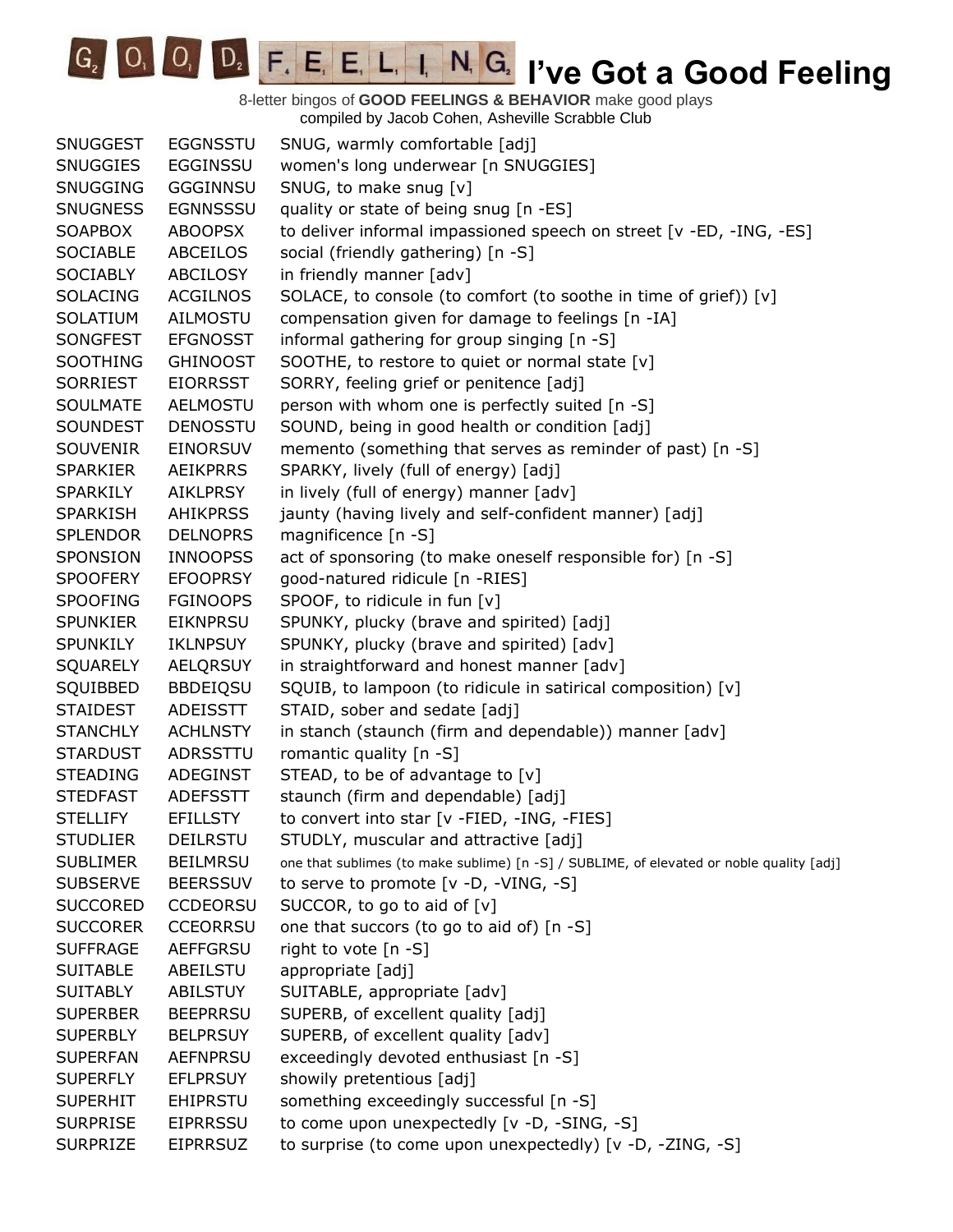

| <b>SYBARITE</b> | <b>ABEIRSTY</b> | person devoted to pleasure and luxury [n -S]                        |
|-----------------|-----------------|---------------------------------------------------------------------|
| <b>SYMPATHY</b> | <b>AHMPSTYY</b> | feeling of compassion for another's suffering [n -HIES]             |
|                 |                 | <b>T</b> 8s                                                         |
| <b>TAKINGLY</b> | <b>AGIKLNTY</b> | in attractive manner [adv]                                          |
| <b>TALKFEST</b> | <b>AEFKLSTT</b> | gabfest (informal gathering for general talk) [n -S]                |
| <b>TAMENESS</b> | <b>AEEMNSST</b> | state of being tame (gentle or docile) [n -ES]                      |
| <b>TASTEFUL</b> | <b>AEFLSTTU</b> | tasty (pleasant to taste) [adj]                                     |
| <b>TEAMWORK</b> | <b>AEKMORTW</b> | cooperative effort to achieve common goal [n -S]                    |
| <b>TEASABLE</b> | AABEELST        | TEASE, to make fun of [adj]                                         |
| <b>TELICITY</b> | <b>CEIILTTY</b> | quality of being telic (directed toward goal) [n -TIES]             |
| <b>TENACITY</b> | <b>ACEINTTY</b> | perseverance or persistence [n -TIES]                               |
| <b>TENDANCE</b> | <b>ACDEENNT</b> | watchful care [n -S]                                                |
| <b>TENDENCE</b> | <b>CDEEENNT</b> | tendance (watchful care) [n -S]                                     |
| <b>TENDERER</b> | <b>DEEENRRT</b> | TENDER, soft or delicate [adj]                                      |
| TENDERLY        | <b>DEELNRTY</b> | in tender manner [adv]                                              |
| TENTIEST        | <b>EEINSTTT</b> | TENTY, watchful (closely observant or alert) [adj] / TENTIE [adj]   |
| <b>TERRIFIC</b> | <b>CEFIIRRT</b> | very good; fine [adj]                                               |
| <b>THANKFUL</b> | <b>AFHKLNTU</b> | feeling gratitude [adj -LLER, -LLEST]                               |
| <b>THANKING</b> | <b>AGHIKNNT</b> | THANK, to express gratitude to [v]                                  |
| <b>THEODICY</b> | <b>CDEHIOTY</b> | defense of God's goodness in respect to existence of evil [n -CIES] |
| THIAZINE        | AEHIINTZ        | tranquilizer [n -S]                                                 |
| <b>THIRLING</b> | <b>GHIILNRT</b> | THIRL, to thrill (to excite greatly) [v]                            |
| <b>THRILLED</b> | <b>DEHILLRT</b> | THRILL, to excite greatly [v]                                       |
| THRILLER        | <b>EHILLRRT</b> | one that thrills (to excite greatly) [n -S]                         |
| <b>TITTERED</b> | <b>DEEIRTTT</b> | TITTER, to utter restrained, nervous laugh [v]                      |
| TITTERER        | EEIRRTTT        | one that titters (to utter restrained, nervous laugh) [n -S]        |
| <b>TOLERATE</b> | AEELORTT        | to allow without active opposition [v -D, -TING, -S]                |
| <b>TOUGHING</b> | <b>GGHINOTU</b> | TOUGH, to endure hardship [v]                                       |
| <b>TOURISTY</b> | <b>IORSTTUY</b> | TOURIST, one who tours for pleasure [adj]                           |
| <b>TOWARDLY</b> | ADLORTWY        | favorable [adj]                                                     |
| <b>TRANKING</b> | AGIKNNRT        | TRANK, to tranquilize [v]                                           |
| TRANQUIL        | AILNQRTU        | free from disturbance [adj -ER, -EST or -LLER, -LLEST]              |
| <b>TREASURE</b> | <b>AEERRSTU</b> | to value highly [v -D, -RING, -S]                                   |
| <b>TREATIES</b> | <b>AEEIRSTT</b> | TREATY, formal agreement between two or more nations [n]            |
| <b>TROTHING</b> | <b>GHINORTT</b> | TROTH, to betroth (to engage to marry) [v]                          |
| <b>TRUEBLUE</b> | <b>BEELRTUU</b> | person of unwavering loyalty [n -S]                                 |
| <b>TRUELOVE</b> | <b>EELORTUV</b> | sweetheart [n -S]                                                   |
| <b>TRUSTFUL</b> | <b>FLRSTTUU</b> | inclined to trust [adj]                                             |
| <b>TRUSTIER</b> | <b>EIRRSTTU</b> | TRUSTY, worthy of trust [adj]                                       |
| <b>TRUSTILY</b> | <b>ILRSTTUY</b> | TRUSTY, worthy of trust [adv]                                       |
| <b>TRUSTING</b> | <b>GINRSTTU</b> | TRUST, to place confidence in [v]                                   |
| <b>TRYSTING</b> | <b>GINRSTTY</b> | TRYST, to agree to meet [v]                                         |
| <b>TUTELARY</b> | <b>AELRTTUY</b> | one who has power to protect [n -RIES]                              |
| <b>TWEENESS</b> | <b>EEENSSTW</b> | state of being twee (affectedly cute or dainty) [n -ES]             |
|                 |                 | <b>U</b> 8s                                                         |
| <b>UNBIASED</b> | ABDEINSU        | not biased (to prejudice) [adj]                                     |
| <b>UNBITTER</b> | <b>BEINRTTU</b> | BITTER, having disagreeable taste [adj]                             |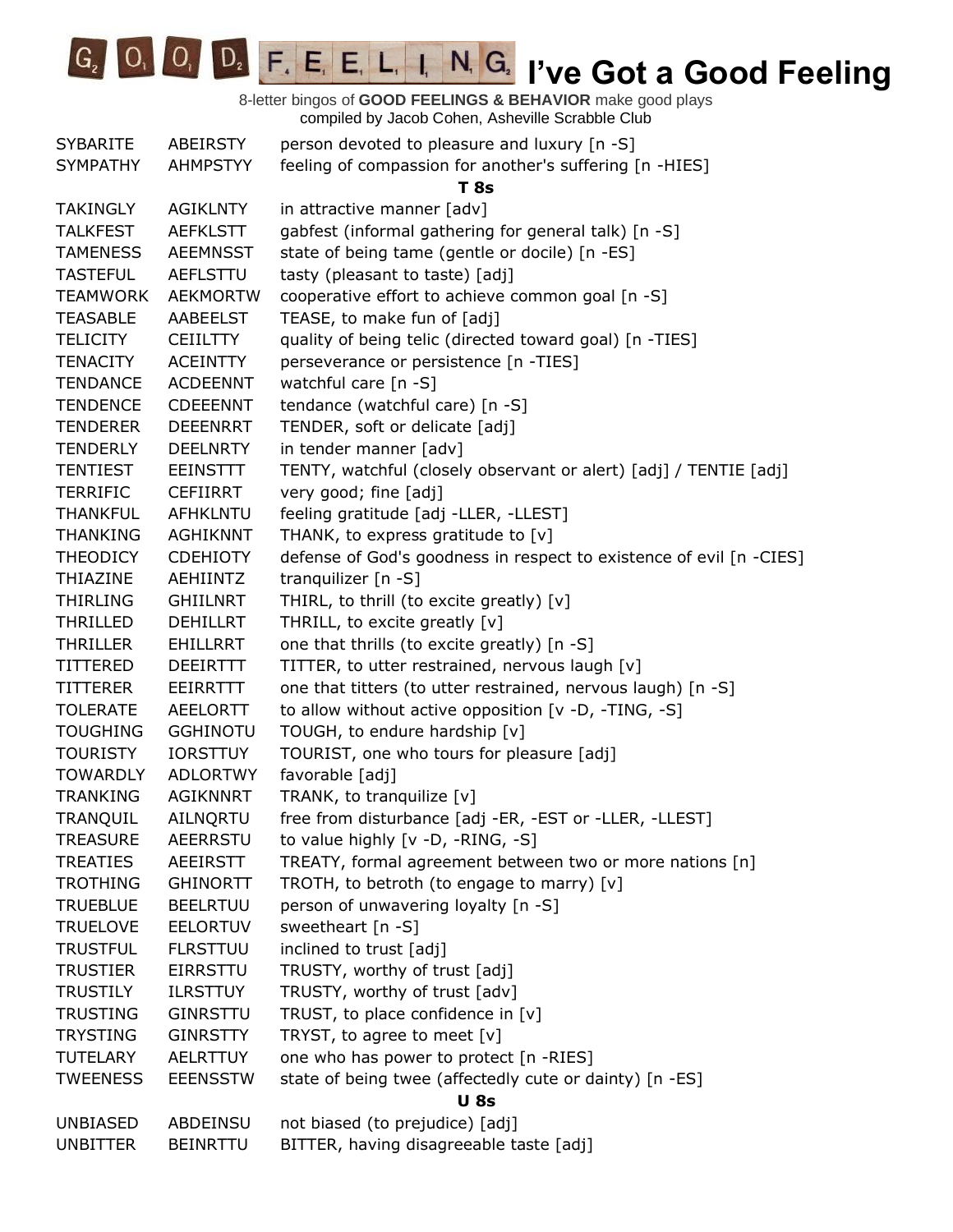| <b>UNBLAMED</b> | ABDELMNU        | not blamed (to find fault with) [adj]                                                  |
|-----------------|-----------------|----------------------------------------------------------------------------------------|
| <b>UNCLOYED</b> | CDELNOUY        | not cloyed (to gratify beyond desire) [adj]                                            |
| <b>UNCURSED</b> | <b>CDENRSUU</b> | CURSED, wicked (evil (morally bad)) [adj]                                              |
| <b>UNENVIED</b> | <b>DEEINNUV</b> | not envied (to be envious of) [adj]                                                    |
| <b>UNERRING</b> | EGINNRRU        | not erring (to make mistake) [adj]                                                     |
| <b>UNFEARED</b> | ADEEFNRU        | FEAR, to be afraid of [adj]                                                            |
| <b>UNFOILED</b> | DEFILNOU        | not foiled (to prevent success of) [adj]                                               |
| <b>UNFOLLOW</b> | <b>FLLNOOUW</b> | to stop following online [v -ED, -ING, -S]                                             |
| <b>UNFORCED</b> | <b>CDEFNORU</b> | not forced (to overcome resistance by exertion of strength) [adj]                      |
| <b>UNFUSSED</b> | <b>DEFNSSUU</b> | not fussed (to be overly concerned with small details) [adj]                           |
| <b>UNGALLED</b> | ADEGLLNU        | GALL, to vex or irritate [adj]                                                         |
| <b>UNGREEDY</b> | <b>DEEGNRUY</b> | GREEDY, marked by greed [adj]                                                          |
| <b>UNHARMED</b> | ADEHMNRU        | not harmed (to injure (to do or cause injury to)) [adj]                                |
| UNISONAL        | <b>AILNNOSU</b> | UNISON, complete agreement [adj]                                                       |
| UNRIFLED        | DEFILNRU        | not rifled (to search through and rob) [adj]                                           |
| <b>UNSINFUL</b> | <b>FILNNSUU</b> | not sinful (marked by sin) [adj]                                                       |
| <b>UNWASTED</b> | <b>ADENSTUW</b> | not wasted (to use thoughtlessly) [adj]                                                |
| <b>UPGRADER</b> | ADEGPRRU        | one that upgrades (to raise to higher grade or standard) [n -S]                        |
| <b>URBANELY</b> | ABELNRUY        | URBANE, refined and elegant [adv]                                                      |
| <b>URBANEST</b> | ABENRSTU        | URBANE, refined and elegant [adj]                                                      |
| <b>URBANITY</b> | ABINRTUY        | quality of being urbane (refined and elegant) [n -TIES]                                |
| <b>UTILISER</b> | <b>EIILRSTU</b> | utilizer (one that utilizes (to make use of)) [n -S]                                   |
| <b>UTILIZER</b> | <b>EIILRTUZ</b> | one that utilizes (to make use of) [n -S]                                              |
|                 |                 | <b>V 8s</b>                                                                            |
| VACATION        | <b>AACINOTV</b> | to take vacation (period of time devoted to rest and relaxation) [v -ED, -ING, -S]     |
| VALIANCE        | AACEILNV        | valor (courage (quality that enables one to face danger fearlessly; spirit)) [n -S]    |
| VALIANCY        | <b>AACILNVY</b> | valor (courage (quality that enables one to face danger fearlessly; spirit)) [n -CIES] |
| <b>VALOROUS</b> | <b>ALOORSUV</b> | courageous [adj]                                                                       |
| <b>VENERATE</b> | <b>AEEENRTV</b> | to revere (to regard with great respect) [v -D, -TING, -S]                             |
| VENIALLY        | <b>AEILLNVY</b> | VENIAL, easily excused or forgiven [adv]                                               |
| <b>VERACITY</b> | <b>ACEIRTVY</b> | conformity to truth [n -TIES]                                                          |
| VERIFIED        | DEEFIIRV        | VERIFY, to prove to be true [v]                                                        |
| <b>VERIFIER</b> | <b>EEFIIRRV</b> | one that verifies (to prove to be true) [n -S]                                         |
| <b>VERIFIES</b> | <b>EEFIIRSV</b> | VERIFY, to prove to be true [v]                                                        |
| <b>VERITIES</b> | <b>EEIIRSTV</b> | VERITY, truth (conformity to fact or reality) [n]                                      |
| <b>VIBRANCE</b> | ABCEINRV        | vibrancy (quality or state of being vibrant) [n -S]                                    |
| <b>VIBRANCY</b> | <b>ABCINRVY</b> | quality or state of being vibrant [n -CIES]                                            |
| <b>VICELESS</b> | <b>CEEILSSV</b> | having no immoral habits [adj]                                                         |
| VIGILANT        | <b>AGIILNTV</b> | watchful (closely observant or alert) [adj]                                            |
| <b>VIRTUOUS</b> | <b>IORSTUUV</b> | characterized by virtue [adj]                                                          |
| <b>VIVIDEST</b> | <b>DEIISTVV</b> | VIVID, strikingly bright or intense [adj]                                              |
| <b>VOCATION</b> | <b>ACINOOTV</b> | work in which person is regularly employed [n -S]                                      |
| <b>VOTIVELY</b> | <b>EILOTVVY</b> | in manner expressing devotion or gratitude [adv]                                       |
| <b>VOUCHING</b> | <b>CGHINOUV</b> | VOUCH, to give one's personal assurance or guarantee [v]                               |
|                 |                 | <b>W</b> 8s                                                                            |
| <b>WARINESS</b> | <b>AEINRSSW</b> | state of being wary (watchful (closely observant or alert)) [n -ES]                    |
| <b>WARRANTY</b> | AANRRTWY        | to provide written guarantee for [v -TIED, -ING, -TIES]                                |